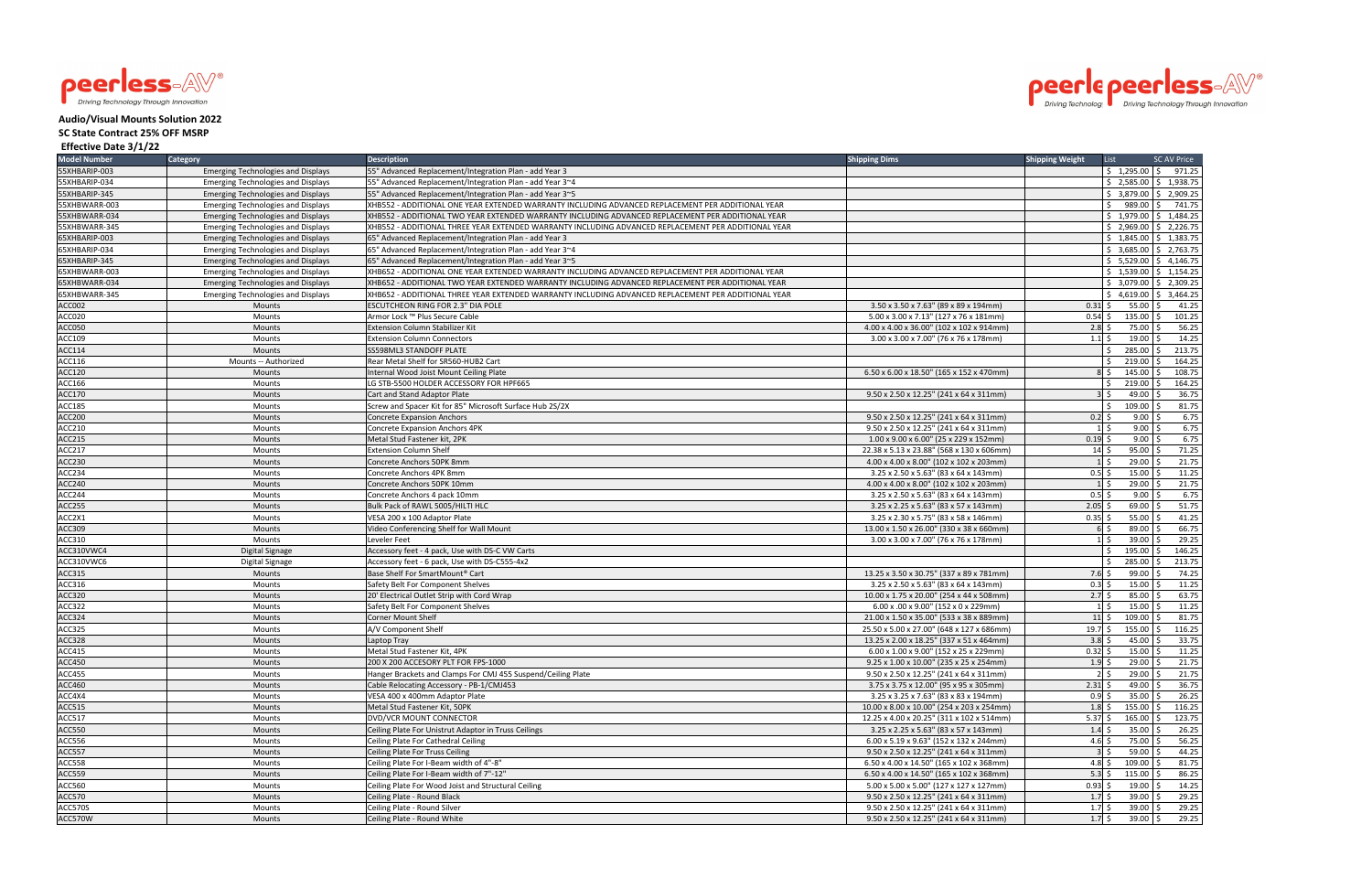| ACC575A          | Mounts                                    | <b>Threaded Column Connector Black</b>                              | 3.25 x 3.25 x 7.63" (83 x 83 x 194mm)      | $0.65$ \$<br>$39.00$ \$<br>29.25                    |
|------------------|-------------------------------------------|---------------------------------------------------------------------|--------------------------------------------|-----------------------------------------------------|
| ACC600           | Mounts                                    | Multi-Display Interface Bracket                                     | 9.50 x 2.50 x 12.25" (241 x 64 x 311mm)    | $3.8\frac{1}{5}$<br>79.00 \$<br>59.25               |
| ACC604           | Mounts                                    | Dual-Stack Cartridge For FPZ600                                     | 12.25 x 4.25 x 20.25" (311 x 108 x 514mm)  | 164.25<br>$12.06$ \$<br>219.00<br>-Ś                |
| <b>ACC605</b>    | <b>Mounts</b>                             | Wall Hardware For IWB600-SB and IWB600-UNIV                         | 1.00 x 9.00 x 6.00" (25 x 229 x 152mm)     | 0.47<br>19.00<br>14.25                              |
| ACC615           | Mounts                                    | Metal Stud Fastener Kit 6PK                                         | 1.00 x 9.00 x 6.00" (25 x 229 x 152mm)     | 14.25<br>$0.47$ \$<br>19.00                         |
| ACC625           | Mounts                                    | Dedicated Wall Adaptor Box - Depth 2.0"-3.5"                        | 11.50 x 3.94 x 19.88" (292 x 100 x 505mm)  | 74.25<br>$15$ \$<br>99.00                           |
| ACC630           | Mounts                                    | Dedicated Wall Adaptor Box - Depth 3.25"-5.50"                      | 14.50 x 5.75 x 25.38" (368 x 146 x 645mm)  | 89.25<br>$19.25$ \$<br>119.00                       |
| <b>ACC635</b>    | Mounts                                    | Wall Adaptor Box For SB680/685 i5 series - Depth 3.25" - 5.50" NEW! | 13.25 x 6.50 x 16.00" (337 x 165 x 406mm)  | 66.75<br>$10.66$ \$<br>89.00                        |
| ACC640           | Mounts                                    | Escutcheon Ring For 1.9" DIA Pole                                   | 3.25 x 2.25 x 5.63" (83 x 57 x 143mm)      | 11.25<br>15.00<br>$0.2$ \$                          |
| ACC640-B         | Mounts                                    | Escutcheon Ring For 1.9" DIA Pole Black                             | 3.25 x 2.25 x 5.63" (83 x 57 x 143mm)      | 11.25<br>$0.2$ \$<br>15.00                          |
| ACC640-W         | Mounts                                    | Escutcheon Ring For 1.9" DIA Pole White                             | 3.25 x 2.25 x 5.63" (83 x 57 x 143mm)      | 11.25<br>$0.2$ \$<br>15.00                          |
| ACC666           | Mounts                                    | 13' Safety Belt                                                     | 9.50 x 2.50 x 12.75" (241 x 64 x 324mm)    | 18.75<br>25.00<br>$0.7\frac{1}{5}$                  |
| ACC800           | Mounts                                    | Ext. Column Connector with Cord Management                          | 3.00 x 3.00 x 7.00" (76 x 76 x 178mm)      | $0.5$ \$<br>26.25<br>35.00                          |
| ACC810           | Mounts                                    | Threaded Rod Adaptor For Projector Mounts                           | 3.25 x 2.50 x 5.63" (83 x 64 x 143mm)      | 21.75<br>29.00<br>$1\vert$ \$                       |
| ACC830           | Mounts                                    | Side to Side Adjuster For Projector Mounts                          | 3.00 x 3.00 x 7.00" (76 x 76 x 178mm)      | 33.75<br>45.00<br>$2 \,$ \$                         |
| <b>ACC840</b>    | Mounts                                    | Ceiling Plate For Wood Joist with Anti-Vibration Connector          | 6.00 x 5.19 x 9.63" (152 x 132 x 244mm)    | 78.75<br>35<br>105.00                               |
| ACC845           | Mounts                                    | Ceiling Plate For Unistrut with Anti-Vibration Connector            | 6.00 x 5.19 x 9.63" (152 x 132 x 244mm)    | 86.25<br>115.00<br>$4\overline{\smash{5}}$          |
| <b>ACC850</b>    | <b>Mounts</b>                             | Ext. Column Connector with Cord Management                          | 3.00 x 3.00 x 7.00" (76 x 76 x 178mm)      | 29.25<br>39.00<br>$0.39$ \$                         |
| <b>ACC850S</b>   | Mounts                                    | Ext. Column Connector with Cord Management                          | 3.00 x 3.00 x 7.00" (76 x 76 x 178mm)      | 29.25<br>$0.39$ \$<br>39.00                         |
| <b>ACC852</b>    | Mounts                                    | Ext. Column Cord Wrap, four 2' sections                             | 4.00 x 4.00 x 24.50" (102 x 102 x 622mm)   | 36.75<br>49.00<br>$2 \mid 5$                        |
| ACC852W          | Mounts                                    | Ext. Column Cord Wrap, four 2' sections                             | 4.00 x 4.00 x 24.50" (102 x 102 x 622mm)   | 36.75<br>49.00<br>$2 \, \overline{\hspace{1ex}}\,$  |
| <b>ACC856</b>    | Mounts                                    | Cord Management Wrap, four 6' sections                              | 4.00 x 4.00 x 72.00" (102 x 102 x 1,829mm) | 101.25<br>135.00                                    |
| ACC856W          | Mounts                                    | Cord Management Wrap, four 6' sections                              | 4.00 x 4.00 x 72.00" (102 x 102 x 1,829mm) | 135.00<br>101.25<br>$6\overline{\smash{5}}$         |
| <b>ACC870</b>    | <b>Mounts</b>                             | Wall Adpt Box for Epson Powerlite and Brightlink 3.25"-5.50" D      |                                            | 89.25<br>119.00                                     |
| ACC908           |                                           |                                                                     | 4.00 x 4.00 x 8.00" (102 x 102 x 203mm)    | 29.25<br>$2.1\frac{1}{2}$<br>39.00                  |
| ACC912           | Mounts                                    | Metal Stud Wall Kit For Pivot and Articulating 730 Mounts           |                                            | 41.25<br>$1.9$ \$<br>55.00                          |
|                  | Mounts                                    | Ceiling Plate For Cathedral Ceiling                                 | 4.00 x 4.00 x 8.00" (102 x 102 x 203mm)    |                                                     |
| ACC918           | Mounts                                    | Security Fastener Pack For V75, V100 & V200x100 Mounts              | 4.00 x 4.00 x 8.00" (102 x 102 x 203mm)    | $0.36$ \$<br>19.00<br>14.25                         |
| ACC925           | Mounts                                    | Security Fasteners For V200x200 to V800x400 Mounts                  | 4.25 x 4.25 x 8.75" (108 x 108 x 222mm)    | 14.25<br>19.00<br>$0.84$ \$                         |
| ACC931           | Mounts                                    | DVD/VCR Mount Connector                                             | 12.25 x 4.13 x 20.25" (311 x 105 x 514mm)  | 59.25<br>79.00                                      |
| ACC932           | Mounts                                    | DVD/VCR Mount Connector                                             | 12.25 x 4.13 x 20.25" (311 x 105 x 514mm)  | 48.75<br>$65.00$ \$<br>$6$ $\overline{\phantom{0}}$ |
| ACC932-S         | Mounts                                    | <b>DVD/VCR Mount Connector</b>                                      | 12.25 x 4.13 x 20.25" (311 x 105 x 514mm)  | 48.75<br>65.00<br>65                                |
| ACC951           | Mounts                                    | A/V Component Shelf Accessory Bracket For SA Mounts                 | 11.50 x 3.94 x 19.88" (292 x 100 x 505mm)  | 63.75<br>$7.1$ \$<br>85.00                          |
| ACC952           | Mounts                                    | Above Display SUF Security Lock Accessory                           | 4.38 x 4.38 x 8.75" (111 x 111 x 222mm)    | 126.75<br>169.00<br>$2 \,$ \$                       |
| ACC954           | Mounts                                    | Security Kit For PTM200 and PTM400 Series                           | 5.00 x 5.00 x 5.00" (127 x 127 x 127mm)    | 29.00<br>21.75                                      |
| ACC956           | Mounts                                    | Medium-Hard Polyurethane Bumpers For IWB Mounts                     | 1.00 x 9.00 x 6.00" (25 x 229 x 152mm)     | 21.75<br>29.00<br>$1 \mid 5$                        |
| ACC957           | Mounts                                    | Security Fastner Kit - Outdoor                                      | 1.00 x 6.00 x 9.00" (25 x 152 x 229mm)     | $0.9$ \$<br>51.75<br>69.00                          |
| ACC964           | Mounts                                    | PC/Keyboard Acessory For SC590                                      | 19.50 x 4.00 x 38.50" (495 x 102 x 978mm)  | 183.75<br>$20\overline{\smash{5}}$<br>245.00        |
| ACC973           | Mounts                                    | VESA® 400 x 400mm Adaptor Plates                                    | 3.25 x 3.25 x 7.65" (83 x 83 x 194mm)      | 26.25<br>$1.45$ \$<br>35.00                         |
| ACC978           | Mounts                                    | Adaptor For Epson Short Throw Projectors                            | 13.00 x 1.50 x 18.00" (330 x 38 x 457mm)   | 86.25<br>$2.5$ \$<br>115.00                         |
| ACC979           | Mounts                                    | SmartMount SR Cart Caster Accessory Kit                             | 9.50 x 2.50 x 12.25" (241 x 64 x 311mm)    | 81.75<br>$3.65$ \$<br>109.00                        |
| ACC-BPR          | Mounts                                    | CART BUMPER ACCESSORY                                               | 4.00 x 4.00 x 8.00" (102 x 102 x 203mm)    | 33.75<br>45.00<br>$3.7\frac{2}{3}$                  |
| ACC-CARTGH       | <b>Mounts</b>                             | Accessory Grab Handle for SmartMount SR Carts                       | 8.75 x 4.00 x 46.75" (222 x 102 x 1,187mm) | 123.75<br>$4.9 \text{ }$ \$<br>$165.00$ \$          |
| ACC-CCP          | Mounts                                    | 90° Ceiling Plate for Cathedral Ceiling                             | 6.25 x 6.00 x 9.75" (159 x 152 x 248mm)    | $2.3\overline{\phantom{0}}$<br>69.00<br>51.75       |
| ACC-CCPHD        | Mounts                                    | 90° Heavy Duty Ceiling Plate for Cathedral Ceiling                  | 6.25 x 6.00 x 9.75" (159 x 152 x 248mm)    | $4.1 \,$ \$<br>63.75<br>85.00                       |
| ACCD-05K         | <b>Emerging Technologies and Displays</b> | UltraView 5V Accessory Kit                                          |                                            | $35.00$ \$<br>26.25                                 |
| ACCD-12K         | <b>Emerging Technologies and Displays</b> | UltraView 12V Accessory Kit                                         |                                            | $\ddot{\mathsf{S}}$<br>$29.00$ \$<br>21.75          |
| ACCD-ALG         | <b>Emerging Technologies and Displays</b> | UltraView Analog Accessory Kit                                      |                                            | $19.00$ \$<br>14.25                                 |
| ACCD-ALS         | <b>Emerging Technologies and Displays</b> | XTREME AMBIENT LIGHT SENSOR EXTENDER                                |                                            | $85.00$ \$<br>63.75<br>S.                           |
| ACCD-DC49        | <b>Emerging Technologies and Displays</b> | Dust Cover for 49" UV49%                                            |                                            | 44.25<br>59.00<br>l \$                              |
| ACCD-DC55        | <b>Emerging Technologies and Displays</b> | 55" Neptune Outdoor TV Dust Cover                                   |                                            | 48.75<br>65.00                                      |
| ACCD-DC65        | <b>Emerging Technologies and Displays</b> | 65" Neptune Outdoor TV Dust Cover                                   |                                            | 66.75<br>۱Ś<br>$89.00$ \$                           |
| ACCD-DC75        | <b>Emerging Technologies and Displays</b> | 75" Neptune Outdoor TV Dust Cover                                   |                                            | 78.75<br>105.00<br>۱Ś                               |
| ACC-DHK          | Digital Signage                           | Display handling kit                                                |                                            | 48.75<br>۱Ś<br>65.00                                |
| ACC-DHP6         | Digital Signage                           | Display handling replacement pads - 6pk                             |                                            | 48.75<br>65.00<br>Ŝ.                                |
| ACCD-IREX        | <b>Emerging Technologies and Displays</b> | IR Extender for Peerless-AV TVs and Displays                        |                                            | 26.25<br>35.00<br>۱Ś                                |
| ACCD-PCB         | <b>Emerging Technologies and Displays</b> | XHB Power Cable - 8' - BLK - Outdoor Rated                          |                                            | 26.25<br>35.00<br>Ŝ.                                |
| ACCD-REM02       | <b>Emerging Technologies and Displays</b> | Peerless-AV Outdoor Rated Learning Remote                           |                                            | 33.75<br>۱Ś<br>45.00                                |
| ACC-FLIP65       | Mounts                                    | Accessory Mounting Kit for the 65" Samsung Flip                     |                                            | 81.75<br>109.00<br>S.                               |
| ACC-FT           | Mounts                                    | SmartMount(R) SS Stand Feet Accessory                               | 1.00 x 9.00 x 6.00" (25 x 229 x 152mm)     | 15.00<br>11.25<br>$1\vert$ \$                       |
| ACC-GS1          | Mounts                                    | GLASS SHELF FOR CART AND STAND                                      | 18.50 x 4.38 x 24.38" (470 x 111 x 619mm)  | 123.75<br>165.00<br>$11.4 \;$ \$                    |
| ACC-GS1E         | Mounts                                    | GLASS SHELF FOR VIDEO CONF ENCLOSURE CART                           | 20.50 x 8.63 x 24.25" (521 x 219 x 616mm)  | $14.4 \pm$<br>219.00<br>164.25                      |
| ACC-HPF650       | Hospitality                               | In Furniture Bracket for HPF650                                     |                                            | 85.00<br>63.75                                      |
| ACCK119          | Kiosks                                    | KOF% Speaker/Microphone Accessory                                   |                                            | 516.75<br>689.00<br>Ŝ.                              |
| ACC-LA           | Mounts                                    | LAPTOP TRAY AND ARM FOR CARTS AND STANDS                            | 12.25 x 4.25 x 20.25" (311 x 108 x 514mm)  | 165.00<br>123.75<br>$9.5$ \$                        |
| ACC-LGOLED       | Mounts                                    | Adapter Bracket for LG OLED TV's                                    | 4.25 x 4.25 x 8.75" (108 x 108 x 222mm)    | 89.00<br>66.75<br>$0.65$ \$                         |
| <b>ACC-M1015</b> | Hospitality                               | Nonsecurity Fast-Pack, M10x15                                       | 3.25 x 2.50 x 5.63" (83 x 64 x 143mm)      | $7.5$ \$<br>$15.00$ \$<br>11.25                     |
| ACC-M820         | Hospitality                               | Security Fast-Pack, M8x20                                           |                                            | 11.25<br>$15.00$ \$                                 |
| ACC-M835         | Hospitality                               | Security fast-pack, M8x25 & M8x35                                   |                                            | $15.00 \; \S$<br>11.25                              |
|                  |                                           |                                                                     |                                            |                                                     |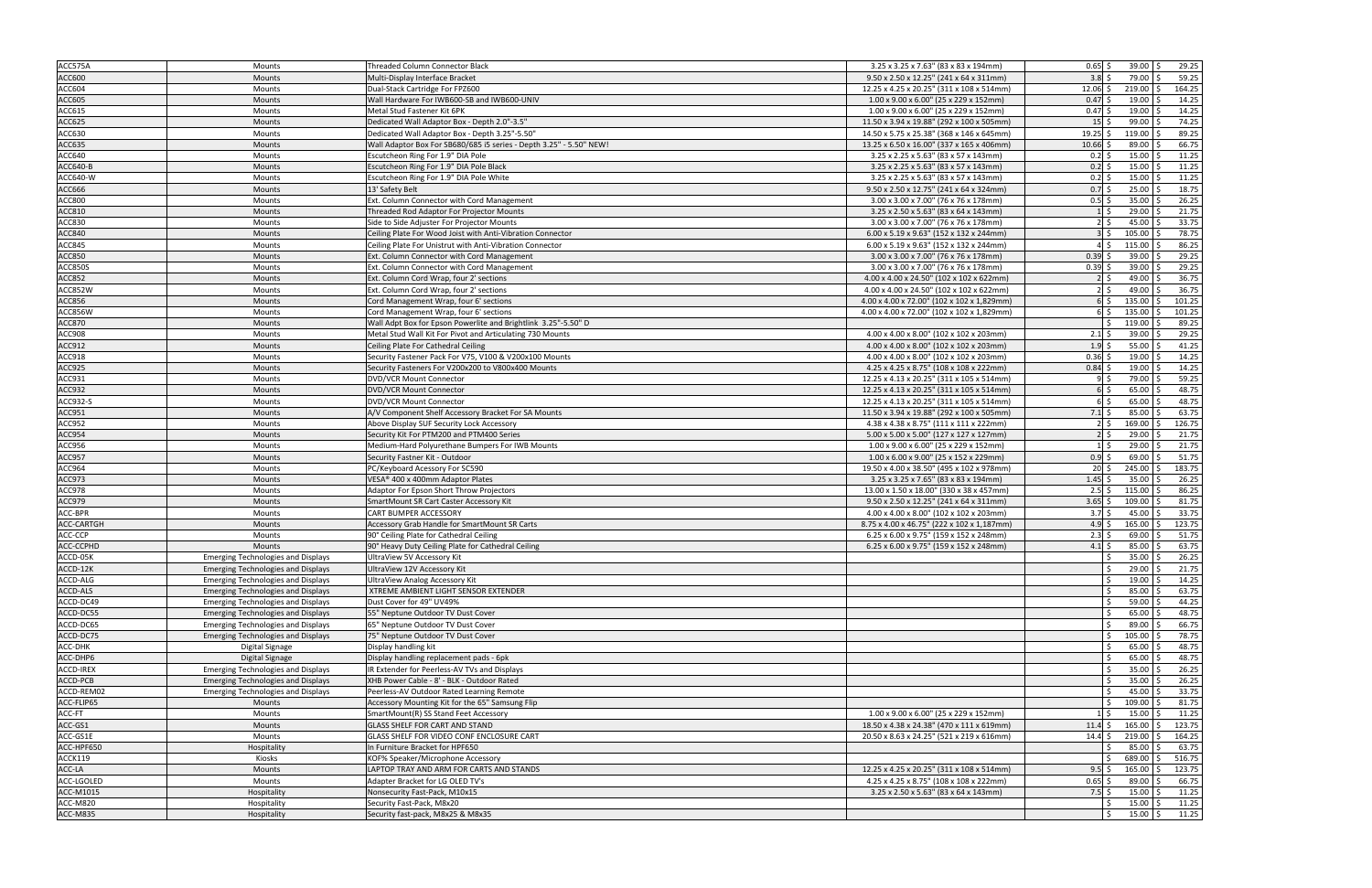| ACC-M850H   | Hospitality            | Security Fast Pack, M8 x 50mm (4pcs)                                                |                                           |                             | $\mathsf{S}$<br>$9.00$ \$ | 6.75             |
|-------------|------------------------|-------------------------------------------------------------------------------------|-------------------------------------------|-----------------------------|---------------------------|------------------|
| ACC-M8RI    | <b>Mounts</b>          | M8 to M4 Reducer - Conversion Kit                                                   | 6.00 x .50 x 9.00" (152 x 13 x 229mm)     |                             | $29.00$ \$<br>l \$        | 21.75            |
| ACC-M8RIM5  | Mounts                 | M8 TO M5 REDUCER - CONVERSION KIT                                                   |                                           |                             | $29.00$ \$                | 21.75            |
| ACC-M8X50   | Mounts                 | Non-Security Fast Pack, M8 x 50mm (4pcs)                                            |                                           |                             | $19.00$ \$                | 14.25            |
| ACC-MB0800  | Digital Signage        | Menu Board Wall Plate - 8.0"                                                        |                                           |                             | $89.00$ \$                | 66.75            |
| ACC-MB2200  | Digital Signage        | Menu Board Wall Plate - 22.0"                                                       |                                           |                             | 89.00                     | 66.75            |
| ACC-MB3500  | Digital Signage        | Menu Board Wall Plate - 35.0"                                                       |                                           |                             | $89.00$ \$                | 66.75            |
| ACC-MB3875  | <b>Digital Signage</b> | Menu Board Wall Plate - 38.75"                                                      |                                           |                             | 89.00                     | 66.75            |
| ACC-MBCR1   | Digital Signage        | Menu Board Connector, Connects Ceiling Mounts                                       |                                           |                             | 349.00<br>\$              | 261.75           |
| ACC-MBF     | Digital Signage        | Menu Board Mount Ceiling Attachment Accessory For converting wall mounts to ceiling |                                           |                             | 359.00                    | 269.25           |
| ACC-MCCM    | Mounts                 | Component Mount for SR598ML3, SR598ML3E and SS598ML3                                |                                           |                             | 79.00                     | 59.25            |
| ACC-MCH     | <b>Mounts</b>          | Media Component Holder for NEC                                                      | 7.50 x 3.00 x 14.25" (191 x 76 x 362mm)   | 1.5                         | 55.00                     | 41.25            |
| ACC-ML3ECW  | Mounts                 | Power Cord Manager for SR598ML3E                                                    | 2.25 x 2.25 x 15.75" (57 x 57 x 400mm)    | 0.4                         | $45.00$ \$                | 33.75            |
| ACC-ML3ELS  | Mounts                 | Keyboard Shelf Accessory for SR598ML3E                                              | 12.25 x 4.12 x 31.75" (311 x 105 x 806mm) | 6.8                         | $109.00$ \$               | 81.75            |
| ACC-MS      | Mounts                 | METAL SHELF FOR CARTS AND STANDS                                                    | 18.50 x 4.38 x 24.38" (470 x 111 x 619mm) | 14.1                        | 99.00                     | 74.25            |
| ACC-MSF-W   | Mounts                 | METAL SHELF FOR SR560-FLIP                                                          |                                           |                             | 175.00                    | 131.25           |
| ACC-QRL     | Digital Signage        | Accessory Quick Release - Landscape                                                 |                                           |                             | 129.00                    | 96.75            |
| ACC-QRP     | Digital Signage        | <b>Accessory Quick Release - Portrait</b>                                           |                                           |                             | 129.00                    | 96.75            |
| ACC-SPARK70 | Mounts                 | Adaptor brackets for Cisco Spark 70"                                                | 7.75 x 3.63 x 46.25" (197 x 92 x 1,175mm) | 27.2                        | 299.00 \$                 | 224.25           |
| ACC-SUA4X4  | <b>Mounts</b>          | Upper and Lower 400mm I-frame Adaptor Brackets for SUA                              | 3.88 x 3.88 x 18.13" (99 x 99 x 460mm)    | 2.65                        | $39.00$ \$                | 29.25            |
| ACC-UCM     | Mounts                 | <b>Universal Component Mount</b>                                                    | 9.00 x 1.25 x 8.50" (229 x 32 x 216mm)    | 1.2                         | $55.00$ \$                | 41.25            |
| ACC-V2X2    | Mounts                 | VESA 200X200 ADAPTOR KIT                                                            |                                           |                             | 9.00                      | 6.75             |
| ACC-V600800 | Digital Signage        | Adaptor accessory for 800x400mm mounting patterns                                   |                                           |                             | $39.00$ \$                | 29.25            |
| ACC-V600X   | Digital Signage        | Adaptor accessory for 600x400 mounting patterns                                     |                                           |                             | 79.00                     | 59.25            |
| ACC-V900X   | Digital Signage        | Adaptor accessory for 800x400 and 900x600mm mounting patterns                       |                                           |                             | 195.00                    | 146.25           |
| ACC-VCS     | Mounts                 | VIDEO CONFERENCE CAMERA SHELF FOR CART AND STAND                                    | 10.00 x 3.50 x 31.50" (254 x 89 x 800mm)  | $7.9 \text{ }$              | $219.00$ \$               | 164.25           |
| ACC-VDK     | Hospitality            | <b>Vibration Dampening Kit</b>                                                      |                                           |                             | 19.00                     | 14.25            |
| ACC-VS1     | <b>Mounts</b>          | VENTED SHELF W/SOLID FACE 1RU                                                       |                                           |                             | 9.00                      | 6.75             |
| ACC-VS2     | <b>Mounts</b>          | VENTED SHELF W/SOLID FACE 2RU                                                       |                                           |                             | 9.00                      | 6.75             |
| ACC-WMVCS   | Mounts                 | SmartMount Video Conferencing Shelf                                                 | 12.00 x 3.44 x 27.81" (305 x 87 x 706mm)  | 5.52                        | 109.00                    | 81.75            |
| ACCXT400    | Mounts                 | SAX IN-WALL ACCESSORY WITH AC SURGE                                                 |                                           |                             | 145.00                    | 108.75           |
| ACCXT402    | <b>Mounts</b>          | SFX-STX IN-WALL ACC WITH AC SURGE                                                   |                                           |                             | 145.00                    | 108.75           |
| ACSBR1      | Mounts                 | Universal Sound Bar Mounting Kit                                                    | 3.78 x 1.89 x 12.17" (96 x 48 x 309mm)    | 2.1                         | 35.00                     | 26.25            |
| ADD012018   | <b>Mounts</b>          | 12"-18" Multi-Display Adjustable Drop Column                                        | 2.00 x 2.00 x 9.75" (51 x 51 x 248mm)     |                             | 89.00                     | 66.75            |
| ADD018024   | Mounts                 | 18"-24" Multi-Display Adjustable Drop Column                                        | 2.00 x 2.00 x 19.50" (51 x 51 x 495mm)    | 5.5                         | 89.00                     | 66.75            |
| ADD0203     | Mounts                 | 2'-3' Multi-Display Adjustable Drop Column                                          | 2.00 x 2.00 x 19.50" (51 x 51 x 495mm)    | 8.2                         | $135.00$ \$               | 101.25           |
| ADD0305     | Mounts                 | 3'-5' Multi-Display Adjustable Drop Column                                          | 2.00 x 2.00 x 39.00" (51 x 51 x 991mm)    | 13.3                        | 135.00                    | 101.25<br>I \$   |
| ADD0406     | Mounts                 | 4'-6' Multi-Display Adjustable Drop Column                                          | 2.00 x 2.00 x 48.75" (51 x 51 x 1,238mm)  | 16                          | 139.00                    | 104.25           |
| ADD0507     | Mounts                 | 5'-7' Multi-Display Adjustable Drop Column                                          | 2.00 x 2.00 x 58.50" (51 x 51 x 1,486mm)  | 21                          | 159.00                    | 119.25<br>l S    |
| ADD0608     | Mounts                 | 6'-8' Multi-Display Adjustable Drop Column                                          | 2.00 x 2.00 x 68.25" (51 x 51 x 1,734mm)  | 22                          | 159.00                    | 119.25           |
| ADD0709     | Mounts                 | 7'-9' Multi-Display Adjustable Drop Column                                          | 2.00 x 2.00 x 97.50" (51 x 51 x 2,477mm)  | 26                          | 159.00                    | 119.25           |
| ADD0810     | Mounts                 | 8'-10' Multi-Display Adjustable Drop Column                                         | 2.00 x 2.00 x 87.75" (51 x 51 x 2,229mm)  | 28                          | 205.00                    | 153.75<br>-Ś     |
| ADD0911     | Mounts                 | 9'-11' Multi-Display Adjustable Drop Column                                         | 2.00 x 2.00 x 107.25" (51 x 51 x 2,724mm  | 30.3                        | 209.00                    | 156.75           |
| ADD1012     | <b>Mounts</b>          | 10'-12' Multi-Display Adjustable Drop Column                                        | 2.00 x 2.00 x 117.00" (51 x 51 x 2,972mm) | 34                          | 225.00                    | 168.75           |
| ADD102      | <b>Mounts</b>          | 2' Multi-Display Fixed Length Extension Column                                      | 2.00 x 2.00 x 39.00" (51 x 51 x 991mm)    | $7.1 \,$ \$                 | 75.00 \$                  | 56.25            |
| ADD103      | <b>Mounts</b>          | 3' Multi-Display Fixed Length Extension Column                                      | 2.00 x 2.00 x 48.75" (51 x 51 x 1,238mm)  | $11.3$ \$                   | $85.00$ \$                | 63.75            |
| ADD104      | Mounts                 | <sup>4</sup> Multi-Display Fixed Length Extension Column                            | 2.00 x 2.00 x 58.50" (51 x 51 x 1,486mm)  | 13.4                        | $95.00$ \$                | 71.25            |
| ADD105      | Mounts                 | 5' Multi-Display Fixed Length Extension Column                                      | 2.00 x 2.00 x 78.00" (51 x 51 x 1,981mm)  | $17.8\frac{1}{5}$           | $105.00$ \$               | 78.75            |
| ADD106      | Mounts                 | 5' Multi-Display Fixed Length Extension Column                                      | 2.00 x 2.00 x 78.00" (51 x 51 x 1,981mm)  | 20.5                        | $109.00$ \$               | 81.75            |
| ADD107      | Mounts                 | ADD107 - 7' FIXED EXTENSION COLUMN                                                  | 2.00 x 2.00 x 87.75" (51 x 51 x 2,229mm)  | 25.8                        | $119.00$ \$               | 89.25            |
| ADD108      | Mounts                 | 8' Multi-Display Fixed Length Extension Column                                      | 2.00 x 2.00 x 97.50" (51 x 51 x 2,477mm)  | $28.2 \div$                 | $129.00$ \$               | 96.75            |
| ADD110      | Mounts                 | 10' Multi-Display Fixed Length Extension Column                                     | 2.00 x 2.00 x 126.75" (51 x 51 x 3,219mm) | 38.2                        | 149.00 \$<br>Ŝ.           | 111.75           |
| AEC006009   | Mounts                 | 6"-9" Adjustable Extension Column                                                   | 3.00 x 8.75 x 3.00" (76 x 222 x 76mm)     | $1.1 \;$ \$                 | 75.00 \$                  | 56.25            |
| AEC006009-S | Mounts                 | 6"-9" Adjustable Extension Column                                                   | 3.00 x 8.75 x 3.00" (76 x 222 x 76mm)     | 1.1                         | 75.00 \$                  | 56.25            |
| AEC006009-W | Mounts                 | 6"-9" Adjustable Extension Column                                                   | 3.00 x 8.75 x 3.00" (76 x 222 x 76mm)     | $1.1 \;$ \$                 | 75.00 \$                  | 56.25            |
| AEC009012   | Mounts                 | 9"-12" Adjustable Extension Column                                                  | 3.00 x 11.75 x 3.00" (76 x 298 x 76mm)    | 1.5                         | $85.00$ \$                | 63.75            |
| AEC009012-S | Mounts                 | 9"-12" Adjustable Extension Column                                                  | 3.00 x 11.75 x 3.00" (76 x 298 x 76mm)    | $1.5$ \$                    | $85.00$ \$                | 63.75            |
| AEC009012-W | Mounts                 | 9"-12" Adjustable Extension Column                                                  | 3.00 x 11.75 x 3.00" (76 x 298 x 76mm)    | $1.5$ \$                    | $85.00$ \$                | 63.75            |
| AEC012018   | Mounts                 | 12"-18" Adjustable Extension Column                                                 | 3.00 x 14.75 x 3.00" (76 x 375 x 76mm)    | $2\overline{\smash{\cdot}}$ | 109.00 \$                 | 81.75            |
| AEC012018-S | Mounts                 | 12"-18" Adjustable Extension Column                                                 | 3.00 x 14.75 x 3.00" (76 x 375 x 76mm)    | $2 \,$ s                    | $109.00$ \$               | 81.75            |
| AEC012018-W | Mounts                 | 12"-18"Adjustable Extension Column                                                  | 3.00 x 14.75 x 3.00" (76 x 375 x 76mm)    | $2\overline{\smash{\cdot}}$ | $109.00$ \$               | 81.75            |
| AEC018024   | Mounts                 | 18"-24" Adjustable Extension Column                                                 | 3.00 x 20.63 x 3.00" (76 x 524 x 76mm)    | 2.7                         | $119.00$ \$<br>Ŝ.         | 89.25            |
| AEC018024-S | Mounts                 | 18"-24" Adjustable Extension Column                                                 | 3.00 x 20.63 x 3.00" (76 x 524 x 76mm)    | $2.7\frac{1}{2}$            | $119.00$ \$               | 89.25            |
| AEC018024-W | Mounts                 | 18"-24" Adjustable Extension Column                                                 | 3.00 x 20.63 x 3.00" (76 x 524 x 76mm)    | $2.7\frac{1}{5}$            | $119.00$ \$               | 89.25            |
| AEC0203     | Mounts                 | 2'-3' Adjustable Extension Column                                                   | 3.00 x 26.75 x 3.00" (76 x 679 x 76mm)    | 3.8                         | $135.00$ \$               | 101.25           |
| AEC0203-S   | Mounts                 | 2'-3' Adjustable Extension Column                                                   | 3.00 x 26.75 x 3.00" (76 x 679 x 76mm)    | 3.8                         | $135.00$ \$               | 101.25           |
| AEC0203-W   | Mounts                 | 2'-3' Adjustable Extension Column                                                   | 3.00 x 26.75 x 3.00" (76 x 679 x 76mm)    | $3.8\frac{1}{5}$            | $135.00$ \$               | 101.25           |
| AEC0305     | Mounts                 | 3'-5' Adjustable Extension Column                                                   | 3.00 x 38.75 x 3.00" (76 x 984 x 76mm)    | $6.7\frac{1}{5}$            |                           | 165.00 \$ 123.75 |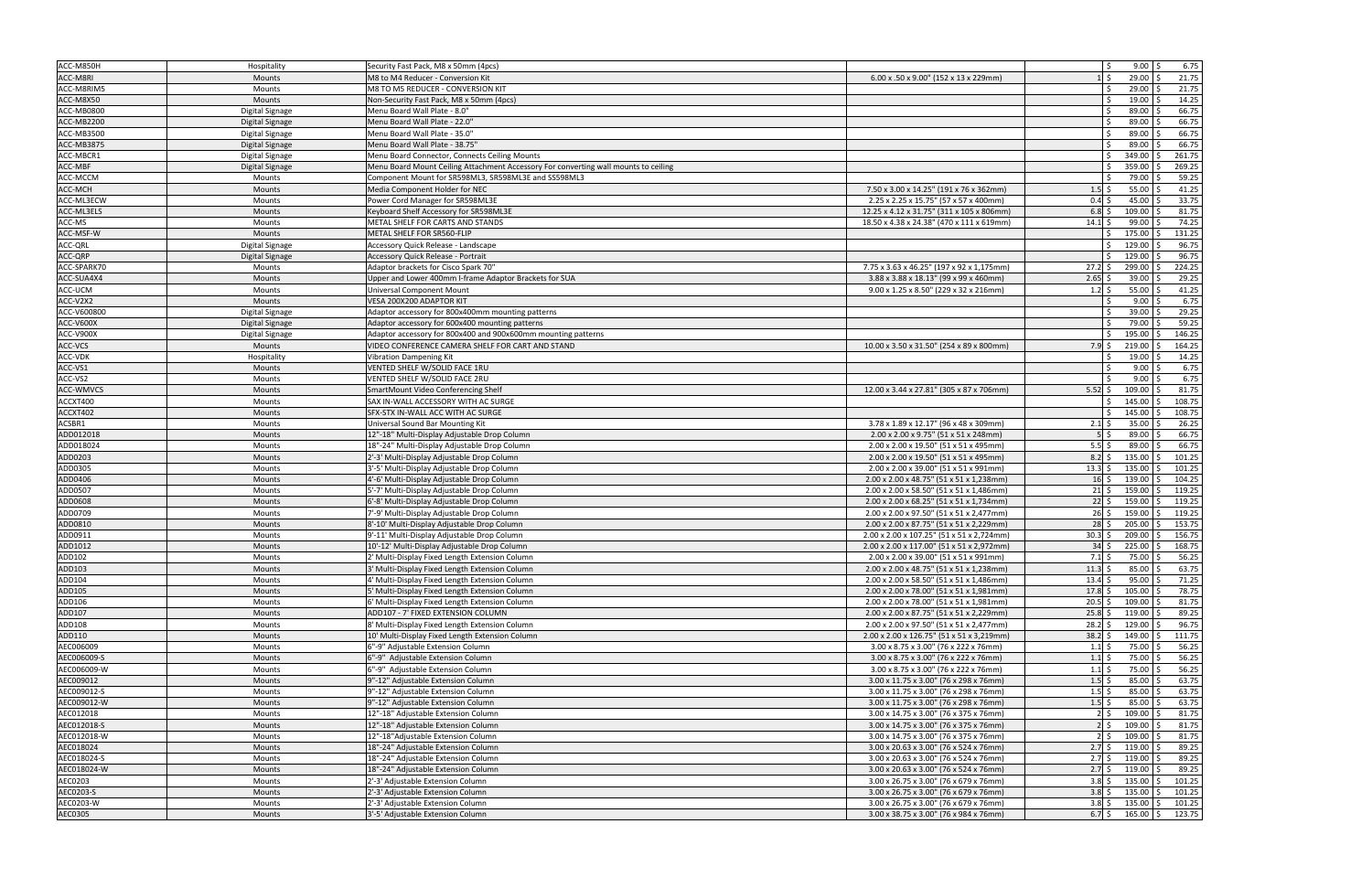| AEC0305-S                  | Mounts                 | 3'-5' Adjustable Extension Column                                                          | 3.00 x 38.75 x 3.00" (76 x 984 x 76mm)      | $6.7\frac{2}{3}$<br>$165.00$ \$<br>123.75                            |
|----------------------------|------------------------|--------------------------------------------------------------------------------------------|---------------------------------------------|----------------------------------------------------------------------|
| AEC0305-W                  | Mounts                 | 3'-5' Adjustable Extension Column                                                          | 3.00 x 38.75 x 3.00" (76 x 984 x 76mm)      | $6.7$ \$<br>165.00<br>123.75<br>-Ś                                   |
| AEC0406                    | Mounts                 | 4'-6' Adjustable Extension Column                                                          | 3.00 x 50.88 x 3.00" (76 x 1,292 x 76mm)    | $7.6\;$ \$<br>175.00 \$<br>131.25                                    |
| AEC0406-S                  | Mounts                 | 4'-6' Adjustable Extension Column                                                          | 3.00 x 50.88 x 3.00" (76 x 1,292 x 76mm)    | $7.6\;$ \$<br>$175.00$ \$<br>131.25                                  |
| AEC0406-W                  | Mounts                 | 4'-6' Adjustable Extension Column                                                          | 3.00 x 50.88 x 3.00" (76 x 1,292 x 76mm)    | 175.00<br>131.25<br>$7.6\,$ \$                                       |
| AEC0507                    | <b>Mounts</b>          | 5'-7' Adjustable Extension Column                                                          | 3.00 x 62.63 x 3.00" (76 x 1,591 x 76mm)    | 185.00<br>138.75<br>91 <sup>5</sup>                                  |
| AEC0507-S                  | Mounts                 | 5'-7' Adjustable Extension Column                                                          | 3.00 x 62.63 x 3.00" (76 x 1,591 x 76mm)    | 185.00<br>138.75<br>95<br>۰\$                                        |
| AEC0507-W                  | Mounts                 | 5'-7' Adjustable Extension Column                                                          | 3.00 x 62.63 x 3.00" (76 x 1,591 x 76mm)    | 185.00<br>138.75                                                     |
| AEC0608                    | Mounts                 | 6'-8' Adjustable Extension Column                                                          | 3.00 x 74.75 x 3.00" (76 x 1,899 x 76mm)    | 189.00<br>141.75<br>$10.4\bar{s}$                                    |
| AEC0608-S                  | Mounts                 | 6'-8' Adjustable Extension Column                                                          | 3.00 x 74.75 x 3.00" (76 x 1,899 x 76mm)    | $10.4 \,$ \$<br>$189.00$ \$<br>141.75                                |
| AEC0608-W                  | Mounts                 | 6'-8' Adjustable Extension Column                                                          | 3.00 x 74.75 x 3.00" (76 x 1,899 x 76mm)    | 189.00<br>141.75<br>$10.4$ \$                                        |
| AEC0810                    | Mounts                 | 8'-10' Adjustable Extension Column                                                         | 3.00 x 98.88 x 3.00" (76 x 2,512 x 76mm)    | 164.25<br>$12.8\frac{1}{5}$<br>219.00                                |
| AEC0810-S                  | Mounts                 | 8'-10'Adjustable Extension Column                                                          | 3.00 x 98.88 x 3.00" (76 x 2,512 x 76mm)    | $12.8\frac{1}{5}$<br>$219.00$ \$<br>164.25                           |
| AEC0810-W                  | Mounts                 | 8'-10' Adjustable Extension Column                                                         | 3.00 x 98.88 x 3.00" (76 x 2,512 x 76mm)    | 164.25<br>$12.8\frac{1}{5}$<br>219.00                                |
| AEC1012                    | Mounts                 | 10'-12' Adjustable Extension Column - Blk                                                  | 3.00 x 122.75 x 3.00" (76 x 3,118 x 76mm)   | $14.8 \;$ \$<br>245.00<br>183.75                                     |
| AEC1012-S                  | Mounts                 | 10'-12' Adjustable Extension Column                                                        | 3.00 x 122.75 x 3.00" (76 x 3,118 x 76mm)   | $14.8\bar{s}$<br>$245.00$ \$<br>183.75                               |
| AEC1012-W                  | Mounts                 | 10'-12' Adjustable Extension Column                                                        | 3.00 x 122.75 x 3.00" (76 x 3,118 x 76mm)   | 245.00<br>183.75<br>$14.8\frac{1}{5}$                                |
| AVM                        | Mounts                 | 15U AV Component Rack System                                                               | 26.50 x 36.33 x 27.50" (673 x 923 x 699mm)  | 86<br>529.00<br>396.75                                               |
| AV-VSP1                    | Mounts                 | 2U Rack Vented Seal Panel                                                                  | 10.25 x 1.75 x 20.75" (260 x 44 x 527mm)    | $1.45$ \$<br>25.00<br>18.75                                          |
| BM-5001U                   | Mounts                 | Optoma Univ Projector Ceiling Mount                                                        |                                             | 131.25<br>175.00<br><sup>5</sup>                                     |
| BM-5005A                   | Mounts                 | Optoma 12" -18" Extension Column                                                           |                                             | 109.00<br>81.75                                                      |
|                            |                        |                                                                                            |                                             |                                                                      |
| <b>CM50</b><br><b>CM60</b> | <b>Mounts</b>          | Corner Mounting Accessory For 32" to 50" TV's                                              | 12.00 x 4.00 x 46.00" (305 x 102 x 1,168mm) | $30.5$ \$<br>295.00<br>221.25<br>261.75<br>$38\frac{1}{2}$<br>349.00 |
|                            | Mounts                 | Corner Mounting Accessory For 40" to 60" TV's                                              | 12.00 x 4.00 x 46.00" (305 x 102 x 1,168mm) |                                                                      |
| CM850                      | <b>Mounts</b>          | Corner Mount with SP850-UNL For 32" to 60" TV's                                            | Multiple boxes (Call Customer Care)         | 725.00<br>543.75<br>$69.5$ \$                                        |
| CMAL                       | Mounts                 | Large Round Column Mount for Digital Signage Displays                                      |                                             | 715.00<br>536.25<br>21 <sup>5</sup>                                  |
| <b>CMJ300</b>              | Mounts                 | Ceiling Plate For 4"x4" Unistrut® and Structural Ceiling                                   | 9.50 x 1.13 x 10.38" (241 x 29 x 264mm)     | 33.75<br>45.00                                                       |
| CMJ310                     | Mounts                 | Ceiling Plate For 8"x8" Unistrut® and Structural Ceiling                                   | 9.50 x 1.00 x 10.25" (241 x 25 x 260mm)     | 41.25<br>$3.05$ \$<br>55.00                                          |
| <b>CMJ450</b>              | Mounts                 | <b>Suspended Ceiling Plate</b>                                                             | 24.50 x 2.25 x 24.50" (622 x 57 x 622mm)    | 123.75<br>$22 \mid 5$<br>165.00                                      |
| CMJ453                     | Mounts                 | Suspended Ceiling plate                                                                    | 24.50 x 2.25 x 24.50" (622 x 57 x 622mm)    | 126.75<br>169.00<br>$21.4\;$ \$                                      |
| <b>CMJ455</b>              | Mounts                 | Suspended Ceiling plate                                                                    | 24.50 x 2.25 x 24.50" (622 x 57 x 622mm)    | 109.00<br>81.75<br>$14.6 \S$                                         |
| CMJ470                     | Mounts                 | Ceiling Plate For Wood Joists at 16" centers and Concrete                                  | 9.50 x 1.50 x 24.00" (241 x 38 x 610mm)     | 41.25<br>$3.2 \div$<br>55.00                                         |
| CMJ470W                    | Mounts                 | Ceiling Plate For Wood Joists at 16" centers and Concrete                                  | 9.50 x 1.50 x 24.00" (241 x 38 x 610mm)     | 41.25<br>$3.2 \div$<br>55.00                                         |
| <b>CMJ480</b>              | Mounts                 | Ceiling Plate For Wood Joists at 20" centers and Concrete                                  | 9.50 x 1.50 x 23.00" (241 x 38 x 584mm)     | 41.25<br>55.00<br>4.19 \$                                            |
| <b>CMJ490</b>              | Mounts                 | Ceiling Plate For Wood Joists at 24" centers and Concrete                                  | 4.00 x 4.00 x 27.00" (102 x 102 x 686mm)    | $5.7$ \$<br>48.75<br>65.00                                           |
|                            |                        |                                                                                            |                                             |                                                                      |
| CMJ500R1                   | Mounts                 | <b>Suspended Ceiling Plate</b>                                                             | 13.50 x 1.88 x 26.25" (343 x 48 x 667mm)    | 101.25<br>$135.00$ \$<br>$7.1\,$ \$                                  |
| <b>CMR410</b>              | Mounts                 | Camera Mount w/7" Arm                                                                      | 3.25 x 5.25 x 8.00" (83 x 133 x 203mm)      | 15.00<br>11.25<br>$1\vert$ S                                         |
| <b>DCS200</b>              | Mounts                 | Ceiling Plate For Structural Ceilings w/Stress Decoupler                                   | 9.63 x 4.00 x 12.25" (244 x 102 x 311mm)    | 74.25<br>99.00<br>6 \$                                               |
| <b>DCS400</b>              | Mounts                 | Multi-Display Ceiling Plate w/Stress Decoupler For Concrete                                | 10.00 x 8.00 x 10.00" (254 x 203 x 254mm)   | 81.75<br>109.00<br>$7.8\frac{1}{2}$                                  |
| <b>DCT100</b>              | Mounts                 | Ceiling Plate For Truss and I-Beams w/Stress Decoupler                                     | 6.00 x 5.19 x 9.63" (152 x 132 x 244mm)     | 63.75<br>85.00<br>4 S                                                |
| <b>DCT300</b>              | Mounts                 | Multi-Display Ceiling Plate w/Stress Decoupler For Truss and I-Beams                       | 6.00 x 5.19 x 9.63" (152 x 132 x 244mm)     | 74.25<br>$4.6\overline{\smash{5}}$<br>99.00                          |
| <b>DCT500</b>              | Mounts                 | Multi-Display Ceiling Plate w/Stress Decoupler For I-Beam                                  | 6.50 x 6.00 x 18.00" (165 x 152 x 457mm)    | 179.00<br>134.25<br>$9.4\,$ S                                        |
| <b>DCT600</b>              | Mounts                 | Multi-Display Ceiling Plate w/Stress Decoupler For I-Beam                                  | 11.06 x 8.13 x 23.44" (281 x 206 x 595mm)   | 205.00<br>153.75<br>$13.1$ \$                                        |
| <b>DCT800</b>              | Mounts                 | Multi-Display Ceiling Plate w/Stress Decoupler For I-Beam                                  | 6.50 x 6.00 x 18.00" (165 x 152 x 457mm)    | 205.00<br>153.75<br>$14\overline{\smash{5}}$                         |
| <b>DCT900</b>              | <b>Mounts</b>          | Multi-Display Ceiling Plate w/Stress Decoupler For I-Beam                                  | 10.00 x 8.00 x 10.00" (254 x 203 x 254mm)   | 169.00<br>126.75                                                     |
| DEW-JJ05                   | <b>Mounts</b>          | 16' (5m) 3.5mm Portable Stereo Audio Cable                                                 | 7.25 x 1.50 x 12.50" (184 x 38 x 318mm)     | $0.58$ \$<br>$35.00$ \$<br>26.25                                     |
| <b>DMU50SM-02</b>          | <b>Digital Signage</b> | Wall mount with slide-out computer access                                                  |                                             | $\zeta$<br>$315.00$ \$<br>236.25                                     |
| <b>DS25</b>                | Mounts                 | DVD/DVR/VCR Clamp Mount                                                                    | 6.50 x 4.00 x 14.50" (165 x 102 x 368mm)    | 4\$<br>$99.00$ \$<br>74.25                                           |
| <b>DS334</b>               | Digital Signage        | <b>Media Player Mounting Bracket</b>                                                       |                                             | 279.00 \$<br>209.25<br>$\mathsf{S}$                                  |
| <b>DS35</b>                | Mounts                 | DVD/DVR/VCR Clamp Mount                                                                    | 7.00 x 4.25 x 14.75" (178 x 108 x 375mm)    | 51.75<br>$5\overline{\smash{5}}$<br>69.00                            |
| <b>DS40</b>                | Mounts                 | DVD/DVR/VCR Clamp Mount                                                                    | 6.50 x 4.00 x 14.50" (165 x 102 x 368mm)    | 51.75<br>69.00<br>$6$ $\overline{\phantom{0}}$                       |
| <b>DS45</b>                | Mounts                 | DVD/DVR/VCR Clamp Mount                                                                    | 6.50 x 6.00 x 18.00" (165 x 152 x 457mm)    | 51.75<br>7\$<br>$69.00$ \$                                           |
| <b>DS496</b>               | <b>Digital Signage</b> | Media Player Mounting Plate for Apple Mac Mini Computer                                    |                                             | 123.75<br>165.00                                                     |
| <b>DS508</b>               | Digital Signage        | Univ Tilt Wall Mount with Media Storage (fits up to 14.9" x 13.3" x 3.95")                 |                                             | 213.75<br>285.00<br>Ŝ.                                               |
| <b>DS509</b>               | Digital Signage        | Univ Tilt Wall Mount with Media Storage (fits up to 14.9" x 9.0" x 2.0")                   |                                             | $219.00$ \$<br>164.25<br>$\mathsf{S}$                                |
| DS-ACC765                  | Digital Signage        | Cable Release Kit for recessed wall applications                                           |                                             | 41.25<br>55.00                                                       |
| DS-ACC770                  | Digital Signage        | Media Player Mounting Bracket                                                              |                                             | 44.25<br>59.00                                                       |
| DS-C555-3X2                | Digital Signage        | SmartMount® Portable 3x2 Video Wall Cart For 46" to 55" Displays up to 5" Deep             |                                             | $$4,079.00 \& 3,059.25$                                              |
| DS-C555-3X3                | <b>Digital Signage</b> | SmartMount <sup>®</sup> Portable 3x3 Video Wall Cart For 46" to 55" Displays up to 5" Deep |                                             | $\frac{1}{2}$ 5,499.00 $\frac{1}{2}$ 4,124.25                        |
| DS-C555-4X2                | Digital Signage        | SmartMount <sup>®</sup> Portable 4x2 Video Wall Cart For 46" to 55" Displays up to 5" Deep |                                             | $\frac{1}{2}$ 6,205.00 $\frac{1}{2}$ 4,653.75                        |
| DS-C555-4X3                | Digital Signage        | SmartMount® Portable 4x3 Video Wall Cart For 46" to 55" Displays up to 5" Deep             |                                             | $\frac{1}{2}$ \$ 8,415.00 \$ 6,311.25                                |
| DS-C560-1X3                | Digital Signage        | SmartMount <sup>®</sup> Portable 1x3 Video Wall Cart For 46" to 60" Displays up to 5" Deep |                                             | $\frac{1}{2}$ \$ 3,289.00 \$ 2,466.75                                |
| DS-C560-2X2                | Digital Signage        | SmartMount® Portable 2x2 Video Wall Cart For 46" to 60" Displays up to 5" Deep             |                                             | $\frac{1}{2}$ \$ 3,389.00 $\frac{1}{2}$ 2,541.75                     |
| DSF210-GHC                 | Digital Signage        | Gondola Mount with Half Cover, for Samsung DB10D                                           |                                             | 295.00 \$<br>221.25<br>$\frac{1}{2}$                                 |
| DSF210-SFC                 | Digital Signage        | Shelf Mount with Full Cover, for Samsung DB10D                                             |                                             | 48.75<br>S.<br>$65.00$ \$                                            |
| DSF210-SHC                 | Digital Signage        | Shelf Mount with Half Cover, for Samsung DB10D                                             |                                             | 48.75<br>$65.00$ \$                                                  |
| DSF265L                    | Digital Signage        | Cable Mount, Landscape                                                                     |                                             | 164.25<br>$219.00$ \$<br>$\mathsf{S}$                                |
| DSF265P<br><b>DSF290</b>   | Digital Signage        | Cable Mount, Portrait                                                                      |                                             | 164.25<br>$219.00$ \$<br>S.                                          |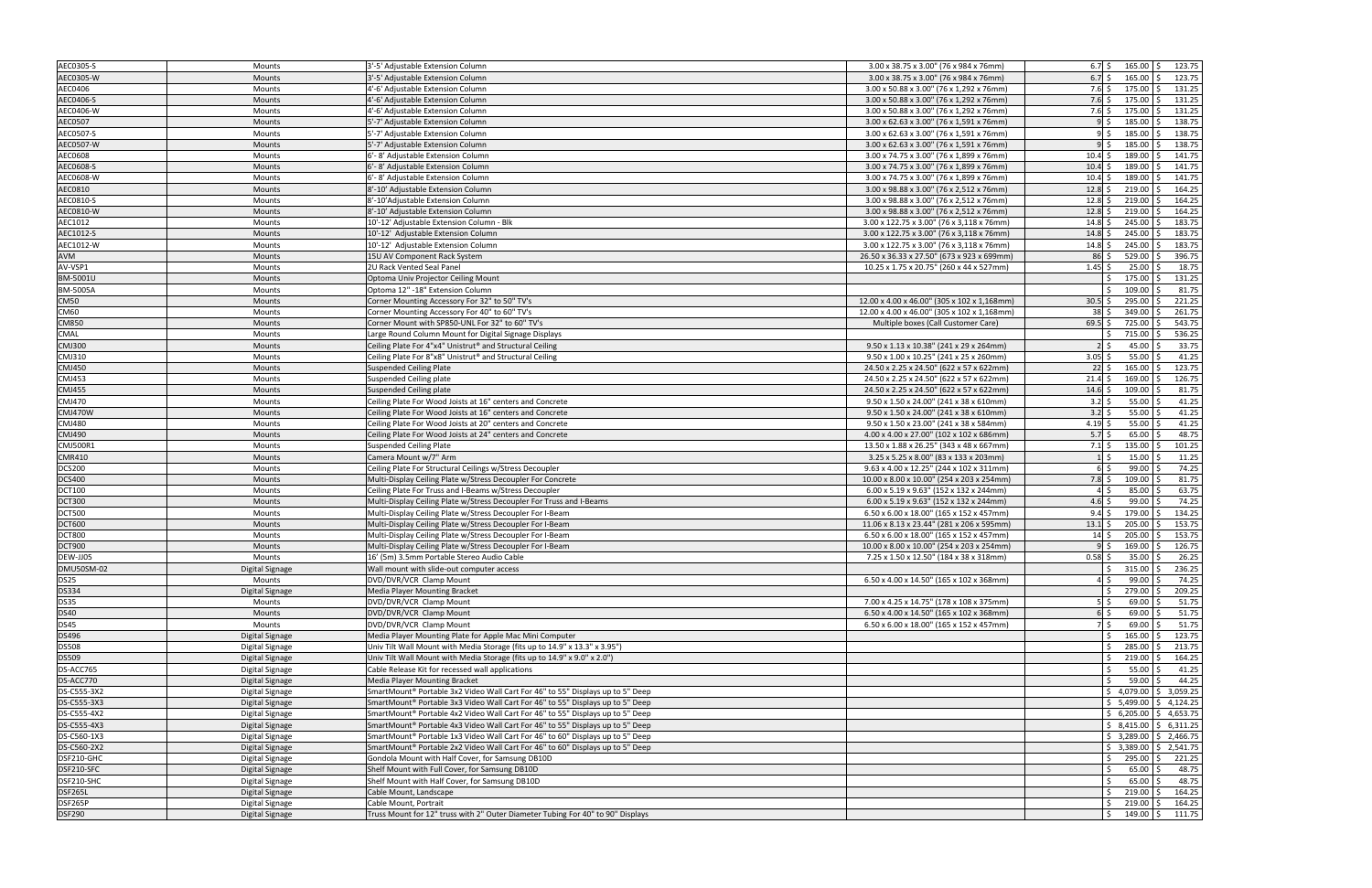| DS-LED27BDL-4X4                     | Digital Signage        | 4x4 Fixed Wall Mount for Philips 27BDL                                            |    |                           | $\frac{1}{2}$ \$ 3,168.00 $\frac{1}{2}$ 2,376.00                                    |
|-------------------------------------|------------------------|-----------------------------------------------------------------------------------|----|---------------------------|-------------------------------------------------------------------------------------|
| DS-LED27BDL-5X5                     | Digital Signage        | 5x5 Fixed Wall Mount for Philips 27BDL                                            |    |                           | $$4,950.00 \mid $3,712.50$                                                          |
| DS-LED27BDL-6X6                     | Digital Signage        | 6X6 Fixed Wall Mount for Philips 27BDL                                            |    |                           | $\frac{1}{2}$ 7,128.00 $\frac{1}{2}$ 5,346.00                                       |
| DS-LEDA27-10X7                      | Digital Signage        | 10X7 Fixed Wall Mount for Absen Acclaim                                           |    |                           | $$13,860.00$ $$10,395.00$                                                           |
| DS-LEDA27-12X6                      | Digital Signage        | 12x6 Fixed Wall Mount for Absen Acclaim                                           |    |                           | $$14,256.00 \& 10,692.00$                                                           |
| DS-LEDA27-16X8                      | Digital Signage        | 16x8 Fixed Wall Mount for Absen Acclaim                                           |    |                           | $$25,344.00$ $$19,008.00$                                                           |
| DS-LEDA27-4X4                       | Digital Signage        | 4x4 Fixed Wall Mount for Absen Acclaim                                            |    |                           | $$3,168.00$ $$2,376.00$                                                             |
| DS-LEDA27-5X5                       | <b>Digital Signage</b> | 5x5 Fixed Wall Mount for Absen Acclaim                                            |    |                           | $$4,950.00 \mid $3,712.50$                                                          |
| DS-LEDA27-6X6                       |                        | 6X6 Fixed Wall Mount for Absen Acclaim                                            |    |                           | $$7,128.00$ $$5,346.00$                                                             |
| DS-LEDA27-7X7                       | Digital Signage        |                                                                                   |    |                           | $$9,702.00 \mid $7,276.50$                                                          |
|                                     | Digital Signage        | 7x7 Fixed Wall Mount for Absen Acclaim<br>7x8 Fixed Wall Mount for Absen Accalaim |    |                           |                                                                                     |
| DS-LEDA27-7X8                       | Digital Signage        |                                                                                   |    |                           | $$11,088.00 \mid $8,316.00$                                                         |
| DS-LEDA27-8X8                       | Digital Signage        | 8x8 Fixed Wall Mount for Absen Acclaim                                            |    |                           | $$12,672.00 \mid $9,504.00$                                                         |
| DS-LEDBXT-4X4                       | Digital Signage        | 4x4 Fixed Wall Mount for Barco XT                                                 |    |                           | $\frac{1}{2}$ 3,168.00 $\frac{1}{2}$ 2,376.00                                       |
| DS-LEDBXT-5X5                       | Digital Signage        | 5x5 Fixed Wall Mount for Barco XT                                                 |    |                           | $\frac{1}{5}$ 4,950.00 \$ 3,712.50                                                  |
| DS-LEDFLAAF-3X3                     | Digital Signage        | Wall Mount for LG LAAF 130" Display                                               |    |                           | $\frac{1}{5}$ 2,745.00 \$ 2,058.75                                                  |
| DS-LEDIER-3X3                       | Digital Signage        | 3x3 Flat Wall Mount for Samsung IER and IFR dvLED Display                         |    |                           | $$2,875.00$ $$2,156.25$                                                             |
| DS-LEDIER-3X5                       | Digital Signage        | 3x5 Flat Wall Mount for Samsung IER and IFR dvLED Display                         |    |                           | $\frac{1}{2}$ 4,785.00 $\frac{1}{2}$ 3,588.75                                       |
| DS-LEDIER-4X4                       | Digital Signage        | 4x4 Flat Wall Mount for Samsung IER and IFR dvLED Display                         |    |                           | $$5,105.00 \mid $3,828.75$                                                          |
| DS-LEDIER-5X5                       | Digital Signage        | 5x5 Flat Wall Mount for Samsung IER and IFR dvLED Display                         |    |                           | $$7,975.00$ $$5,981.25$                                                             |
| DS-LEDIF-10X5                       | Digital Signage        | 10x5 Fixed Wall Mount for Samsung IFH LED Display                                 |    |                           | $$9,899.00 \& 7,424.25$                                                             |
| DS-LEDIF-12X2                       | Digital Signage        | 12x2 Wall Mount for Samsung IFH LED Display                                       |    |                           | $\frac{1}{2}$ 4,755.00 $\frac{1}{2}$ 3,566.25                                       |
| DS-LEDIF-12X3                       | Digital Signage        | 12x3 Fixed Wall Mount for Samsung IFH LED Display                                 |    |                           | $\frac{1}{2}$ 7,129.00 $\frac{1}{2}$ 5,346.75                                       |
| DS-LEDIF-12X6                       | Digital Signage        | 12x6 Wall Mount for Samsung IFH LED Display                                       |    |                           | $$14,259.00$ $$10,694.25$                                                           |
| DS-LEDIF-14X3                       | Digital Signage        | 14x3 Fixed Wall Mount for Samsung IFH LED Display                                 |    |                           | $$8,319.00 \mid $6,239.25$                                                          |
| DS-LEDIF-18X3                       | Digital Signage        | 18x3 Fixed Wall Mount for Samsung IFH LED Display                                 |    |                           | $$10,695.00 \$8,021.25$                                                             |
| DS-LEDIF-2X2                        | Digital Signage        | 2x2 Fixed Wall Mount for Samsung IFH LED Display                                  | Ś. | 795.00 \$                 | 596.25                                                                              |
| DS-LEDIF-2X3                        | Digital Signage        | 2x3 Fixed Wall Mount for Samsung IFH LED Display                                  |    | $$1.189.00$ \$            | 891.75                                                                              |
| DS-LEDIF-4X2                        | Digital Signage        | 4x2 Fixed Wall Mount for Samsung IFH LED Display                                  |    |                           | $$1,585.00$ $$1,188.75$                                                             |
| DS-LEDIF-6X3                        | Digital Signage        | 6x3 Fixed Wall Mount for Samsung IFH LED Display                                  |    |                           | $\frac{1}{2}$ \$ 3,565.00 \$ 2,673.75                                               |
| DS-LEDIF-8X4                        | Digital Signage        | 8X4 Fixed Wall Mount for Samsung IFH LED Display                                  |    |                           | $$6,339.00 \mid $4,754.25$                                                          |
| DS-LEDIWP-5X5                       | Digital Signage        | 5x5 Fixed Wall Mount for InfiLED WP Series                                        |    |                           | $\frac{1}{2}$ 4,949.00 $\frac{1}{2}$ 3,711.75                                       |
| DS-LEDIWP-6X6                       | Digital Signage        | 6x6 Fixed Wall Mount for InfiLED WP Series                                        |    |                           | $\frac{1}{2}$ 7,129.00 $\frac{1}{2}$ 5,346.75                                       |
| DS-LEDIWP-8X8                       | Digital Signage        | 8x8 Fixed Wall Mount for InfiLED WP Series                                        |    |                           | $$12,675.00$ $$9,506.25$                                                            |
| DS-LEDL27-12X6                      | Digital Signage        | 12x6 Fixed Wall Mount for LG LAS                                                  |    | $$14,256.00$ $$10,692.00$ |                                                                                     |
|                                     |                        |                                                                                   |    |                           |                                                                                     |
|                                     |                        |                                                                                   |    |                           |                                                                                     |
| DS-LEDL27-4X4                       | Digital Signage        | 4X4 Fixed Wall Mount for LG LAS                                                   |    |                           | $\frac{1}{2}$ 3,168.00 $\frac{1}{2}$ 2,376.00                                       |
| DS-LEDL27-5X5                       | Digital Signage        | 5x5 Fixed Wall Mount for LG LAS                                                   |    |                           | $$4,950.00$ $$3,712.50$                                                             |
| DS-LEDL27-6X6                       | Digital Signage        | 6X6 Fixed Wall Mount for LG LAS                                                   |    |                           | $$7,128.00 \mid $5,346.00$                                                          |
| DS-LEDL27-7X6                       | Digital Signage        | 7x6 Fixed Wall Mount for LG LAS                                                   |    |                           | $$8,316.00 \$6,237.00$                                                              |
| DS-LEDL27-7X7                       | Digital Signage        | 7X7 Fixed Wall Mount for LG LAS                                                   |    |                           | $$9,702.00 \mid $7,276.50$                                                          |
| DS-LEDL27-8X8                       | Digital Signage        | 8x8 Fixed Wall Mount for LG LAS                                                   |    |                           | $$12,672.00$ $$9,504.00$                                                            |
| DS-LEDLSAA-4X4                      | Digital Signage        | 4X4 Fixed Wall Mount for LG LSAA and LSAB Series                                  |    |                           | $\frac{1}{2}$ \$ 3,168.00 \$ 2,376.00                                               |
| DS-LEDLSAA-6X6                      | Digital Signage        | 6x6 Fixed Wall Mount for LG LSAA and LSAB Series                                  |    |                           | $$7,128.00 \mid $5,346.00$                                                          |
| DS-LEDLSCB-10X10                    | Digital Signage        | 10x10 Fixed Wall Mount for LG LSCB                                                |    |                           | $$19,800.00$ $$14,850.00$                                                           |
| DS-LEDLSCB-5X5                      | Digital Signage        | 5x5 Fixed Wall Mount for LG LSCB                                                  |    |                           | $$4,950.00 \mid $3,712.50$                                                          |
| DS-LEDLSCB-6X6                      | Digital Signage        | 6x6 Fixed Wall Mount for LG LSCB                                                  |    |                           | $\frac{1}{2}$ 7,128.00 $\frac{1}{2}$ 5,346.00                                       |
| DS-LEDLSCB-8X8                      | <b>Digital Signage</b> | 8x8 Fixed Wall Mount for LG LSCB                                                  |    |                           | $\frac{1}{2}$ \$ 12,672.00 $\frac{1}{2}$ 9,504.00                                   |
| DS-LEDM-A27                         | Digital Signage        | Modular LED Wall Mount for Absen Acclaim Plus/Pro                                 |    |                           | $\frac{1}{2}$ 265.00 \$ 198.75                                                      |
| DS-LEDTK-10VX10V                    | Digital Signage        | Universal DV-LED Trim Kit, 10' Vented x 10' Vented                                |    |                           | $\frac{1}{2}$ 5,145.00 $\frac{1}{2}$ 3,858.75                                       |
| DS-LEDTK-10VX5S                     | Digital Signage        | Universal DV-LED Trim Kit, 10' Vented x 5' Solid                                  |    |                           | $\frac{1}{2}$ \$ 3,989.00 $\frac{1}{2}$ 2,991.75                                    |
| DS-LEDTK-10VX6S                     | Digital Signage        | Universal DV-LED Trim Kit, 10' Vented x 6' Solid                                  |    |                           | $\frac{1}{2}$ 4,249.00 $\frac{1}{2}$ 3,186.75                                       |
| DS-LEDTK-10VX8S                     | Digital Signage        | Universal DV-LED Trim Kit, 10' Vented x 8' Solid                                  |    |                           | $\frac{1}{2}$ 4,599.00 $\frac{1}{2}$ 3,449.25                                       |
| DS-LEDTK-12VX8S                     | Digital Signage        | Universal DV-LED Trim Kit, 12' Vented x 8' Solid                                  |    |                           | $\frac{1}{2}$ 4,925.00 $\frac{1}{2}$ 3,693.75                                       |
| DS-LEDTK-13VX6S                     | Digital Signage        | Universal DV-LED Trim Kit, 13' Vented x 6' Solid                                  |    |                           | $\frac{1}{2}$ 4,995.00 $\frac{1}{2}$ 3,746.25                                       |
| DS-LEDTK-13VX8S                     | Digital Signage        | Universal DV-LED Trim Kit, 13' Vented x 8' Solid                                  |    |                           | $\frac{1}{2}$ 5,345.00 $\frac{1}{2}$ 4,008.75                                       |
| DS-LEDTK-14VX8S                     | Digital Signage        | Universal DV-LED Trim Kit, 14' Vented x 8' Solid                                  |    |                           | $\frac{1}{2}$ 5,505.00 $\frac{1}{2}$ 4,128.75                                       |
| DS-LEDTK-14VX8V                     | Digital Signage        | Universal DV-LED Trim Kit, 14' Vented x 8' Vented                                 |    |                           | $$5,685.00$ $$4,263.75$                                                             |
| DS-LEDTK-16VX10S                    | Digital Signage        | Universal DV-LED Trim Kit, 16' Vented x 10' Solid                                 |    |                           | $$6,539.00 \mid $4,904.25$                                                          |
| DS-LEDTK-16VX10V                    | Digital Signage        | Universal DV-LED Trim Kit, 16' Vented x 10' Vented                                |    |                           | $\frac{1}{2}$ 6,635.00 $\frac{1}{2}$ 4,976.25                                       |
| DS-LEDTK-16VX5S                     | Digital Signage        | Universal DV-LED Trim Kit, 16' Vented x 5' Solid                                  |    |                           | $\frac{1}{2}$ 5,475.00 $\frac{1}{2}$ 4,106.25                                       |
| DS-LEDTK-16VX8S                     | Digital Signage        | Universal DV-LED Trim Kit, 16' Vented x 8' Solid                                  |    |                           | $\frac{1}{2}$ 6,089.00 $\frac{1}{2}$ 4,566.75                                       |
| DS-LEDTK-18VX10S                    | Digital Signage        | Universal DV-LED Trim Kit, 18' Vented x 10' Solid                                 |    |                           | $\frac{1}{2}$ 6,645.00 $\frac{1}{2}$ 4,983.75                                       |
| DS-LEDTK-18VX8S                     | Digital Signage        | Universal DV-LED Trim Kit, 18' Vented x 8' Solid                                  |    |                           | $$6,195.00 \mid $4,646.25$                                                          |
| DS-LEDTK-20VX5S                     | Digital Signage        | Universal DV-LED Trim Kit, 20' Vented x 5' Solid                                  |    |                           | $\frac{1}{2}$ 6,205.00 $\frac{1}{2}$ 4,653.75                                       |
| DS-LEDTK-24VX10S                    | Digital Signage        | Universal DV-LED Trim Kit, 24' Vented x 10' Solid                                 |    |                           | $\frac{1}{5}$ 8,389.00 $\frac{1}{5}$ 6,291.75                                       |
| DS-LEDTK-24VX5V                     | Digital Signage        | Universal DV-LED Trim Kit, 24' Vented x 5' Vented                                 |    |                           | $\frac{1}{2}$ 7,375.00 $\frac{1}{2}$ 5,531.25                                       |
| DS-LEDTK-24VX8S                     | Digital Signage        | Universal DV-LED Trim Kit, 24' Vented x 8' Solid                                  |    |                           | $\frac{1}{2}$ 7,939.00 $\frac{1}{2}$ 5,954.25                                       |
| DS-LEDTK-24VX8V<br>DS-LEDTK-29VX11S | Digital Signage        | Universal DV-LED Trim Kit, 24' Vented x 8' Vented                                 |    |                           | $\frac{1}{5}$ 8,119.00 \$ 6,089.25<br>$\frac{1}{2}$ 9,765.00 $\frac{1}{2}$ 7,323.75 |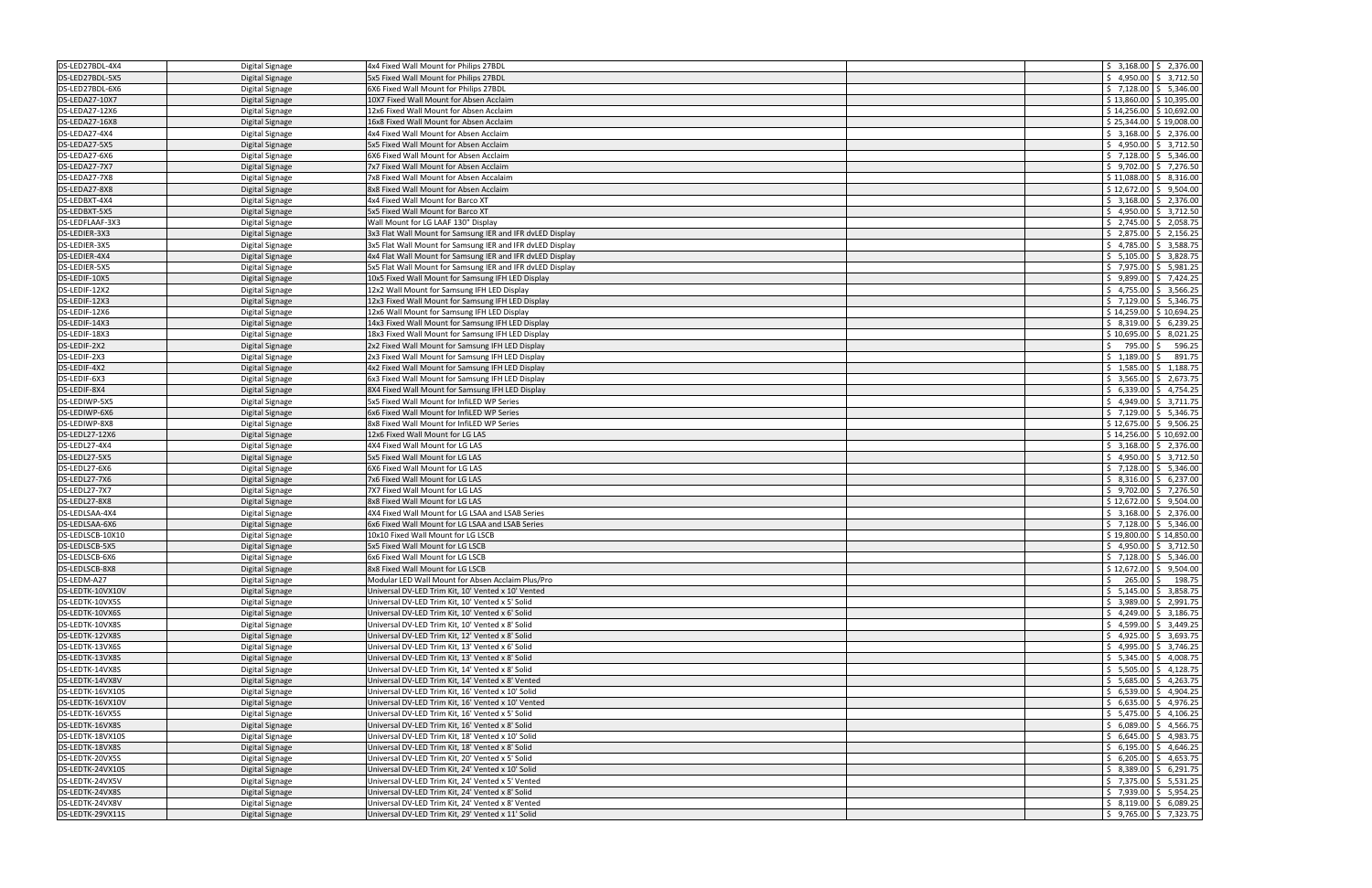| DS-LEDTK-30VX8S                                                                                                                                        | Digital Signage               | Universal DV-LED Trim Kit, 30' Vented x 8' Solid                                                                       | $\frac{1}{2}$ 9,215.00 \$ 6,911.25                |
|--------------------------------------------------------------------------------------------------------------------------------------------------------|-------------------------------|------------------------------------------------------------------------------------------------------------------------|---------------------------------------------------|
| DS-LEDTK-32VX5S                                                                                                                                        | Digital Signage               | Jniversal DV-LED Trim Kit. 32' Vented x 5' Solid                                                                       | $\frac{1}{5}$ 9.185.00 \$ 6.888.75                |
| DS-LEDTK-6VX10S                                                                                                                                        |                               | Universal DV-LED Trim Kit, 6' Vented x 10' Solid                                                                       | $$4,099.00 \& 3,074.25$                           |
|                                                                                                                                                        | Digital Signage               |                                                                                                                        |                                                   |
| DS-LEDTK-6VX8S                                                                                                                                         | Digital Signage               | Universal DV-LED Trim Kit, 6' Vented x 8' Solid                                                                        | $$3,649.00$ $$2,736.75$                           |
| DS-LEDTK-8VX5S                                                                                                                                         | Digital Signage               | Universal DV-LED Trim Kit, 8' Vented x 5' Solid                                                                        | $$3,625.00$ $$2,718.75$                           |
| DS-LEDTK-8VX5V                                                                                                                                         | Digital Signage               | Universal DV-LED Trim Kit, 8' Vented x 5' Vented                                                                       | $$3,669.00 \mid $2,751.75$                        |
| DS-LEDTVF-4X4                                                                                                                                          | Digital Signage               | 4X4 Fixed Wall Mount for Planar TVF                                                                                    | $$3,168.00$ $$2,376.00$                           |
| DS-LEDTVF-5X5                                                                                                                                          | Digital Signage               | 5x5 Fixed Wall Mount for Planar TVF                                                                                    | $$4,950.00 \mid $3,712.50$                        |
| DS-LEDTVF-6X6                                                                                                                                          | Digital Signage               | 6X6 Fixed Wall Mount for Planar TVF                                                                                    | $$7,128.00$ $$5,346.00$                           |
| DS-LEDTVF-8X8                                                                                                                                          | Digital Signage               | 8x8 Fixed Wall Mount for Planar TVF                                                                                    | $$12,672.00 \mid $9,504.00$                       |
| DS-LEDUPS-3X1                                                                                                                                          | Digital Signage               | 3x1 Fixed Wall Mount for Unilumin UpanelS                                                                              | $\frac{1}{2}$ , 2,615.00   \$ 1,961.25            |
| DS-LEDUPS-5X5                                                                                                                                          | Digital Signage               | 5x5 Fixed Wall Mount for Unilumin UpanelS                                                                              | $$4,950.00 \mid $3,712.50$                        |
|                                                                                                                                                        |                               |                                                                                                                        |                                                   |
| DS-LEDUPS-6X6                                                                                                                                          | Digital Signage               | 6x6 Fixed Wall Mount for Unilumin UpanelS                                                                              | $\frac{1}{2}$ 7,128.00 $\frac{1}{2}$ 5,346.00     |
| DS-LEDUPS-7X7                                                                                                                                          | Digital Signage               | 7x7 Fixed Wall Mount for Unilumin UpanelS                                                                              | $$9,702.00 \mid $7,276.50$                        |
| DS-LEDUPS-8X4                                                                                                                                          | Digital Signage               | 8X4 Fixed Wall Mount for Unilumin UpanelS                                                                              | $$6,336.00 \mid $4,752.00$                        |
| DS-MBZ642L                                                                                                                                             | Digital Signage -- Authorized | SmartMount® Digital Menu Board Mount with Height & Depth Adjustment For 40" to 42" Displays - Landscape                | 189.00 \$<br>Ŝ.<br>141.75                         |
| DS-MBZ647L                                                                                                                                             | Digital Signage -- Authorized | SmartMount® Digital Menu Board Mount with Height & Depth Adjustment For 46" to 65" Displays - Landscape                | Ŝ.<br>189.00 \$<br>141.75                         |
| DS-MBZ647P                                                                                                                                             | Digital Signage -- Authorized | SmartMount® Digital Menu Board Mount with Height & Depth Adjustment For 42" to 65" Displays - Portrait                 | 189.00<br>\$.<br>141.75<br>-S                     |
| DS-MBZ942L-2X1                                                                                                                                         | Digital Signage -- Authorized | SmartMount® Digital Menu Board Ceiling Mount with 8pt Adjustment - Landscape 2x1 Configuration for 40" to 42" Displays | 759.00 \$<br>569.25<br>Ŝ.                         |
| DS-MBZ942L-3X1                                                                                                                                         | Digital Signage -- Authorized | SmartMount® Digital Menu Board Ceiling Mount with 8pt Adjustment - Landscape 3x1 Configuration for 40" to 42" Displays | \$1,129.00<br>846.75                              |
| DS-MBZ947L-2X1                                                                                                                                         |                               | SmartMount® Digital Menu Board Ceiling Mount with 8pt Adjustment - Landscape 2x1 Configuration for 46" to 48" Displays | 769.00<br>576.75<br>Ŝ.<br>l S                     |
|                                                                                                                                                        | Digital Signage -- Authorized |                                                                                                                        |                                                   |
| DS-MBZ947L-3X1                                                                                                                                         | Digital Signage -- Authorized | SmartMount® Digital Menu Board Ceiling Mount with 8pt Adjustment - Landscape 3x1 Configuration for 46" to 48" Displays | $$1,149.00$ \$<br>861.75                          |
| DS-MBZA                                                                                                                                                | Digital Signage               | DS-MBZ adaptors with additional hardware                                                                               | 99.00<br>74.25                                    |
| DS-OM46ND-CEIL                                                                                                                                         | Digital Signage               | Samsung OM46N-D Ceiling Mount                                                                                          | Ś.<br>535.00<br>401.25<br>l S                     |
| DS-OM46ND-FLOOR                                                                                                                                        | Digital Signage               | Samsung OM46N-D Floor Mount                                                                                            | $535.00$ \$<br>401.25<br>Ŝ.                       |
| DS-OM55ND-CEIL                                                                                                                                         | Digital Signage               | Samsung OM55N-D Ceiling Mount                                                                                          | 899.00<br>674.25<br>S.                            |
| DS-OM55ND-FLOOR                                                                                                                                        | Digital Signage               | Samsung OM55N-D Floor Mount                                                                                            | Ś.<br>899.00<br>674.25<br>I\$                     |
| DS-S555-3X2                                                                                                                                            | Digital Signage               | SmartMount® Modular 3x2 Video Wall Pedestal Mount For 46" to 55" Displays up to 5" Deep                                | $$3,299.00 \  \  $2,474.25$                       |
| DS-S555-3X3                                                                                                                                            | Digital Signage               | SmartMount <sup>®</sup> Modular 3x3 Video Wall Pedestal Mount For 46" to 55" Displays up to 5" Deep                    | $$4,565.00 \mid $3,423.75$                        |
| DS-S555-4X2                                                                                                                                            | Digital Signage               | SmartMount® Modular 4x2 Video Wall Pedestal Mount For 46" to 55" Displays up to 5" Deep                                | $$4,949.00 \mid $3,711.75$                        |
|                                                                                                                                                        |                               |                                                                                                                        |                                                   |
| DS-S555-4X3                                                                                                                                            | Digital Signage               | SmartMount® Modular 4x3 Video Wall Pedestal Mount For 46" to 55" Displays up to 5" Deep                                | $$6,929.00$ $$5,196.75$                           |
| DS-S560-1X3                                                                                                                                            | Digital Signage               | SmartMount® Modular 1x3 Video Wall Pedestal Mount For 46" to 60" Displays up to 5" Deep                                | $\frac{1}{2}$ , 2,419.00 $\frac{1}{2}$ , 1,814.25 |
| DS-S560-2X2                                                                                                                                            | Digital Signage               | SmartMount® Modular 2x2 Video Wall Pedestal Mount For 46" to 60" Displays up to 5" Deep                                | $$2,529.00 \mid $1,896.75$                        |
| DS-S560-B2X2                                                                                                                                           | Digital Signage               | 2x2 Back-to-Back Pedestal Video Wall Mount for 46" to 60" Displays up to 5" Deep                                       | $$3,475.00$ $$2,606.25$                           |
|                                                                                                                                                        |                               |                                                                                                                        |                                                   |
| <b>DST360</b>                                                                                                                                          | Digital Signage               | Flat/Tilt Wall or Ceiling Mount with Media Device Storage for 26" to 60" Displays (single sided, mounts one display)   | $409.00$ \$<br>Ŝ.<br>306.75                       |
| <b>DST660</b>                                                                                                                                          | Digital Signage               | SmartMount® Flat/Tilt Wall Mount with Media Device Storage for 40" to 60" Displays                                     | Ś.<br>$195.00$ \$<br>146.25                       |
|                                                                                                                                                        |                               |                                                                                                                        | 536.25<br>Ś.<br>715.00<br>I \$                    |
| <b>DST940</b>                                                                                                                                          | Digital Signage               | Dual Display Ceiling Mount System (for 37"-46" Flat Panel Displays)                                                    |                                                   |
| DST940-BTB                                                                                                                                             | Digital Signage               | Back to Back Dual Display Ceiling Mount System                                                                         | $$1,009.00$ $$$<br>756.75                         |
| DST942-6                                                                                                                                               | Digital Signage               | Multi-Display Ceiling Mount with Six Telescoping Arms For 37" to 42" Displays                                          | $$2,925.00 \mid $2,193.75$                        |
| <b>DST965</b>                                                                                                                                          | Digital Signage               | SmartMount® Back-to-Back Ceiling Mount with Media Device Storage For 40" to 65" Displays                               | 569.25<br>759.00<br>IS.                           |
| <b>DST970X2</b>                                                                                                                                        | Digital Signage               | Dual-Display Ceiling Mount for 40" to 70" Displays (Display size depends on positioning)                               | Ŝ.<br>$509.00$ \$<br>381.75                       |
| DST975-4                                                                                                                                               | Digital Signage               | Multi-Display Ceiling Mount with Four Telescoping Arms For 37" to 75" Displays                                         | $$2,279.00 \  \  $1,709.25$                       |
| DST980-3                                                                                                                                               | Digital Signage               | Multi-Display Ceiling Mount with Three Telescoping Arms For 37" to 80" Displays                                        | $$1,869.00 \mid $1,401.75$                        |
| <b>DST995</b>                                                                                                                                          | Digital Signage               | SmartMount® Flat/Tilt Universal Ceiling Mount with Media Device Storage For 40" to 95" Displays                        | 249.00 \$<br>Ŝ.<br>186.75                         |
| <b>DS-VW650</b>                                                                                                                                        | Digital Signage               | SmartMount® Ultra Thin Flat Video Wall Mount For Ultra-thin Displays 40" or larger, up to 75lb (34kg)                  | $215.00$ \$<br>Ŝ.<br>161.25                       |
|                                                                                                                                                        | Digital Signage               | SmartMount® Flat Video Wall Mount, 2x2 Kit For 46"-55" Display                                                         | \$<br>875.00 \$<br>656.25                         |
|                                                                                                                                                        | Digital Signage               | SmartMount® Flat Video Wall Mount For 40" to 65" Displays                                                              | Ŝ.<br>389.00 \$<br>291.75                         |
|                                                                                                                                                        |                               | SmartMount® Full Service Thin Video Wall Mount with Quick Release For 46" to 65" Displays.                             | \$<br>$829.00$ \$<br>621.75                       |
|                                                                                                                                                        | Digital Signage -- Authorized |                                                                                                                        |                                                   |
| DS-VW765-LAND                                                                                                                                          | Digital Signage -- Authorized | SmartMount® Full Service Video Wall Mount - Landscape For 40" to 65" Displays                                          | 494.25<br>659.00                                  |
|                                                                                                                                                        | Digital Signage -- Authorized | SmartMount® Full Service Video Wall Mount with Quick Release - Landscape For 46" to 65" Displays                       | 659.00<br>494.25<br>Ś                             |
|                                                                                                                                                        | Digital Signage -- Authorized | SmartMount® Full Service Video Wall Mount - For 46" to 60" Displays                                                    | Ŝ.<br>$659.00$ \$<br>494.25                       |
| DS-VW655-2X2<br><b>DS-VW665</b><br><b>DS-VW755S</b><br>DS-VW765-LQR<br><b>DS-VW775</b><br>DS-VW775-QR                                                  | Digital Signage -- Authorized | SmartMount® Full Service Video Wall Mount - For 40" to 60" Displays, w/ Quick Release                                  | 494.25<br>659.00                                  |
|                                                                                                                                                        | Digital Signage -- Authorized | SmartMount <sup>®</sup> Full Service Video Wall Mt w Quick Release for 65" to 98" Displays                             | 829.00<br>621.75<br>Ŝ.<br>l S                     |
|                                                                                                                                                        | Digital Signage               | SmartMount® Special Purpose Video Wall Mount For 46" to 70" Displays                                                   | 595.00<br>446.25<br>Ś.                            |
|                                                                                                                                                        | Digital Signage               | Reusable Video Wall Spacer                                                                                             | 123.75<br>165.00<br>Ś.                            |
|                                                                                                                                                        | Digital Signage               | Reusable Video Wall Spacer                                                                                             | 165.00<br>123.75<br>Ŝ.<br>l S                     |
|                                                                                                                                                        | Digital Signage               | Reusable Video Wall Spacer                                                                                             | \$<br>$165.00$ \$                                 |
|                                                                                                                                                        |                               | Reusable Video Wall Spacer                                                                                             | 123.75<br>123.75<br>$165.00$ \$<br>Ś.             |
|                                                                                                                                                        | Digital Signage               |                                                                                                                        |                                                   |
|                                                                                                                                                        | Digital Signage               | Reusable Video Wall Spacer                                                                                             | 165.00<br>123.75<br>I\$                           |
| DS-VWRS052                                                                                                                                             | Digital Signage               | Reusable Video Wall Spacer                                                                                             | $165.00$ \$<br>123.75<br>Ŝ.                       |
|                                                                                                                                                        | Digital Signage               | Reusable Video Wall Spacer                                                                                             | Ś.<br>165.00<br>123.75<br>I \$                    |
|                                                                                                                                                        | Digital Signage               | Reusable Video Wall Spacer                                                                                             | 165.00<br>123.75<br>Ś.<br>- S                     |
| DS-VWRS090                                                                                                                                             | Digital Signage               | Reusable Video Wall Spacer                                                                                             | $165.00$ \$<br>123.75<br>S.                       |
|                                                                                                                                                        | Digital Signage               | Reusable Video Wall Spacer                                                                                             | 165.00<br>123.75                                  |
| DS-VW795-QR<br>DS-VWM770<br>DS-VWRS013<br>DS-VWRS029<br>DS-VWRS039<br>DS-VWRS040<br>DS-VWRS045<br>DS-VWRS053<br>DS-VWRS086<br>DS-VWRS091<br>DS-VWRS092 | Digital Signage               | Reusable Video Wall Spacer                                                                                             | 165.00<br>123.75                                  |
| DS-VWS013                                                                                                                                              | Digital Signage               | DS-VW WALL SPACERS, NEC & SAMSUNG                                                                                      | 45.00%<br>33.75<br>Ŝ.                             |
| DS-VWS040                                                                                                                                              | Digital Signage               | DS-VW WALL SPACERS                                                                                                     | $45.00$ \$<br>33.75                               |
| DS-VWS040-P                                                                                                                                            | Digital Signage               | DS-VW WALL SPACERS - PORTRAIT                                                                                          | $45.00$ \$<br>33.75                               |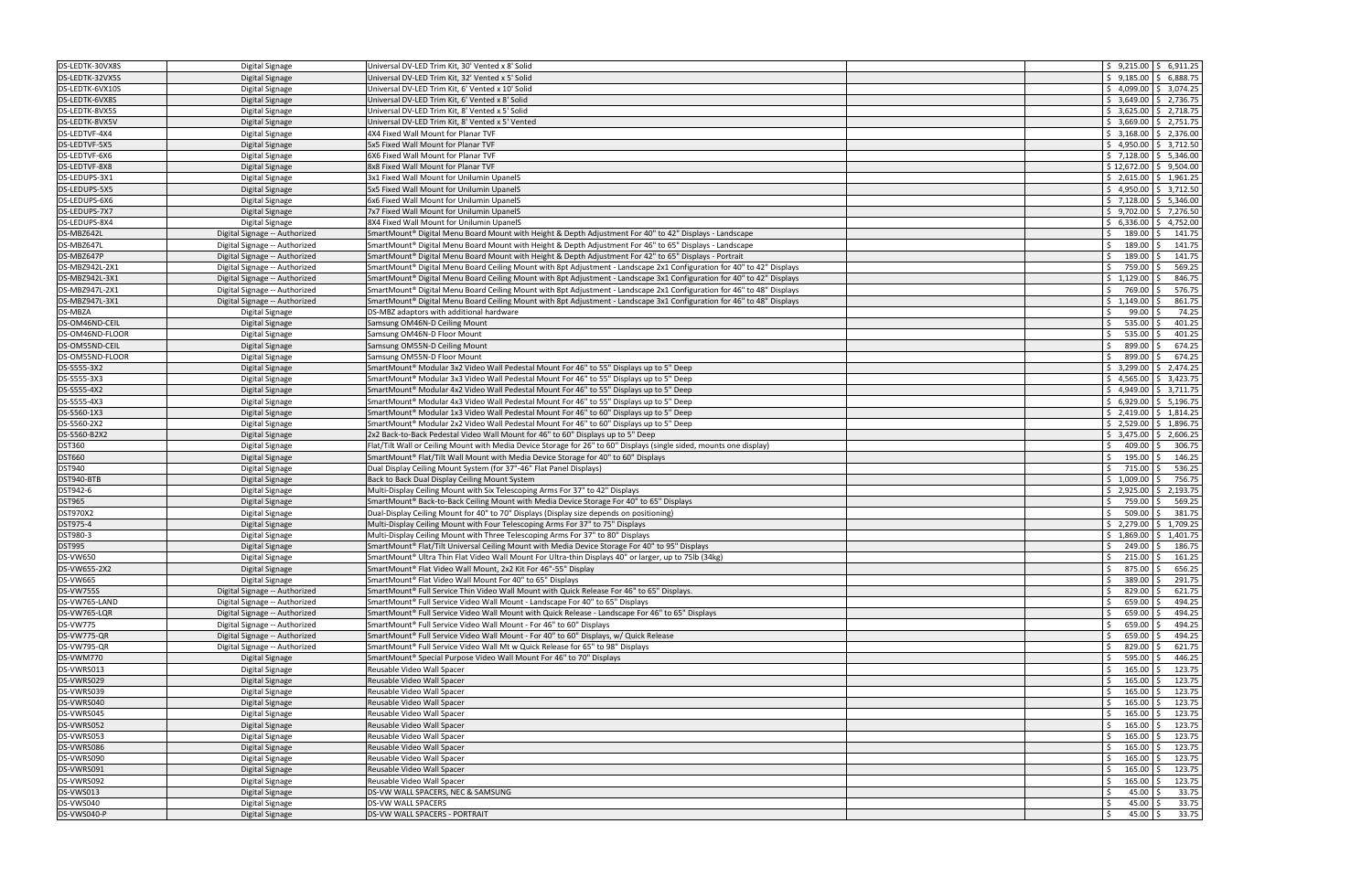| <b>DS-VWS079</b>   | <b>Digital Signage</b> | <b>DS-VW Wall Spacers</b>                                                             |                                           | <b>S</b><br>$45.00$ \$<br>33.75                   |
|--------------------|------------------------|---------------------------------------------------------------------------------------|-------------------------------------------|---------------------------------------------------|
| DS-VWS090          | Digital Signage        | <b>DS-VW WALL SPACERS</b>                                                             |                                           | 45.00<br>33.75                                    |
| DS-VWT955-2X2      | Digital Signage        | SmartMount® 2x2 Video Wall Ceiling Mount For 40" to 55" Displays 2x2 Configuration    |                                           | $\frac{1}{2}$ , 2,159.00 $\frac{1}{2}$ , 1,619.25 |
| <b>DSX200</b>      | <b>Digital Signage</b> | Media Device Shelf - Attaches to a standard wall plate                                |                                           | 225.00<br>168.75<br>Ŝ.<br>-S                      |
| <b>DSX750</b>      | Digital Signage        | MEDIA PLAYER HOLDER ACCESSORY                                                         |                                           | 195.00<br>146.25                                  |
| ECMU-01-C          | Mounts                 | 1' Wind Rated Ceiling Mount For 32" to 65" Outdoor TV's                               | Multiple boxes (Call Customer Care)       | $84.5$ \$ 1,139.00 \$<br>854.25                   |
| ECMU-01-C-S        | Mounts                 | ENV CEILING MOUNT ASA-70 GRAY-01-C                                                    |                                           | 854.25<br>\$1,139.00                              |
| ECMU-01-I          | Mounts                 | 1' Wind Rated Ceiling Mount For 32" to 65" Outdoor TV's                               | Multiple boxes (Call Customer Care)       | 84.5 \$1,459.00 \$1,094.25                        |
| ECMU-01-I-S        | Mounts                 | 1' Wind Rated Ceiling Mount For 32" to 65" Outdoor TV's                               | Multiple boxes (Call Customer Care)       | 84.5 \$1,459.00 \$1,094.25                        |
| ECMU-02-C          | <b>Mounts</b>          | 2' Wind Rated Ceiling Mount For 32" to 65" Outdoor TV's                               | Multiple boxes (Call Customer Care)       | $91.5$ \$ 1,209.00<br>906.75<br>-S                |
| ECMU-02-C-S        | Mounts                 | 2' Wind Rated Ceiling Mount For 32" to 65" Outdoor TV's                               | Multiple boxes (Call Customer Care)       | $91.5$ \$ 1,209.00 \$<br>906.75                   |
| <b>ECMU-02-I</b>   | Mounts                 | 2 ' Wind Rated Ceiling Mount For 32" to 65" Outdoor TV's                              | Multiple boxes (Call Customer Care)       | $91.5$ \$ 1,525.00 \$ 1,143.75                    |
|                    |                        |                                                                                       |                                           | 91.5 \$ 1,525.00 \$ 1,143.75                      |
| <b>ECMU-02-I-S</b> | Mounts                 | 2' Wind Rated Ceiling Mount For 32" to 65" Outdoor TV's                               | Multiple boxes (Call Customer Care)       |                                                   |
| ECMU-03-C          | Mounts                 | 3' Wind Rated Ceiling Mount For 32" to 65" Outdoor TV's                               | Multiple boxes (Call Customer Care)       | $98.5$ \$ 1,249.00 \$<br>936.75                   |
| ECMU-03-C-S        | Mounts                 | 3' Wind Rated Ceiling Mount For 32" to 65" Outdoor TV's                               | Multiple boxes (Call Customer Care)       | $98.5$ \$ 1,249.00 \$<br>936.75                   |
| ECMU-03-I          | Mounts                 | 3' Wind Rated Ceiling Mount For 32" to 65" Outdoor TV's                               | Multiple boxes (Call Customer Care)       | 98.5 \$ 1,579.00 \$ 1,184.25                      |
| ECMU-03-I-S        | Mounts                 | 3' Wind Rated Ceiling Mount For 32" to 65" Outdoor TV's                               | Multiple boxes (Call Customer Care)       | 98.5 \$ 1,579.00 \$ 1,184.25                      |
| ECMU-04-C          | Mounts                 | 4' Wind Rated Ceiling Mount For 32" to 65" Outdoor TV's                               | Multiple boxes (Call Customer Care)       | $105.5$ \$ 1,345.00 \$ 1,008.75                   |
| ECMU-04-C-S        | Mounts                 | 4' Wind Rated Ceiling Mount For 32" to 65" Outdoor TV's                               | Multiple boxes (Call Customer Care)       | $105.5$ \$ 1,345.00 \$ 1,008.75                   |
| ECMU-04-I          | Mounts                 | 4' Wind Rated Ceiling Mount For 32" to 65" Outdoor TV's                               | Multiple boxes (Call Customer Care)       | 105.5 \$ 1,659.00 \$ 1,244.25                     |
| ECMU-04-I-S        | Mounts                 | 4' Wind Rated Ceiling Mount For 32" to 65" Outdoor TV's                               | Multiple boxes (Call Customer Care)       | $105.5$ \$ 1,659.00 \$ 1,244.25                   |
| EDS-VW765-LAND     | Digital Signage        | Outdoor SmartMount® Full Service Video Wall Mount - Landscape For 40" to 65" Displays |                                           | $$1,275.00$ \$<br>956.25                          |
| EPA762PU           | Mounts -- Authorized   | Outdoor Wall Mount for 42-75" TV's                                                    | 11.75 x 4.62 x 33.12" (298 x 117 x 841mm) | 374.25<br>$29.3$ \$<br>499.00<br>S.               |
| EPMU-05            | Mounts                 | 5' Wind Rated Pedistal Mount For 32" to 65" Outdoor TV's                              | Multiple boxes (Call Customer Care)       | 120 \$ 1,895.00 \$ 1,421.25                       |
| EPMU-05-S          | Mounts                 | 5' Wind Rated Pedistal Mount For 32" to 65" Outdoor TV's                              | Multiple boxes (Call Customer Care)       | $120 \div 1,895.00 \div 1,421.25$                 |
| EPMU-06            | Mounts                 | 6' Wind Rated Pedistal Mount For 32" to 65" Outdoor TV's                              | Multiple boxes (Call Customer Care)       | 130 \$ 1,909.00 \$ 1,431.75                       |
| EPMU-06-S          | Mounts                 | 6' Wind Rated Pedistal Mount For 32" to 65" Outdoor TV's                              | Multiple boxes (Call Customer Care)       | 130 \$ 1,909.00 \$ 1,431.75                       |
| EPMU-07            | Mounts                 | 7' Wind Rated Pedistal Mount For 32" to 65" Outdoor TV's                              | Multiple boxes (Call Customer Care)       | $140 \div 2,155.00 \div 1,616.25$                 |
| EPMU-07-S          | <b>Mounts</b>          | 7' Wind Rated Pedistal Mount For 32" to 65" Outdoor TV's                              | Multiple boxes (Call Customer Care)       | $140 \div 2,155.00 \div 1,616.25$                 |
| EPMU-08            | Mounts                 | 8' Wind Rated Pedistal Mount For 32" to 65" Outdoor TV's                              | Multiple boxes (Call Customer Care)       | $150 \div 2,169.00 \div 1,626.75$                 |
| EPMU-08-S          | Mounts                 | 8' Wind Rated Pedistal Mount For 32" to 65" Outdoor TV's                              | Multiple boxes (Call Customer Care)       | 150 \$2,169.00 \$1,626.75                         |
| EPT630             | Mounts                 | Outdoor Tilt Wall Mount for 22" to 40" TV's                                           | 5.50 x 5.50 x 5.50" (140 x 140 x 140mm)   | 109.00<br>81.75<br>$2 \overline{\smash{\cdot}}$   |
| EPT650             | Mounts -- Authorized   | Outdoor Universal Tilt Wall Mount For 32" to 75" TV's                                 | 10.12 x 3.62 x 32.00" (257 x 92 x 813mm)  | 299.00<br>224.25<br>$10.5$ \$                     |
| ESA763PU           | Mounts -- Authorized   | Outdoor Universal Articulating Wall Mount For 42" to 86" TV's                         | 21.25 x 5.63 x 35.75" (540 x 143 x 908mm) | $42.65$ \$<br>599.00 \$<br>449.25                 |
| ESF655P            | Mounts                 | Outdoor Universal Flat Wall Mount for 42" to 80" - Portrait                           | 10.25 x 3.50 x 35.88" (260 x 89 x 911mm)  | 299.00<br>224.25<br>$8.7\;$ \$                    |
| <b>ESF686</b>      | Mounts -- Authorized   | Outdoor Flat Wall Mount for XHB652 and UV862                                          |                                           | 799.00<br>599.25                                  |
| ESHV10             | Mounts                 | Single AV Wall Shelf w/o Glass                                                        | 9.88 x 1.63 x 12.25" (251 x 41 x 311mm)   | 29.25<br>$1.75$ \$<br>$39.00$ \$                  |
| <b>ESHV10-S1</b>   | Mounts                 | SGL AV WL SHF, SINGLE UNIT IN BOX                                                     |                                           | 29.25<br>39.00                                    |
| ESHV20             | Mounts                 | Single AV Wall Shelf with Glass                                                       | 13.25 x 2.63 x 17.13" (337 x 67 x 435mm)  | 36.75<br>5.65<br>49.00                            |
| <b>ESHV20-S1</b>   | <b>Mounts</b>          | SGL AV GLS SHF, SINGLE UNIT IN BOX                                                    |                                           | 36.75<br>49.00                                    |
| ESHV30             | Mounts                 | Dual AV Wall Shelf with Glass                                                         | 13.25 x 2.63 x 17.13" (337 x 67 x 435mm)  | 63.75<br>85.00<br>$10.5$ \$                       |
| <b>ESHV30-S1</b>   | <b>Mounts</b>          | DUL AV GLS SHF, SINGLE UNIT IN BOX                                                    |                                           | 63.75<br>85.00                                    |
| <b>EST655P</b>     | Mounts                 | Outdoor Universal Tilting Mount - Portrait                                            | 12.00 x 3.75 x 27.80" (305 x 95 x 706mm)  | $9.85$ \$<br>329.00<br>246.75                     |
| EWL-49XE4F         | Mounts -- Authorized   | Outdoor Tilt Wall Mount for LG 49XE4F, Landscape                                      |                                           | 969.00<br>726.75<br>.S                            |
| EWL-55XE4F         |                        |                                                                                       |                                           | $\frac{1}{2}$ 1,135.00 \$                         |
| EWL-OH46F          | Mounts -- Authorized   | Outdoor Tilt Wall Mount for LG 55XE4F, Landscape                                      |                                           | 851.25<br>$$1,055.00$ $$$                         |
| EWL-OH55F          | Digital Signage        | Outdoor Tilt Wall Mount for Samsung OH46F, Landscape                                  |                                           | 791.25<br>\$1,069.00<br>801.75                    |
|                    | Digital Signage        | Outdoor Tilt Wall Mount for Samsung OH55F, Landscape                                  |                                           |                                                   |
| EWL-OH75F          | Digital Signage        | Outdoor Tilt Wall Mount for Samsung OH75F, Landscape                                  |                                           | $\frac{1}{2}$ , 2,205.00 $\frac{1}{2}$ , 1,653.75 |
| EWL-OH85F          | Digital Signage        | Outdoor Tilt Wall Mount for Samsung OH85F, Landscape                                  |                                           | $\frac{1}{2}$ , 2,189.00 $\frac{1}{2}$ , 1,641.75 |
| EWMU               | <b>Mounts</b>          | Wind Rated Tilt Wall Mount For 32" to 65" Outdoor TV's                                | 10.19 x 3.13 x 34.25" (259 x 79 x 870mm)  | 399.00<br>299.25<br>$20 \,$ \$<br>Ŝ.              |
| EWMU-S             | Mounts                 | Wind Rated Tilt Wall Mount For 32" to 65" Outdoor TV's                                | 10.19 x 3.13 x 34.25" (259 x 79 x 870mm)  | 20 \$ 399.00<br>299.25<br>S.                      |
| EWP-49XE4F         | Mounts -- Authorized   | Outdoor Tilt Wall Mount for LG 49XE4F, Portrait                                       |                                           | $$1,055.00$ \$<br>791.25                          |
| EWP-55XE4F         | Mounts -- Authorized   | Outdoor Tilt Wall Mount for LG 55XE4F, Portrait                                       |                                           | $$1,199.00$ \$<br>899.25                          |
| EWP-OH46F          | Digital Signage        | Outdoor Tilt Wall Mount for Samsung OH46F, Portrait                                   |                                           | \$1,119.00<br>839.25                              |
| EWP-OH55F          | Digital Signage        | Outdoor Tilt Wall Mount for Samsung OH55F, Portrait                                   |                                           | 846.75<br>$\frac{1}{2}$ 1,129.00 $\frac{1}{2}$    |
| EWP-OH75F          | Digital Signage        | Outdoor Tilt Wall Mount for Samsung OH75F, Portrait                                   |                                           | $\frac{1}{2}$ , 2,515.00 $\frac{1}{2}$ , 1,886.25 |
| EWP-OH85F          | Digital Signage        | Outdoor Tilt Wall Mount for Samsung OH85F, Portrait                                   |                                           | $\frac{1}{2}$ , 2,535.00 $\frac{1}{2}$ , 1,901.25 |
| <b>EXT002</b>      | Mounts                 | Flush Mount Tube                                                                      | 3.25 x 2.50 x 5.63" (83 x 64 x 143mm)     | $1 \overline{\overline{5}}$<br>6.75<br>9.00       |
| <b>EXT006</b>      | Mounts                 | 6" Fixed Extension Column                                                             | 2.13 x 8.75 x 2.13" (54 x 222 x 54mm)     | $0.55$ \$<br>26.25<br>$35.00$ \$                  |
| EXT006-AB          | Mounts                 | 6" Fixed Extension Column                                                             | 2.13 x 8.75 x 2.13" (54 x 222 x 54mm)     | 29.25<br>$0.55$ \$<br>$39.00$ \$                  |
| <b>EXT006-AW</b>   | Mounts                 | 6" Fixed Extension Column                                                             | 2.13 x 8.75 x 2.13" (54 x 222 x 54mm)     | 29.25<br>$0.55$ \$<br>39.00                       |
| <b>EXT006S</b>     | Mounts                 | 6" Fixed Extension Column                                                             | 2.13 x 8.75 x 2.13" (54 x 222 x 54mm)     | 26.25<br>$0.55$ \$<br>35.00 \$                    |
| <b>EXT006-W</b>    | Mounts                 | 6" Fixed Extension Column                                                             | 2.13 x 8.75 x 2.13" (54 x 222 x 54mm)     | 26.25<br>$0.55$ \$<br>$35.00$ \$                  |
| <b>EXT018</b>      | Mounts                 | 18" Fixed Extension Column                                                            | 2.13 x 20.75 x 2.13" (54 x 527 x 54mm)    | 29.25<br>39.00<br>$1.7\frac{1}{2}$                |
| <b>EXT018-AB</b>   | Mounts                 | 18" Fixed Extension Column                                                            | 2.13 x 20.75 x 2.13" (54 x 527 x 54mm)    | 36.75<br>$49.00$ \$<br>$1.7\;$ \$                 |
| <b>EXT018-AW</b>   | Mounts                 | 18" Fixed Extension Column                                                            | 2.13 x 20.75 x 2.13" (54 x 527 x 54mm)    | 36.75<br>$1.7\frac{1}{5}$<br>$49.00$ \$           |
| <b>EXT018S</b>     | Mounts                 | 18" Fixed Extension Column                                                            | 2.13 x 20.75 x 2.13" (54 x 527 x 54mm)    | 29.25<br>$1.7$ \$<br>$39.00$ \$                   |
| EXT018-W           | Mounts                 | 18" Fixed Extension Column                                                            | 2.13 x 20.75 x 2.13" (54 x 527 x 54mm)    | 29.25<br>$1.7\frac{1}{5}$<br>$39.00$ \$           |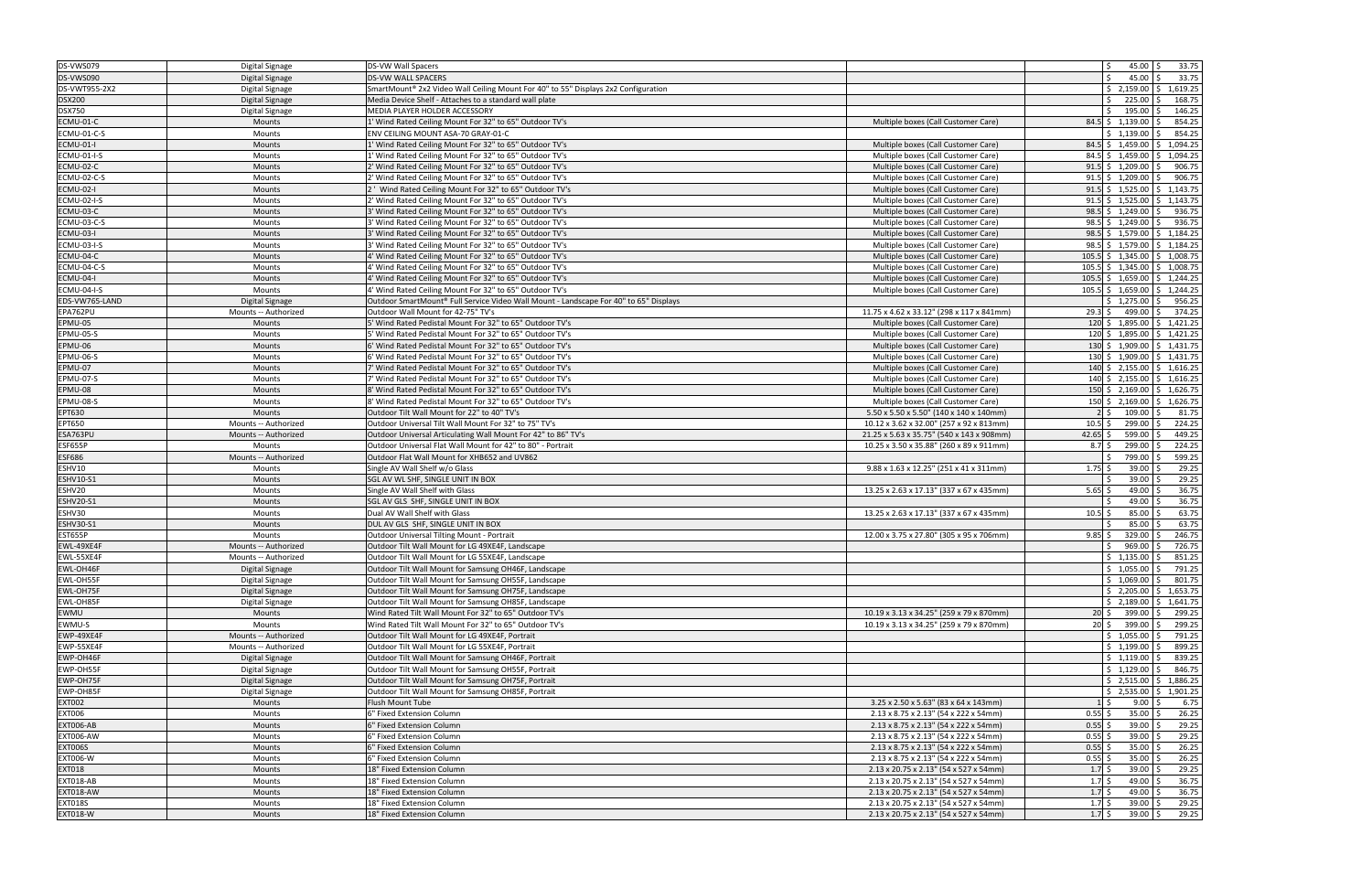| <b>EXT101</b>    | Mounts        | 1' Fixed Extension Column                               | 2.13 x 14.63 x 2.13" (54 x 372 x 54mm)         | $39.00$ \$<br>29.25<br>$1.1 \,$ \$                 |
|------------------|---------------|---------------------------------------------------------|------------------------------------------------|----------------------------------------------------|
| <b>EXT101-AB</b> | <b>Mounts</b> | 1' Fixed Extension Column                               | 2.13 x 14.63 x 2.13" (54 x 372 x 54mm)         | $1.1 \,$ \$<br>49.00 \$<br>36.75                   |
| <b>EXT101-AW</b> | Mounts        | 1' Fixed Extension Column                               | 2.13 x 14.63 x 2.13" (54 x 372 x 54mm)         | $1.1 \pm$<br>49.00<br>36.75                        |
| EXT101-W         | Mounts        | 1' Fixed Extension Column                               | 2.13 x 14.63 x 2.13" (54 x 372 x 54mm)         | 29.25<br>$1.1 \;$ \$<br>$39.00$ \$                 |
| EXT102           | Mounts        | 2' Fixed Extension Column                               | 2.13 x 26.75 x 2.13" (54 x 679 x 54mm)         | 33.75<br>$2.3$ \$<br>45.00                         |
| <b>EXT102-AB</b> | Mounts        | 2' Fixed Extension Column                               | 2.13 x 26.75 x 2.13" (54 x 679 x 54mm)         | $2.3$ \$<br>55.00<br>41.25                         |
| <b>EXT102-AW</b> | Mounts        | 2' Fixed Extension Column                               | 2.13 x 26.75 x 2.13" (54 x 679 x 54mm)         | 41.25<br>$2.3\frac{1}{5}$<br>$55.00$ \$            |
| <b>EXT102S</b>   | <b>Mounts</b> | 2' Fixed Extension Column                               | 2.13 x 26.75 x 2.13" (54 x 679 x 54mm)         | 33.75<br>$2.3$ \$<br>45.00                         |
| EXT102-W         | Mounts        | 2' Fixed Extension Column                               | 2.13 x 26.75 x 2.13" (54 x 679 x 54mm)         | 33.75<br>$2.3\frac{1}{5}$<br>45.00                 |
| EXT103           | <b>Mounts</b> | 3' Fixed Extension Column                               | 2.13 x 38.50 x 2.13" (54 x 978 x 54mm)         | $3.4\overline{\smash{5}}$<br>41.25<br>$55.00$ \$   |
| <b>EXT103-AB</b> | Mounts        | 3' Fixed Extension Column                               | 2.13 x 38.50 x 2.13" (54 x 978 x 54mm)         | $3.4 \pm$<br>51.75<br>69.00                        |
| <b>EXT103-AW</b> | Mounts        | 3' Fixed Extension Column                               | 2.13 x 38.50 x 2.13" (54 x 978 x 54mm)         | $3.4 \,$ \$<br>51.75<br>69.00                      |
| <b>EXT103S</b>   | Mounts        | 3' Fixed Extension Column                               | 2.13 x 38.50 x 2.13" (54 x 978 x 54mm)         | $3.4 \,$ \$<br>$55.00$ \$<br>41.25                 |
| <b>EXT103-W</b>  | Mounts        | 3' Fixed Extension Column                               | 2.13 x 38.50 x 2.13" (54 x 978 x 54mm)         | 41.25<br>$3.4\overline{\smash{5}}$<br>55.00        |
| <b>EXT104</b>    | Mounts        | 4' Fixed Extension Column                               | 2.13 x 50.63 x 2.13" (54 x 1,286 x 54mm)       | 48.75<br>$4.4\overline{\smash{5}}$<br>65.00        |
|                  |               |                                                         |                                                |                                                    |
| EXT104-AB        | <b>Mounts</b> | 4' Fixed Extension Column                               | 2.13 x 50.63 x 2.13" (54 x 1,286 x 54mm)       | 4.4<br>85.00<br>63.75                              |
| <b>EXT104-AW</b> | Mounts        | 4' Fixed Extension Column                               | 2.13 x 50.63 x 2.13" (54 x 1,286 x 54mm)       | $4.4 \,$ \$<br>63.75<br>85.00                      |
| <b>EXT104S</b>   | Mounts        | 4' Fixed Extension Column                               | 2.13 x 50.63 x 2.13" (54 x 1,286 x 54mm)       | $4.4 \,$ \$<br>65.00<br>48.75                      |
| EXT104-W         | Mounts        | 4' Fixed Extension Column                               | 2.13 x 50.63 x 2.13" (54 x 1,286 x 54mm)       | 48.75<br>$4.4 \,$ \$<br>$65.00$ \$                 |
| <b>EXT105</b>    | Mounts        | 5' Fixed Extension Column                               | 2.13 x 62.50 x 2.13" (54 x 1,588 x 54mm)       | $5.9$ \$<br>59.25<br>79.00                         |
| <b>EXT105-AB</b> | Mounts        | 5' Fixed Extension Column                               | 2.13 x 62.50 x 2.13" (54 x 1,588 x 54mm)       | 74.25<br>$5.9$ \$<br>99.00                         |
| <b>EXT105-AW</b> | Mounts        | 5' Fixed Extension Column                               | 2.13 x 62.50 x 2.13" (54 x 1,588 x 54mm)       | $5.9$ \$<br>74.25<br>99.00                         |
| <b>EXT105S</b>   | Mounts        | 5' Fixed Extension Column                               | 2.13 x 62.50 x 2.13" (54 x 1,588 x 54mm)       | 59.25<br>$5.9$ \$<br>79.00                         |
| <b>EXT105-W</b>  | Mounts        | 5' Fixed Extension Column                               | 2.13 x 62.50 x 2.13" (54 x 1,588 x 54mm)       | $5.9$ \$<br>85.00<br>63.75                         |
| EXT106           | Mounts        | 6' Fixed Extension Column                               | 2.13 x 74.50 x 2.13" (54 x 1,892 x 54mm)       | $6.5$ \$<br>71.25<br>$95.00$ \$                    |
| <b>EXT106-AB</b> | <b>Mounts</b> | 6' Fixed Extension Column                               | 2.13 x 74.50 x 2.13" (54 x 1,892 x 54mm)       | $6.5$ \$<br>89.25<br>119.00                        |
| <b>EXT106-AW</b> | Mounts        | 6' Fixed Extension Column                               | 2.13 x 74.50 x 2.13" (54 x 1,892 x 54mm)       | 89.25<br>$6.5$ \$<br>119.00                        |
| <b>EXT106S</b>   | <b>Mounts</b> | 6' Fixed Extension Column                               | 2.13 x 74.50 x 2.13" (54 x 1,892 x 54mm)       | $6.5$ \$<br>95.00<br>71.25                         |
| EXT106-W         | Mounts        | 6' Fixed Extension Column                               | 2.13 x 74.50 x 2.13" (54 x 1,892 x 54mm)       | 74.25<br>$6.5$ \$<br>$99.00$ \$                    |
| <b>EXT107</b>    | Mounts        | 7' Fixed Extension Column                               | 2.13 x 86.63 x 2.13" (54 x 2,200 x 54mm)       | $7.7\frac{1}{5}$<br>109.00<br>81.75                |
| <b>EXT107-AB</b> | Mounts        | 7' Fixed Extension Column                               | 2.13 x 86.63 x 2.13" (54 x 2,200 x 54mm)       | $7.7$ \$<br>139.00<br>104.25                       |
| <b>EXT107-AW</b> | <b>Mounts</b> | 7' Fixed Extension Column                               | 2.13 x 86.63 x 2.13" (54 x 2,200 x 54mm)       | $139.00$ \$<br>104.25<br>$7.7\;$ \$                |
| <b>EXT107-W</b>  | Mounts        | 7' Fixed Extension Column                               | 2.13 x 86.63 x 2.13" (54 x 2,200 x 54mm)       | $7.7\;$ \$<br>115.00<br>86.25                      |
| <b>EXT108</b>    | <b>Mounts</b> | 8' Fixed Extension Column                               | 2.13 x 98.50 x 2.13" (54 x 2,502 x 54mm)       | 96.75<br>129.00<br>$9$ \$                          |
| <b>EXT108-AB</b> | Mounts        | 8' Fixed Extension Column                               | 2.13 x 98.50 x 2.13" (54 x 2,502 x 54mm)       | $159.00$ \$<br>119.25<br>95                        |
| <b>EXT108-AW</b> | Mounts        | 8' Fixed Extension Column                               | 2.13 x 98.50 x 2.13" (54 x 2,502 x 54mm)       | 95<br>159.00<br>119.25                             |
| <b>EXT108S</b>   | Mounts        | 8' Fixed Extension Column                               | 2.13 x 98.50 x 2.13" (54 x 2,502 x 54mm)       | 129.00<br>96.75<br>9\$                             |
| <b>EXT108-W</b>  | <b>Mounts</b> | 8' Fixed Extension Column                               | 2.13 x 98.50 x 2.13" (54 x 2,502 x 54mm)       | 135.00<br>$9 \mid S$<br>101.25                     |
| EXT109           | Mounts        | 9' Fixed Extension Column                               | 2.13 x 110.50 x 2.13" (54 x 2,807 x 54mm)      | $9.9 \text{ }$<br>149.00 \$<br>111.75              |
| <b>EXT109-AB</b> | Mounts        | 9' Fixed Extension Column                               | 2.13 x 110.50 x 2.13" (54 x 2,807 x 54mm)      | $9.9 \text{ }$<br>185.00<br>138.75                 |
| <b>EXT109-AW</b> | Mounts        | 9' Fixed Extension Column                               | 2.13 x 110.50 x 2.13" (54 x 2,807 x 54mm)      | 185.00<br>9.9 <sup>5</sup><br>138.75               |
| <b>EXT109S</b>   | Mounts        | 9' Fixed Extension Column                               | 2.13 x 110.50 x 2.13" (54 x 2,807 x 54mm)      | 9.9<br>149.00<br>111.75                            |
| EXT109-W         | Mounts        | 9' Fixed Extension Column                               | 2.13 x 110.50 x 2.13" (54 x 2,807 x 54mm)      | 9.9<br>149.00<br>111.75                            |
| EXT110           | <b>Mounts</b> | 10' Fixed Extension Column                              | 2.13 x 122.63 x 2.13" (54 x 3,115 x 54mm)      | 159.00<br>119.25<br>$11\overline{\smash{\big)}\,}$ |
| <b>EXT110-AB</b> |               | 10' Fixed Extension Column                              |                                                | $11\overline{\text{S}}$<br>199.00 \$<br>149.25     |
|                  | Mounts        |                                                         | 2.13 x 122.63 x 2.13" (54 x 3,115 x 54mm)      | $11\vert \xi$ 199.00 $\vert \xi$ 149.25            |
| <b>EXT110-AW</b> | <b>Mounts</b> | 10' Fixed Extension Column                              | 2.13 x 122.63 x 2.13" (54 x 3,115 x 54mm)      |                                                    |
| <b>EXT110S</b>   | Mounts        | EXT110S-10' FIXED EXTENSION COLUMN                      |                                                | $159.00$ \$<br>119.25                              |
| EXT110-W         | Mounts        | 10' Fixed Extension Column                              | 2.13 x 122.63 x 2.13" (54 x 3,115 x 54mm)      | $11\frac{1}{2}$<br>159.00 \$<br>119.25             |
| FDS-3250         | Hospitality   | FLATPANEL DESKTOP SWIVEL                                |                                                | 206.25<br>275.00                                   |
| FLD-UNV          | Hospitality   | UNIV FLAT PANEL LOCKDOWN KIT, BLK                       |                                                | $45.00$ \$<br>33.75                                |
| FPE42FH-S        | Mounts        | Enclosure w/Cooling Fans and Heater For 40" to 42" TV's | 36.25 x 12.00 x 52.50" (921 x 305 x 1,334mm)   | $183 \div 4,619.00 \div 3,464.25$                  |
| FPE42F-S         | Mounts        | Enclosure w/Cooling Fans For 40" to 42" TV's            | 36.25 x 12.00 x 52.50" (921 x 305 x 1,334mm)   | 180.5 \$ 3,905.00 \$ 2,928.75                      |
| FPE47FH-S        | Mounts        | Enclosure w/Cooling Fans and Heater For 46' to 47" TV's | 38.00 x 12.00 x 57.00" (965 x 305 x 1,448mm)   | $165 \div 4,999.00 \div 3,749.25$                  |
| FPE47F-S         | Mounts        | Enclosure w/Cooling Fans For 46" to 47" TV's            | 38.00 x 12.00 x 57.00" (965 x 305 x 1,448mm)   | 160 \$ 4,279.00 \$ 3,209.25                        |
| FPE55FH-S        | Mounts        | Enclosure w/Cooling Fans and Heater For 52" to 55" TV's | 42.50 x 12.00 x 64.00" (1,080 x 305 x 1,626mm) | $175 \div 6,629.00 \div 4,971.75$                  |
| FPE55F-S         | Mounts        | Enclosure w/Cooling Fans For 52" to 55" TV's            | 42.50 x 12.00 x 64.00" (1,080 x 305 x 1,626mm) | 170 \$ $5,419.00$ \$ 4,064.25                      |
| FPECMC-01        | Mounts        | TV Enclosure Ceiling Mount For Concrete w/1' extension  | Multiple boxes (Call Customer Care)            | 73 \$ 1,049.00 \$<br>786.75                        |
| FPECMC-02        | Mounts        | TV Enclosure Ceiling Mount For Concrete w/2' extension  | Multiple boxes (Call Customer Care)            | 77 \$1,075.00 \$<br>806.25                         |
| FPECMC-03        | Mounts        | TV Enclosure Ceiling Mount For Concrete w/3' extension  | Multiple boxes (Call Customer Care)            | 82 \$1,099.00 \$<br>824.25                         |
| FPECMC-04        | Mounts        | TV Enclosure Ceiling Mount For Concrete w/4' extension  | Multiple boxes (Call Customer Care)            | $87 \div 1,119.00 \div$<br>839.25                  |
| FPECMI-01        | Mounts        | TV Enclosure Ceiling Mount For I-Beam w/1' extension    | Multiple boxes (Call Customer Care)            | 79 \$ 1,109.00 \$<br>831.75                        |
| FPECMI-02        | Mounts        | TV Enclosure Ceiling Mount For I-beam w/2' extension    | Multiple boxes (Call Customer Care)            | $83 \div 1,135.00 \div$<br>851.25                  |
| FPECMI-03        | Mounts        | TV Enclosure Ceiling Mount For I-Beam w/3' extension    | Multiple boxes (Call Customer Care)            | $88 \mid \xi \quad 1,175.00 \mid \xi$<br>881.25    |
| FPECMI-04        | Mounts        | TV Enclosure Ceiling Mount For I-Beam w/4' extension    | Multiple boxes (Call Customer Care)            | $93 \div 1,245.00 \div$<br>933.75                  |
| FPEPM-05         | Mounts        | TV Enclosure Pedestal Mount w/ 5' pole                  | Multiple boxes (Call Customer Care)            | 138 \$ 1,879.00 \$ 1,409.25                        |
| FPEPM-06         | Mounts        | TV Enclosure Pedestal Mount w/ 6' pole                  | Multiple boxes (Call Customer Care)            | 148 \$ 1,895.00 \$ 1,421.25                        |
| FPEPM-08         | Mounts        | TV Enclosure Pedestal Mount w/8' pole                   | Multiple boxes (Call Customer Care)            | 168 \$2,195.00 \$1,646.25                          |
| FPEWM            | <b>Mounts</b> | TV Enclosure Tilt Wall Mount                            | 19.38 x 10.38 x 23.63" (492 x 264 x 600mm)     | $38 \div 565.00 \div 423.75$                       |
|                  |               |                                                         |                                                |                                                    |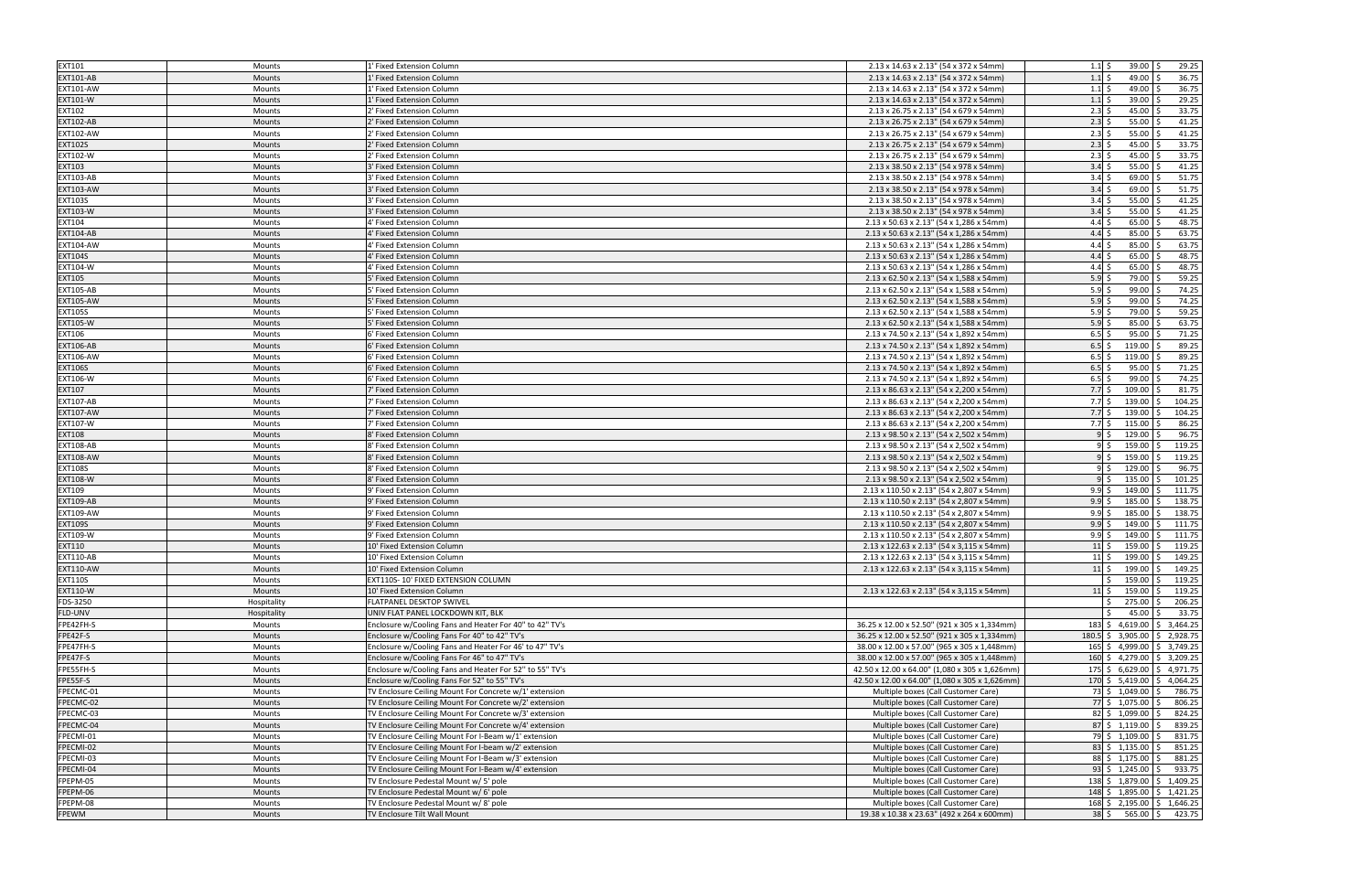| FPS-1000                         | Hospitality          | FLAT PANEL PULLOUT SWIVEL MNT, BLK                           | 25.00 x 5.25 x 12.00" (635 x 133 x 305mm)   | $20 \mid \xi$ 335.00 $\mid \xi$<br>251.25                            |
|----------------------------------|----------------------|--------------------------------------------------------------|---------------------------------------------|----------------------------------------------------------------------|
| FPZ-600                          | Mounts               | Flat Panel Stand For up to 70" Displays                      | Multiple boxes (Call Customer Care)         | $108 \mid S$ 1.265.00 \ S<br>948.75                                  |
| FPZ-670                          | Mounts               | Flat Panel Stand For up to 90" Displays                      | Multiple boxes (Call Customer Care)         | 194.4 \$1,649.00 \$1,236.75                                          |
| GC-PS3S                          | <b>Mounts</b>        | Game Console Security Cover For PS3 Slim                     | 15.50 x 7.63 x 15.50" (394 x 194 x 394mm)   | $6.8$ $\overline{\phantom{0}}$<br>89.00<br>66.75                     |
| GC-UNV                           | Mounts               | Universal Gaming Console Mount For up to 42" TV's            | 15.50 x 7.63 x 15.50" (394 x 194 x 394mm)   | 138.75<br>$13 \,$ \$<br>185.00                                       |
| GC-WII                           | <b>Mounts</b>        | Game Console Security Covers For Wii™                        | 9.50 x 2.50 x 12.25" (241 x 64 x 311mm)     | 59.25<br>79.00<br>$2 \,$ is                                          |
| GC-X360S-B                       | Mounts               | Game Console Security Covers For XBOX 360S™                  | 15.25 x 7.75 x 15.25" (387 x 197 x 387mm)   | 66.75<br>$7.1\,$ \$<br>89.00                                         |
| GC-X360S-W                       | <b>Mounts</b>        | Game Console Security Covers For XBOX 360S™                  | 15.25 x 7.75 x 15.25" (387 x 197 x 387mm)   | 66.75<br>$7.1 \,$ \$<br>89.00                                        |
| <b>HA746-STB</b>                 | Hospitality          | Artic. Wall Mount with Set Top Box Cover                     |                                             | 279.00<br>209.25                                                     |
| <b>HA747PU</b>                   | Hospitality          | HOSPITALITY ARTIC WALL MT- NO TILT                           |                                             | 339.00<br>254.25<br>Ŝ                                                |
| <b>HAR750</b>                    | Hospitality          | UNIV ART MOUNT 32-50"+ NONSEC                                |                                             | 134.25<br>179.00                                                     |
| <b>HAR775</b>                    | Hospitality          | UNIV ART MOUNT 50-75"+ NONSEC                                |                                             | 245.00<br>183.75                                                     |
| HF642-003                        | Hospitality          | FLAT WALL MOUNT, 4X4 PATTERN                                 |                                             | 89.25<br>119.00<br>Ŝ.                                                |
| <b>HFT640</b>                    | Hospitality          | UNIV FLAT/TILT MOUNT 32-50"+ NONSEC                          |                                             | 51.75<br>69.00                                                       |
| <b>HFT650</b>                    | Hospitality          | UNIV FLAT/TILT MOUNT 50-65"+ NONSEC                          |                                             | 74.25<br>99.00                                                       |
| <b>HFT690</b>                    | Hospitality          | UNIV FLAT/TILT MOUNT 65-90"+ NONSEC                          |                                             | 125.00<br>93.75<br>S.                                                |
| <b>HL4UN-002</b>                 | Hospitality          | SAMSUNG SECURITY HARDWARE KIT                                |                                             | 14.25<br>19.00                                                       |
| HL4UN-002-Q10                    | Hospitality          | SAMSUNG SECURITY HARDWARE KIT-10PK                           |                                             | 109.00<br>81.75                                                      |
| HLC-KIT                          | Hospitality          | SAFETY AND SECURITY CABLE KIT                                |                                             | $29.00$ \$<br>21.75<br>S.                                            |
| HLC-KIT-Q10                      | Hospitality          | SAFETY AND SECURITY CABLE KIT Q10                            |                                             | 235.00<br>176.25<br>Ŝ.                                               |
| HP432-002                        | Hospitality          | Desktop Swivel Mount, BLK                                    |                                             | 155.00<br>116.25<br>Ŝ.                                               |
| HP432-002-S                      | Hospitality          | Desktop Swivel Mount, SLV                                    |                                             | 155.00<br>116.25<br>S.                                               |
| HP447                            | Hospitality          | DESKTOP SWIVEL ADJUSTABLE 2X1, 2X2                           |                                             | 185.00<br>138.75<br>Ŝ.                                               |
| <b>HP450</b>                     | Hospitality          | DESKTOP SWIVEL UNV WITH PLP-UNL                              |                                             | 276.75<br>369.00                                                     |
| HP455                            | Hospitality          | <b>DESKTOP SWIVEL UNV</b>                                    |                                             | $219.00$ \$<br>164.25<br>S.                                          |
| <b>HPF650</b>                    | Hospitality          | FLAT PANEL PULLOUT PIVOT MNT, BLK                            |                                             | 164.25<br>219.00<br>Ŝ                                                |
| <b>HPF665</b>                    | Mounts               | HOSPITALITY UNIVERSAL SWING OUT MOUNT 55-75" DISPLAYS        |                                             | 375.00<br>281.25                                                     |
| HPF-OLED                         | Mounts               | Pull Out Pivot Wall Mount for LG OLED 55/65EW960H            | 6.13 x 24.88 x 15.75" (156 x 632 x 400mm)   | 289.00<br>216.75<br>$18.6$ \$                                        |
| H-RWMB                           | Hospitality          | Rotational Wall Mt Bundle- PLP-V6x5, SF16D, RM12W            |                                             | 431.25<br>575.00<br>Ŝ                                                |
| <b>HSF637</b>                    | Hospitality          | V200 FLAT WALL MOUNT 22-37" BLK                              |                                             | 21.75<br>29.00                                                       |
| <b>HSF665</b>                    | Hospitality          | UNIV FLAT WALL MOUNT 32-65" BLK                              |                                             | 66.75<br>89.00<br>l \$                                               |
| HT642-003                        | Hospitality          | FLAT/TILT WALL MT, 400X400, M8                               |                                             | 153.75<br>Ŝ.<br>205.00                                               |
| HX64355-TA                       | Hospitality          | Jack Pack Mt for TA-3350D, 43-55                             |                                             | 65.00<br>48.75<br>S.                                                 |
| IB14X14-AC-W                     | Mounts -- Authorized | 14x14" In-wall Box with Duplex Surge Protector               |                                             | 299.00<br>224.25<br>Ŝ.                                               |
|                                  |                      |                                                              |                                             |                                                                      |
| IB14X14-W                        | Mounts -- Authorized | 14x14" In-wall Box                                           |                                             | 219.00<br>164.25<br><sup>5</sup>                                     |
| IB14X9-AC-W                      | Mounts -- Authorized | 14x9" In-wall Box with Duplex Surge Protector                |                                             | 279.00<br>209.25<br>$\zeta$                                          |
| IB14X9C-W                        | Mounts               | In-wall Box Cover for the IB14X9-W                           |                                             | 41.25<br>55.00                                                       |
| IB14X9-W                         | Mounts -- Authorized | 14x9" In-wall Box                                            |                                             | 199.00<br>149.25                                                     |
| <b>IB40</b>                      | Mounts               | In-wall Box For up to 40" TV's. Mount sold separately        | 21.06 x 4.25 x 22.38" (535 x 108 x 568mm)   | 199.00<br>$14.23$ \$<br>149.25                                       |
| <b>IB40-S</b>                    | <b>Mounts</b>        | In-wall Box For up to 40" TV's. Mount sold separately        | 21.06 x 4.25 x 22.38" (535 x 108 x 568mm)   | 149.25<br>$14.23$ \$<br>199.00                                       |
| <b>IB40-W</b>                    | Mounts               | In-wall Box For up to 40" TV's. Mount sold separately        | 21.06 x 4.25 x 22.38" (535 x 108 x 568mm)   | 149.25<br>199.00<br>$14.23 \,$ \$                                    |
| IBA2                             | <b>Mounts</b>        | In-Wall Accessories Box                                      | 12.31 x 4.13 x 20.31" (313 x 105 x 516mm)   | $6.5$ \$<br>95.00<br>71.25                                           |
| IBA2AC                           | Mounts               | In-Wall Accessories Box with 125V Duplex                     | 12.31 x 4.13 x 20.31" (313 x 105 x 516mm)   | 185.00<br>138.75                                                     |
| IBA2AC-W                         | <b>Mounts</b>        | In-Wall Accessories Box with 125V Duplex                     | 12.31 x 4.13 x 20.31" (313 x 105 x 516mm)   | 138.75<br>$185.00$ \$<br>7 S                                         |
| IBA2-W                           | <b>Mounts</b>        | In-Wall Accessories Box                                      | 12.31 x 4.13 x 20.31" (313 x 105 x 516mm)   | $6.5$ \$<br>$95.00$ \$<br>71.25                                      |
| IBA3                             | Mounts               | In-Wall Accessories Box                                      | 11.50 x 5.25 x 21.00" (292 x 133 x 533mm)   | $5\overline{\smash{\big\vert}}\,$<br>85.00 \$<br>63.75               |
| IBA3AC                           | Mounts               | In-Wall Accessories Box with 125V Duplex                     | 11.50 x 5.25 x 21.00" (292 x 133 x 533mm)   | 6 \$<br>$175.00$ \$<br>131.25                                        |
| IBA3AC-W                         | Mounts               | In-Wall Accessories Box with 125V Duplex                     | 11.50 x 5.25 x 21.00" (292 x 133 x 533mm)   | 175.00 \$<br>131.25<br>$6\overline{\smash{\circ}}$                   |
| IBA3-W                           | Mounts               | In-Wall Accessories Box                                      | 11.50 x 5.25 x 21.00" (292 x 133 x 533mm)   | 63.75<br>$5\overline{\smash{5}}$<br>85.00                            |
|                                  | Mounts               | Easy Mount Recessed Low Voltage Cable Plate                  | 3.38 x 3.38 x 7.63" (86 x 86 x 194mm)       | 18.75<br>$0.5$ \$<br>25.00                                           |
| IBA5-W                           | Mounts               | In-Wall Accessories Box with 125V Duplex Power Receptacle    | 10.25 x 4.25 x 13.25" (260 x 108 x 337mm)   | 209.00 \$<br>156.75<br>$2 \,$ s                                      |
| IBA4-W<br><b>IBMP</b>            | Mounts -- Authorized | In-wall Box Media Plate Accessory                            |                                             | 33.75<br>45.00                                                       |
| <b>IM746P</b>                    | Mounts               | In-Wall Articulating Mount For 22" to 47" TV's require PLP   | 21.06 x 4.25 x 22.38" (535 x 108 x 568mm)   | 429.00<br>321.75<br>$20.6\frac{1}{5}$                                |
| IM747PU                          | Mounts -- Authorized | Articulating Mount w/ In-wall Box -37-65" Displays           |                                             | 549.00<br>411.75<br>$\zeta$                                          |
| <b>IM760P</b>                    | Mounts               | In-Wall Articulating Mount For 32" to 71" TV's require PLP   | 24.94 x 6.63 x 22.75" (633 x 168 x 578mm)   | 575.00<br>431.25<br>$42.6\frac{1}{5}$                                |
| IM760P-S                         | Mounts               | In-Wall Articulating Mount For 32" to 71" TV's require PLP   | 24.94 x 6.63 x 22.75" (633 x 168 x 578mm)   | $42.6\frac{1}{5}$<br>575.00<br>431.25                                |
| IM760PU                          | Mounts               | Universal In-Wall Articulating Mount For 32" to 71" TV's     | 28.00 x 9.00 x 32.00" (711 x 229 x 813mm)   | 739.00 \$<br>554.25<br>$58.49 \pm$                                   |
| <b>IM760PU-S</b>                 | Mounts               | Universal In-Wall Articulating Mount For 32" to 71" TV's     | 27.19 x 8.63 x 32.00" (691 x 219 x 813mm)   | $58.49 \pm$<br>739.00<br>554.25                                      |
| <b>IM771PU</b>                   | Mounts               | Dual Arm Articulating Mount w/ In-wall Box - 42-90" Displays |                                             | 639.00<br>479.25                                                     |
| IWB600-2SB                       | Mounts               | Whiteboard Wall Mount - Dedicated                            | 6.25 x 3.50 x 62.25" (159 x 89 x 1,581mm)   | 265.00<br>198.75<br>$19.5$ \$                                        |
| IWB600-UNIV                      | Mounts               | Whiteboard Mount - Dedicated                                 | 6.00 x 4.00 x 46.00" (152 x 102 x 1,168mm)  | 249.00<br>186.75<br>$18.5$ \$                                        |
| <b>IWB600-WB</b>                 | Mounts               | SMART Board 600 and 800 series mount                         | 17.00 x 5.00 x 68.00" (432 x 127 x 1,727mm) | 329.00<br>246.75<br>$22.3$ \$                                        |
| <b>IWB680-W</b>                  | Mounts               | Touch Panel Mount for 32-80" LCD Displays                    | 12.00 x 3.50 x 46.00" (305 x 89 x 1,168mm)  | $36.5$ \$<br>475.00 \$<br>356.25                                     |
| <b>KIL540</b>                    | Kiosks               | 40" Landscape Kiosk                                          |                                             | $$1,979.00 \mid $1,484.25$                                           |
| <b>KIL540-S</b>                  | Kiosks               | 40" Landscape Kiosk                                          |                                             | $\frac{1}{2}$ 1,979.00 $\frac{1}{2}$ 1,484.25                        |
| <b>KIL542</b>                    | Kiosks               | 42" Landscape Kiosk                                          |                                             | $\frac{1}{2}$ \$ 1,979.00 \$ 1,484.25                                |
| <b>KIL542-S</b><br><b>KIL543</b> | Kiosks<br>Kiosks     | 42" Landscape Kiosk<br>43" Landscape Kiosk                   |                                             | $ \$ 1,979.00  \$ 1,484.25$<br>$\frac{1}{2}$ \$ 1,979.00 \$ 1,484.25 |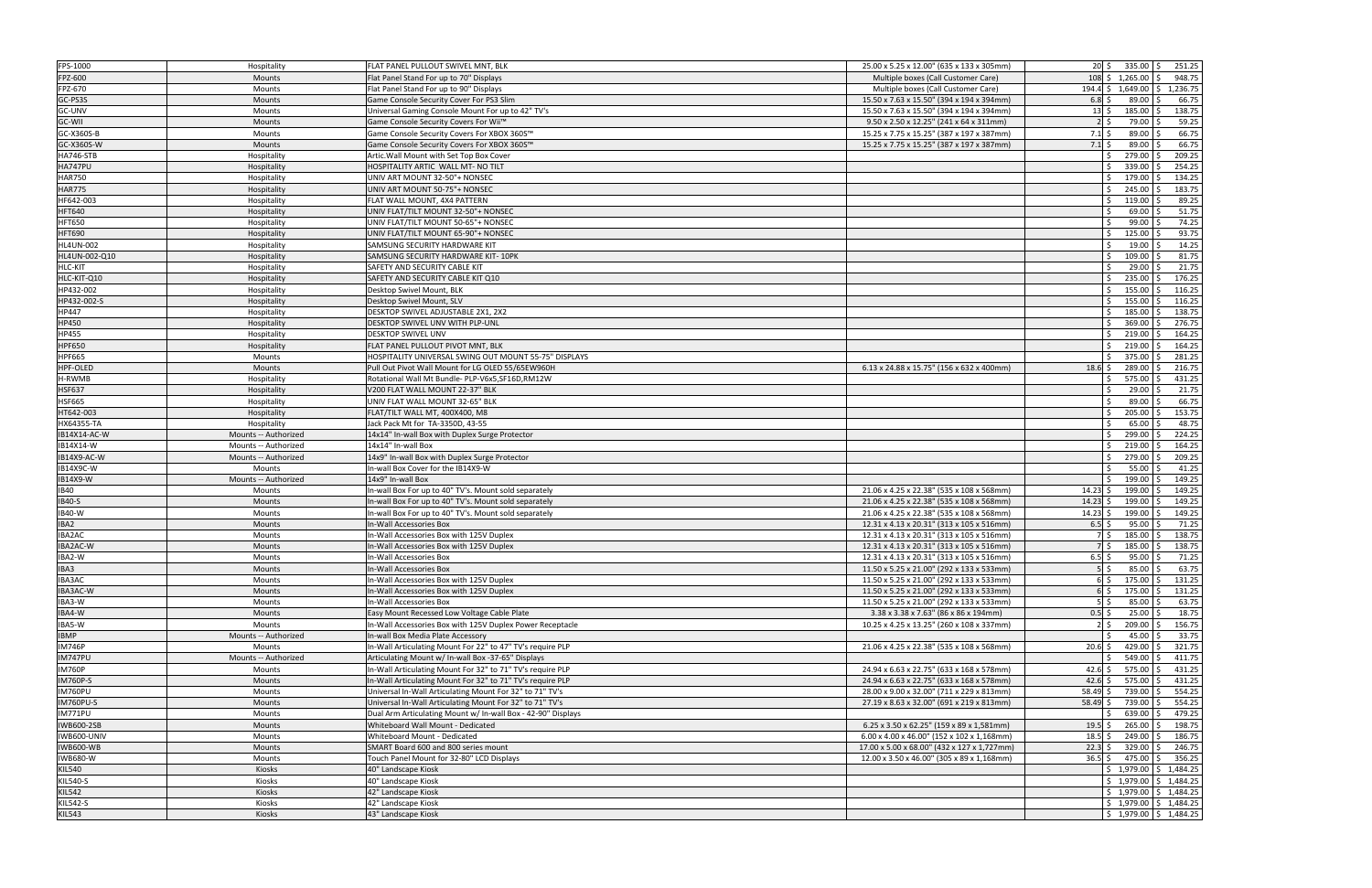| KIL543-S         | Kiosks        | 43" Landscape Kiosk                          | $\frac{1}{2}$ 1,979.00 $\frac{1}{2}$ 1,484.25     |
|------------------|---------------|----------------------------------------------|---------------------------------------------------|
| <b>KIL546</b>    | <b>Kiosks</b> | 46" Landscape Kiosk                          | $$2,089.00$ \$ 1,566.75                           |
| KIL546-S         | Kiosks        | 46" Landscape Kiosk                          | $\frac{1}{2}$ , 2,089.00 $\frac{1}{2}$ 1,566.75   |
|                  |               |                                              |                                                   |
| <b>KIL547</b>    | Kiosks        | 47" Landscape Kiosk                          | $\frac{1}{2}$ , 2,089.00 $\frac{1}{2}$ 1,566.75   |
| <b>KIL547-S</b>  | Kiosks        | 47" Landscape Kiosk                          | $\frac{1}{2}$ , 2,089.00 $\frac{1}{2}$ 1,566.75   |
| <b>KIL547-W</b>  | Kiosks        | 47" Landscape Kiosk in White                 | $\frac{1}{2}$ , 2,089.00 $\frac{1}{2}$ 1,566.75   |
| <b>KIL548</b>    | Kiosks        | 48" Landscape Kiosk                          | $\frac{1}{2}$ , 2,089.00 $\frac{1}{2}$ 1,566.75   |
| <b>KIL548-S</b>  | Kiosks        | 48" Landscape Kiosk                          | $\frac{1}{2}$ , 2,089.00 $\frac{1}{2}$ 1,566.75   |
| <b>KIL549</b>    | Kiosks        | 49" Landscape Kiosk                          | $\frac{1}{2}$ , 2,089.00 $\frac{1}{2}$ 1,566.75   |
| KIL549-S         | Kiosks        | 49" Landscape Kiosk                          | $\frac{1}{2}$ , 2,089.00 $\frac{1}{2}$ 1,566.75   |
| <b>KIL555</b>    | Kiosks        | 55" Landscape Kiosk                          | $\frac{1}{2}$ , 2,199.00 $\frac{1}{2}$ , 1,649.25 |
|                  |               |                                              |                                                   |
| KIL555-40D       | Kiosks        | 55" Landscape Kiosk - 4" Deep Display        | $\frac{1}{2}$ , 2,199.00 $\frac{1}{2}$ , 1,649.25 |
| KIL555-40D-S     | Kiosks        | 55" Landscape Kiosk - 4" Deep Display        | $\frac{1}{2}$ , 2,199.00 $\frac{1}{2}$ , 1,649.25 |
| <b>KIL555-S</b>  | Kiosks        | 55" Landscape Kiosk                          | $\frac{1}{2}$ , 2,199.00 $\frac{1}{2}$ , 1,649.25 |
| KIL640           | Kiosks        | 40" Landscape Wall Kiosk                     | $\frac{1}{2}$ 1,539.00 $\frac{1}{2}$ 1,154.25     |
| KIL640-35D       | Kiosks        | 40" Landscape Wall Kiosk - 3.5" Deep Display | $\frac{1}{2}$ 1,649.00 $\frac{1}{2}$ 1,236.75     |
| KIL640-35D-S     | Kiosks        | 40" Landscape Wall Kiosk - 3.5" Deep Display | $\frac{1}{2}$ 1,539.00 $\frac{1}{2}$ 1,154.25     |
| KIL640-S         | Kiosks        | 40" Landscape Wall Kiosk                     | $\frac{1}{2}$ 1,539.00 $\frac{1}{2}$ 1,154.25     |
| KIL642           | Kiosks        | 42" Landscape Wall Kiosk                     | $\frac{1}{2}$ 1,539.00 $\frac{1}{2}$ 1,154.25     |
|                  |               |                                              |                                                   |
| KIL642-35D       | <b>Kiosks</b> | 42" Landscape Wall Kiosk - 3.5" Deep Display | $\frac{1}{2}$ 1,649.00 $\frac{1}{2}$ 1,236.75     |
| KIL642-35D-S     | Kiosks        | 42" Landscape Wall Kiosk - 3.5" Deep Display | $\frac{1}{2}$ 1,539.00 $\frac{1}{2}$ 1,154.25     |
| KIL642-S         | Kiosks        | 42" Landscape Wall Kiosk                     | $\frac{1}{2}$ 1,539.00 $\frac{1}{2}$ 1,154.25     |
| KIL643           | Kiosks        | 43" Landscape Wall Kiosk                     | $\frac{1}{2}$ 1,539.00 $\frac{1}{2}$ 1,154.25     |
| KIL643-35D       | Kiosks        | 43" Landscape Wall Kiosk - 3.5" Deep Display | $\frac{1}{2}$ 1,649.00 $\frac{1}{2}$ 1,236.75     |
| KIL643-35D-S     | Kiosks        | 43" Landscape Wall Kiosk - 3.5" Deep Display | $\frac{1}{2}$ 1,539.00 $\frac{1}{2}$ 1,154.25     |
| KIL643-S         | Kiosks        | 43" Landscape Wall Kiosk                     | $\frac{1}{2}$ 1,539.00 $\frac{1}{2}$ 1,154.25     |
| KIL646           |               | 46" Landscape Wall Kiosk                     | $\frac{1}{2}$ 1,649.00 $\frac{1}{2}$ 1,236.75     |
|                  | Kiosks        |                                              |                                                   |
| KIL646-35D       | Kiosks        | 46" Landscape Wall Kiosk - 3.5" Deep Display | $\frac{1}{2}$ 1,759.00 $\frac{1}{2}$ 1,319.25     |
| KIL646-35D-S     | Kiosks        | 46" Landscape Wall Kiosk - 3.5" Deep Display | $\frac{1}{2}$ 1,649.00 $\frac{1}{2}$ 1,236.75     |
| <b>KIL646-S</b>  | Kiosks        | 46" Landscape Wall Kiosk                     | $$1,649.00 \mid $1,236.75$                        |
| KIL647           | Kiosks        | 47" Landscape Wall Kiosk                     | $\frac{1}{2}$ 1,649.00 $\frac{1}{2}$ 1,236.75     |
| KIL647-35D       | Kiosks        | 47" Landscape Wall Kiosk - 3.5" Deep Display | $\frac{1}{2}$ 1,759.00 $\frac{1}{2}$ 1,319.25     |
| KIL647-35D-S     | Kiosks        | 47" Landscape Wall Kiosk - 3.5" Deep Display | $\frac{1}{2}$ 1,649.00 $\frac{1}{2}$ 1,236.75     |
| <b>KIL647-S</b>  | Kiosks        | 47" Landscape Wall Kiosk                     | $\frac{1}{2}$ 1,649.00 $\frac{1}{2}$ 1,236.75     |
| <b>KIL648</b>    | Kiosks        | 48" Landscape On-Wall Kiosk                  | $\frac{1}{2}$ 1,649.00 \$ 1,236.75                |
| KIL648-35D       |               |                                              |                                                   |
|                  | Kiosks        | 48" Landscape Wall Kiosk - 3.5" Deep Display | $\frac{1}{2}$ 1,759.00 $\frac{1}{2}$ 1,319.25     |
|                  |               |                                              |                                                   |
| KIL648-35D-S     | Kiosks        | 48" Landscape Wall Kiosk - 3.5" Deep Display | $\frac{1}{2}$ 1,649.00 $\frac{1}{2}$ 1,236.75     |
| <b>KIL648-S</b>  | Kiosks        | 48" Landscape On-Wall Kiosk                  | $\frac{1}{2}$ 1,649.00 $\frac{1}{2}$ 1,236.75     |
| KIL649           | Kiosks        | 49" Landscape On-Wall Kiosk                  | $$1,649.00 \mid $1,236.75$                        |
| KIL649-35D       | Kiosks        | 49" Landscape Wall Kiosk - 3.5" Deep Display | $\frac{1}{2}$ 1,759.00 $\frac{1}{2}$ 1,319.25     |
|                  | Kiosks        | 49" Landscape Wall Kiosk - 3.5" Deep Display | $\frac{1}{2}$ 1,649.00 \$ 1,236.75                |
| KIL649-35D-S     |               |                                              |                                                   |
| KIL649-S         | Kiosks        | 49" Landscape On-Wall Kiosk                  | $\frac{1}{2}$ 1,649.00 $\frac{1}{2}$ 1,236.75     |
| <b>KIL655</b>    | Kiosks        | 55" Landscape On-Wall Kiosk                  | $\frac{1}{2}$ 1,759.00 $\frac{1}{2}$ 1,319.25     |
| KIL655-35D       | Kiosks        | 55" Landscape Wall Kiosk - 3.5" Deep Display | $\frac{1}{2}$ 1,869.00 $\frac{1}{2}$ 1,401.75     |
| KIL655-35D-B-HEX | Kiosks        | KIL655-35D-B with Hex Screw Locks            | $\frac{1}{2}$ 1,869.00 $\frac{1}{2}$ 1,401.75     |
| KIL655-35D-HEX   | Kiosks        | KIL655-35D with Hex Screw Locks              | $\frac{1}{2}$ \$ 1,869.00 \$ 1,401.75             |
| KIL655-35D-S     | Kiosks        | 55" Landscape Wall Kiosk - 3.5" Deep Display | $\frac{1}{2}$ 1,759.00 $\frac{1}{2}$ 1,319.25     |
| KIL655-S         | Kiosks        | 55" Landscape On-Wall Kiosk                  | $\frac{1}{2}$ 1,759.00 $\frac{1}{2}$ 1,319.25     |
| <b>KIL740</b>    | Kiosks        | 40" Landscape In-Wall Kiosk                  | $$1,319.00$ \$<br>989.25                          |
| KIL740-S         | Kiosks        | 40" Landscape In-Wall Kiosk                  | $\frac{1}{2}$ 1,319.00 \$<br>989.25               |
|                  | Kiosks        |                                              |                                                   |
| <b>KIL742</b>    |               | 42" Landscape In-Wall Kiosk                  | $\frac{1}{2}$ 1,319.00 \$<br>989.25               |
| <b>KIL742-S</b>  | Kiosks        | 42" Landscape In-Wall Kiosk                  | $\frac{1}{2}$ 1,319.00 \$<br>989.25               |
| <b>KIL743</b>    | Kiosks        | 43" Landscape In-Wall Kiosk                  | $\frac{1}{2}$ 1,319.00 \$<br>989.25               |
| KIL743-S         | Kiosks        | 43" Landscape In-Wall Kiosk                  | $\frac{1}{2}$ 1,319.00 \$<br>989.25               |
| <b>KIL746</b>    | Kiosks        | 46" Landscape In-Wall Kiosk                  | $\frac{1}{2}$ 1,429.00 $\frac{1}{2}$ 1,071.75     |
| KIL746-S         | Kiosks        | 46" Landscape In-Wall Kiosk                  | $\frac{1}{2}$ 1,429.00 $\frac{1}{2}$ 1,071.75     |
| <b>KIL747</b>    | Kiosks        | 47" Landscape In-Wall Kiosk                  | $\frac{1}{2}$ 1,429.00 $\frac{1}{2}$ 1,071.75     |
| <b>KIL747-S</b>  | Kiosks        | 47" Landscape In-Wall Kiosk                  | $\frac{1}{2}$ \$ 1,429.00 \$ 1,071.75             |
|                  | Kiosks        | 48" Landscape In-Wall Kiosk                  | $\frac{1}{2}$ 1,429.00 $\frac{1}{2}$ 1,071.75     |
| <b>KIL748</b>    |               |                                              |                                                   |
| <b>KIL748-S</b>  | Kiosks        | 48" Landscape In-Wall Kiosk                  | $\frac{1}{2}$ \$ 1,429.00 $\frac{1}{2}$ 1,071.75  |
| <b>KIL749</b>    | Kiosks        | 49" Landscape In-Wall Kiosk                  | $\frac{1}{2}$ 1,429.00 $\frac{1}{2}$ 1,071.75     |
| KIL749-S         | Kiosks        | 49" Landscape In-Wall Kiosk                  | $\frac{1}{2}$ 1,429.00 $\frac{1}{2}$ 1,071.75     |
| <b>KIL755</b>    | Kiosks        | 55" Landscape In-Wall Kiosk                  | $\frac{1}{2}$ 1,539.00 $\frac{1}{2}$ 1,154.25     |
| <b>KIL755-S</b>  | Kiosks        | 55" Landscape In-Wall Kiosk                  | $\frac{1}{2}$ \$ 1,539.00 \$ 1,154.25             |
| KILH540          | Kiosks        | 40" Landscape Kiosk                          | $\frac{1}{2}$ 1,979.00 $\frac{1}{2}$ 1,484.25     |
| <b>KILH540-S</b> | Kiosks        | 40" Landscape Kiosk                          | $\frac{1}{2}$ \$ 1,979.00 \$ 1,484.25             |
| <b>KILH542</b>   | Kiosks        | 42" Landscape Kiosk                          | $\frac{1}{2}$ \$ 1,979.00 \$ 1,484.25             |
| <b>KILH542-S</b> | Kiosks        | 42" Landscape Kiosk                          | $\frac{1}{2}$ 1,979.00 $\frac{1}{2}$ 1,484.25     |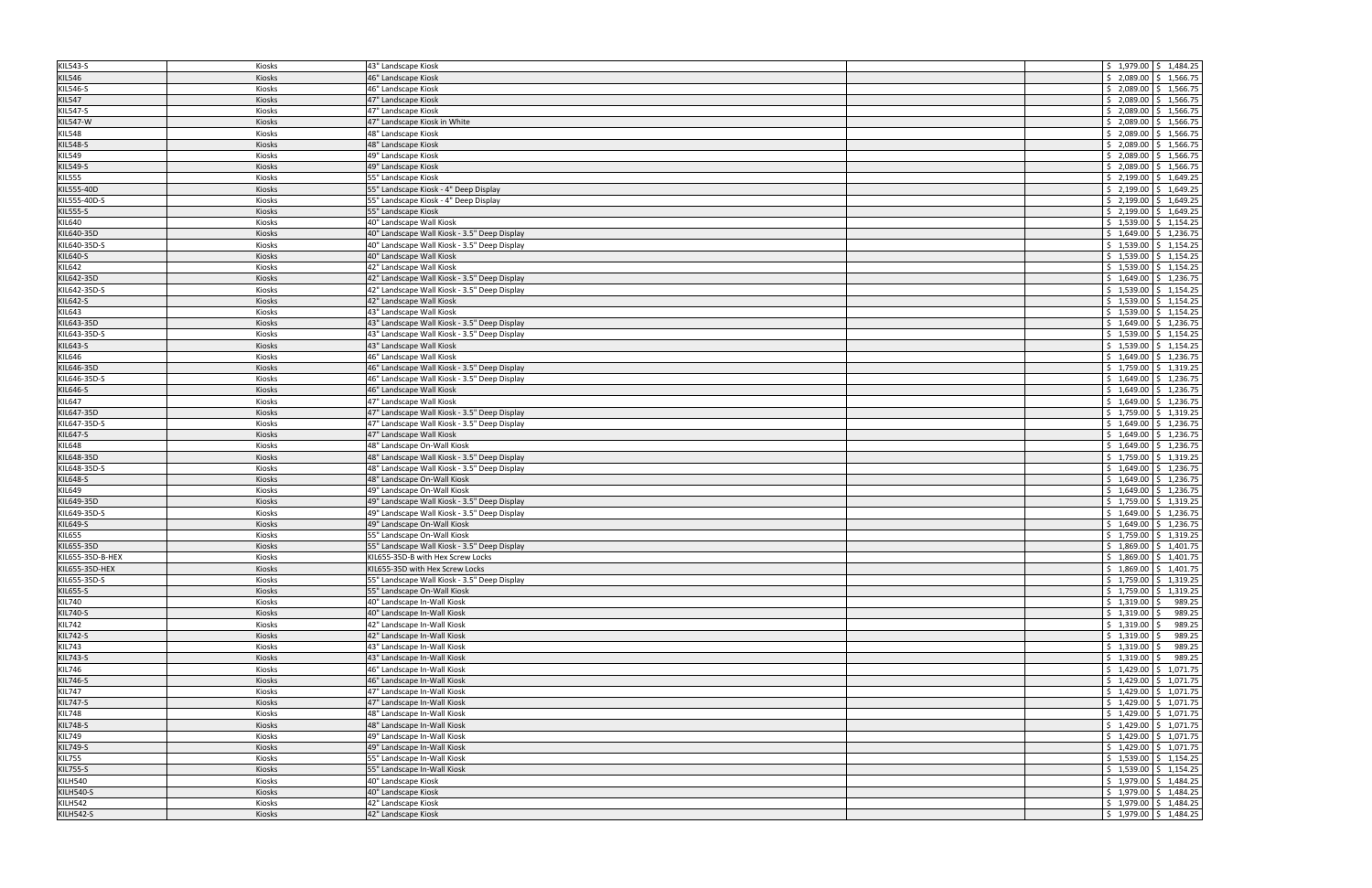| KILH543          | Kiosks | 43" Landscape Kiosk                                          | $\frac{1}{2}$ \$ 1,979.00 \$ 1,484.25             |
|------------------|--------|--------------------------------------------------------------|---------------------------------------------------|
| <b>KILH543-S</b> | Kiosks | 43" Landscape Kiosk                                          | $$1,979.00$ $$1,484.25$                           |
| KILH546          | Kiosks | 46" Landscape Kiosk                                          | $\frac{1}{2}$ , 2,089.00 $\frac{1}{2}$ 1,566.75   |
|                  |        |                                                              |                                                   |
| <b>KILH546-S</b> | Kiosks | 46" Landscape Kiosk                                          | $\frac{1}{2}$ , 2,089.00 $\frac{1}{2}$ 1,566.75   |
| KILH546-W        | Kiosks | 46" Landscape Kiosk                                          | $\frac{1}{2}$ , 2,089.00 $\frac{1}{2}$ 1,566.75   |
| KILH547          | Kiosks | 47" Landscape Kiosk                                          | $$2,089.00$ $$1,566.75$                           |
| KILH547-S        | Kiosks | 47" Landscape Kiosk                                          | $\frac{1}{2}$ , 2,089.00 $\frac{1}{2}$ 1,566.75   |
| KILH548          | Kiosks | 48" Landscape Kiosk                                          | $\frac{1}{2}$ , 2,089.00 $\frac{1}{2}$ 1,566.75   |
| <b>KILH548-S</b> | Kiosks | 48" Landscape Kiosk                                          | \$2,089.00<br>\$1,566.75                          |
| KILH549          | Kiosks | 49" Landscape Kiosk                                          | $\frac{1}{2}$ , 2,089.00 $\frac{1}{2}$ 1,566.75   |
| <b>KILH549-S</b> | Kiosks | 49" Landscape Kiosk                                          | \$2,089.00<br>\$1,566.75                          |
| <b>KILH550</b>   | Kiosks | 50" Landscape Kiosk                                          | \$2,199.00<br>\$1,649.25                          |
|                  |        |                                                              |                                                   |
| <b>KILH550-S</b> | Kiosks | 50" Landscape Kiosk                                          | $\frac{1}{2}$ , 2,199.00 $\frac{1}{2}$ , 1,649.25 |
| <b>KILH555</b>   | Kiosks | 55" Landscape Kiosk                                          | \$2,199.00<br>\$1,649.25                          |
| <b>KILH555-S</b> | Kiosks | 55" Landscape Kiosk                                          | \$2,199.00<br>\$1,649.25                          |
| <b>KIP522</b>    | Kiosks | 22" Landscape/Portrait Kiosk                                 | 989.00<br>741.75<br>$\mathsf{S}$<br>Ŝ.            |
| <b>KIP522-S</b>  | Kiosks | 22" Landscape/Portrait Kiosk                                 | 989.00<br>741.75<br>S.<br>Ŝ.                      |
| KIP586-1LG       | Kiosks | Single Sided Portrait-in-Portrait Kiosk                      | \$2,969.00<br>\$2,226.75                          |
| KIP586-1LG-S     | Kiosks | Single Sided Portrait-in-Portrait Kiosk                      | \$2,226.75<br>\$2,969.00                          |
| KIP586-1LG-W     | Kiosks | Single Sided LG Ultra Stretch Kiosk                          | \$2,969.00<br>\$2,226.75                          |
| KIP586-2LG       | Kiosks | Two Sided Portrait-in-Portrait Kiosk                         | \$2,969.00<br>\$2,226.75                          |
|                  |        |                                                              |                                                   |
| KIP586-2LG-S     | Kiosks | Two Sided Portrait-in-Portrait Kiosk                         | \$2,226.75<br>\$2,969.00                          |
| KIP586-2LG-W     | Kiosks | Dual Sided LG Ultra Stretch Kiosk                            | \$2,969.00<br>$\frac{1}{2}$ 2,226.75              |
| KIP586-3LG       | Kiosks | Three Sided Portrait-in-Portrait Kiosk                       | \$3,189.00<br>\$2,391.75                          |
| KIP586-3LG-S     | Kiosks | Three Sided Portrait-in-Portrait Kiosk                       | \$2,391.75<br>\$3,189.00                          |
| KIP586-3LG-W     | Kiosks | Three Sided LG Ultra Stretch Kiosk                           | \$3,189.00<br>\$2,391.75                          |
| KIP586-4LG       | Kiosks | Four Sided Portrait-in-Portrait Kiosk                        | \$3,299.00<br>$\frac{1}{2}$ , 2,474.25            |
| KIP586-4LG-S     | Kiosks | Four Sided Portrait-in-Portrait Kiosk                        | \$3,299.00<br>\$2,474.25                          |
| KIP586-4LG-W     | Kiosks | Four Sided LG Ultra Stretch Kiosk                            | \$3,299.00<br>$\frac{1}{2}$ , 2,474.25            |
| KIP588-1LG       | Kiosks | Single Sided Portrait-in-Portrait Kiosk                      | \$2,226.75<br>\$2,969.00                          |
| KIP588-2LG       | Kiosks | Two Sided Portrait-in-Portrait Kiosk                         | \$2,969.00<br>\$2,226.75                          |
|                  |        | Three Sided Portrait-in-Portrait Kiosk                       | \$3,189.00                                        |
| KIP588-3LG       | Kiosks |                                                              | \$2,391.75                                        |
| KIP588-4LG       | Kiosks | Four Sided Portrait-in-Portrait Kiosk                        | \$3,299.00<br>$\frac{1}{2}$ , 2,474.25            |
| KIP640           | Kiosks | 40" Portrait Wall Kiosk                                      | $\frac{1}{2}$ \$ 1,539.00 $\frac{1}{2}$ 1,154.25  |
| KIP640-35D       | Kiosks | 40" Portrait Wall Kiosk - 3.5" Deep Display                  | $\frac{1}{2}$ 1,649.00 $\frac{1}{2}$ 1,236.75     |
| KIP640-35D-S     | Kiosks | 40" Portrait Wall Kiosk - 3.5" Deep Display                  | $\frac{1}{2}$ 1,539.00 $\frac{1}{2}$ 1,154.25     |
| KIP640-S         | Kiosks | 40" Portrait Wall Kiosk                                      | $\frac{1}{2}$ \$ 1,539.00 $\frac{1}{2}$ 1,154.25  |
| KIP642           | Kiosks | 42" Portrait Wall Kiosk                                      | $\frac{1}{2}$ 1,539.00 $\frac{1}{2}$ 1,154.25     |
| KIP642-35D       | Kiosks | 42" Portrait Wall Kiosk - 3.5" Deep Display                  | $\frac{1}{5}$ 1,649.00 $\frac{1}{5}$ 1,236.75     |
| KIP642-35D-S     | Kiosks | 42" Portrait Wall Kiosk - 3.5" Deep Display                  | $\frac{1}{2}$ 1,539.00 $\frac{1}{2}$ 1,154.25     |
|                  |        | 42" Portrait Wall Kiosk                                      | $\frac{1}{5}$ 1,539.00 $\frac{1}{5}$ 1,154.25     |
| KIP642-S         | Kiosks |                                                              |                                                   |
| <b>KIP643</b>    | Kiosks | 43" Portrait Wall Kiosk                                      | $\frac{1}{2}$ 1,539.00 $\frac{1}{2}$ 1,154.25     |
| KIP643-35D       | Kiosks | 43" Portrait Wall Kiosk - 3.5" Deep Display                  | $\frac{1}{2}$ 1,649.00 $\frac{1}{2}$ 1,236.75     |
| KIP643-35D-S     | Kiosks | 43" Portrait Wall Kiosk - 3.5" Deep Display                  | $\frac{1}{2}$ 1,539.00 $\frac{1}{2}$ 1,154.25     |
| KIP643-S         | Kiosks | 43" Portrait Wall Kiosk                                      | $\frac{1}{2}$ \$ 1,539.00 $\frac{1}{2}$ 1,154.25  |
| KIP646           | Kiosks | 46" Portrait Wall Kiosk                                      | $\frac{1}{2}$ \$ 1,649.00 \$ 1,236.75             |
| KIP646-35D       | Kiosks | 46" Portrait Wall Kiosk - 3.5" Deep Display                  | $\frac{1}{2}$ 1,759.00 $\frac{1}{2}$ 1,319.25     |
| KIP646-35D-S     | Kiosks | 46" Portrait Wall Kiosk - 3.5" Deep Display                  | $\frac{1}{2}$ \$ 1,649.00 $\frac{1}{2}$ 1,236.75  |
| KIP646-S         | Kiosks | 46" Portrait Wall Kiosk                                      | $\frac{1}{2}$ \$ 1,649.00 \$ 1,236.75             |
| <b>KIP647</b>    | Kiosks | 47" Portrait Wall Kiosk                                      | $\frac{1}{2}$ 1,649.00 $\frac{1}{2}$ 1,236.75     |
| KIP647-35D       | Kiosks | 47" Portrait Wall Kiosk - 3.5" Deep Display                  | $\frac{1}{2}$ \$ 1,759.00 \$ 1,319.25             |
|                  |        |                                                              | $\frac{1}{2}$ \$ 1,649.00 \$ 1,236.75             |
| KIP647-35D-S     | Kiosks | 47" Portrait Wall Kiosk - 3.5" Deep Display                  |                                                   |
| KIP647-S         | Kiosks | 47" Portrait Wall Kiosk                                      | $\frac{1}{2}$ 1,649.00 $\frac{1}{2}$ 1,236.75     |
| <b>KIP648</b>    | Kiosks | 48" Portrait On-Wall Kiosk                                   | $\frac{1}{2}$ \$ 1,649.00 \$ 1,236.75             |
| KIP648-35D       | Kiosks | 48" Portrait Wall Kiosk - 3.5" Deep Display                  | $\frac{1}{2}$ \$ 1,759.00 \$ 1,319.25             |
| KIP648-35D-HEX   | Kiosks | KIP648-35D with Hex Screw Locks                              | $\frac{1}{2}$ \$ 1,759.00 $\frac{1}{2}$ 1,319.25  |
| KIP648-35D-S     | Kiosks | 48" Portrait Wall Kiosk - 3.5" Deep Display                  | $\frac{1}{2}$ \$ 1,649.00 \$ 1,236.75             |
| <b>KIP648-S</b>  | Kiosks | 48" Portrait On-Wall Kiosk                                   | $\frac{1}{2}$ \$ 1,649.00 $\frac{1}{2}$ 1,236.75  |
| KIP648-S-28D     | Kiosks | 48" Portrait On-Wall Kiosk to Accommodate 2.85" Deep Display | $\frac{1}{2}$ 1,649.00 $\frac{1}{2}$ 1,236.75     |
| KIP649           | Kiosks | 49" Portrait On-Wall Kiosk                                   | $\frac{1}{2}$ \$ 1,649.00 $\frac{1}{2}$ 1,236.75  |
| KIP649-35D       | Kiosks | 49" Portrait Wall Kiosk - 3.5" Deep Display                  | $\frac{1}{2}$ 1,759.00 $\frac{1}{2}$ 1,319.25     |
| KIP649-35D-S     | Kiosks | 49" Portrait Wall Kiosk - 3.5" Deep Display                  | $\frac{1}{2}$ 1,649.00 $\frac{1}{2}$ 1,236.75     |
|                  |        |                                                              |                                                   |
| KIP649-S         | Kiosks | 49" Portrait On-Wall Kiosk                                   | $\frac{1}{2}$ 1,649.00 $\frac{1}{2}$ 1,236.75     |
| <b>KIP655</b>    | Kiosks | 55" Portrait On-Wall Kiosk                                   | $\frac{1}{2}$ \$ 1,759.00 $\frac{1}{2}$ 1,319.25  |
| KIP655-35D       | Kiosks | 55" Portrait Wall Kiosk - 3.5" Deep Display                  | $\frac{1}{2}$ 1,869.00 $\frac{1}{2}$ 1,401.75     |
| KIP655-35D-S     | Kiosks | 55" Portrait Wall Kiosk - 3.5" Deep Display                  | $\frac{1}{2}$ \$ 1,759.00 \$ 1,319.25             |
| KIP655-S         | Kiosks | 55" Portrait On-Wall Kiosk                                   | $\frac{1}{2}$ \$ 1,759.00 \$ 1,319.25             |
| <b>KIP740</b>    | Kiosks | 40" Portrait In-Wall Kiosk                                   | $\frac{1}{2}$ \$ 1,319.00 \$ 989.25               |
|                  |        |                                                              |                                                   |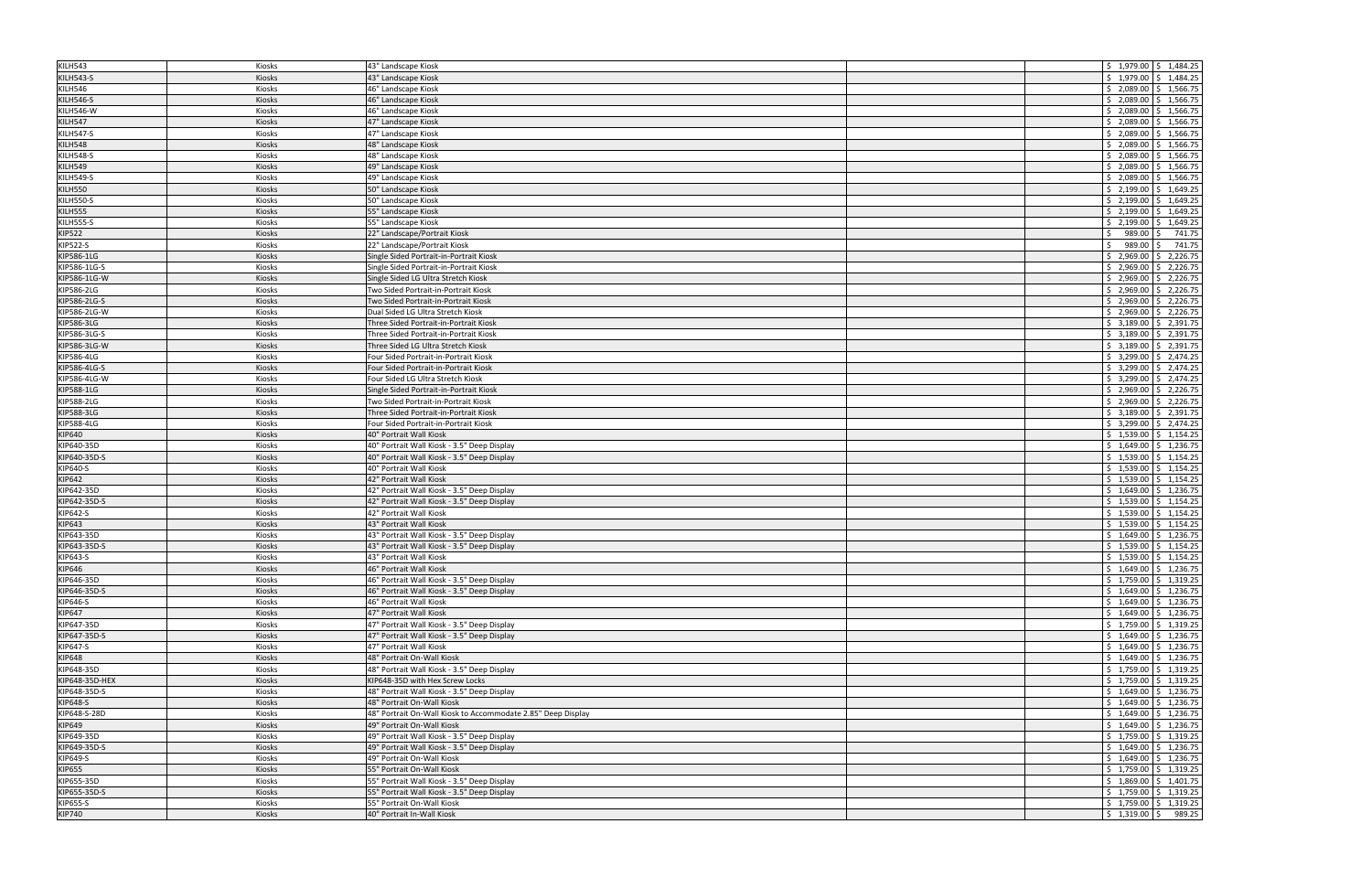| <b>KIP740-S</b>           | Kiosks        | 40" Portrait In-Wall Kiosk                                                  | $$1,319.00$ \$<br>989.25                          |
|---------------------------|---------------|-----------------------------------------------------------------------------|---------------------------------------------------|
| <b>KIP742</b>             | Kiosks        | 42" Portrait In-Wall Kiosk                                                  | $$1,319.00$ $$$<br>989.25                         |
| <b>KIP742-S</b>           | Kiosks        | 42" Portrait In-Wall Kiosk                                                  | $$1,319.00$ $$$<br>989.25                         |
| <b>KIP742-W</b>           | Kiosks        | 42" Portrait In-Wall Kiosk                                                  | 989.25<br>$$1,319.00$ $$$                         |
| KIP743                    | Kiosks        | 43" Portrait In-Wall Kiosk                                                  | 989.25<br>$$1,319.00$ $$$                         |
| <b>KIP743-S</b>           | Kiosks        | 43" Portrait In-Wall Kiosk                                                  | $$1,319.00$ $$$<br>989.25                         |
| <b>KIP746</b>             | Kiosks        | 46" Portrait In-Wall Kiosk                                                  | $\frac{1}{2}$ 1,429.00 $\frac{1}{2}$ 1,071.75     |
| <b>KIP746-S</b>           | <b>Kiosks</b> | 46" Portrait In-Wall Kiosk                                                  | $\frac{1}{2}$ 1,429.00 $\frac{1}{2}$ 1,071.75     |
| <b>KIP747</b>             | Kiosks        | 47" Portrait In-Wall Kiosk                                                  | $\frac{1}{2}$ 1,429.00 $\frac{1}{2}$ 1,071.75     |
| <b>KIP747-S</b>           | Kiosks        | 47" Portrait In-Wall Kiosk                                                  | $\frac{1}{2}$ 1,429.00 $\frac{1}{2}$ 1,071.75     |
| <b>KIP748</b>             | Kiosks        | 48" Portrait In-Wall Kiosk                                                  | $\frac{1}{2}$ 1,429.00 $\frac{1}{2}$ 1,071.75     |
| <b>KIP748-S</b>           | Kiosks        | 48" Portrait In-Wall Kiosk                                                  | $\frac{1}{2}$ 1,429.00 $\frac{1}{2}$ 1,071.75     |
| <b>KIP749</b>             | Kiosks        | 49" Portrait In-Wall Kiosk                                                  | $\frac{1}{2}$ 1,429.00 $\frac{1}{2}$ 1,071.75     |
| <b>KIP749-S</b>           | Kiosks        | 49" Portrait In-Wall Kiosk                                                  | $\frac{1}{2}$ 1,429.00 $\frac{1}{2}$ 1,071.75     |
| <b>KIP755</b>             | Kiosks        | 55" Portrait In-Wall Kiosk                                                  | $\frac{1}{2}$ 1,539.00 $\frac{1}{2}$ 1,154.25     |
| <b>KIP755-S</b>           | Kiosks        | 55" Portrait In-Wall Kiosk                                                  | $\frac{1}{2}$ 1,539.00 $\frac{1}{2}$ 1,154.25     |
| <b>KIPC2540</b>           | Kiosks        | 40" Curve Totem/Portrait Kiosk                                              | $\frac{1}{2}$ 1,979.00 $\frac{1}{2}$ 1,484.25     |
| KIPC2540B                 | Kiosks        | 40" Curve Totem/Portrait Back-to-Back Kiosk                                 | $\frac{1}{2}$ , 2,199.00 $\frac{1}{2}$ , 1,649.25 |
| KIPC2540B-3               | Kiosks        | 40" Curve Totem/Portrait Back-to-Back Kiosk                                 | $\frac{1}{2}$ , 2,529.00 $\frac{1}{2}$ , 1,896.75 |
| KIPC2540B-3-S             | Kiosks        | 40" Curve Totem/Portrait Back-to-Back Kiosk for 3" Displays, SLV            | $\frac{1}{2}$ 1,979.00 $\frac{1}{2}$ 1,484.25     |
| KIPC2540B-S               | Kiosks        | 40" Curve Totem/Portrait Back-to-Back Kiosk                                 | $\frac{1}{2}$ , 2,089.00 $\frac{1}{2}$ 1,566.75   |
| KIPC2540B-S-3             | Kiosks        | 40" Curve Totem/Portrait Back-to-Back Kiosk                                 | $\frac{1}{2}$ 1,979.00 \$ 1,484.25                |
|                           | Kiosks        |                                                                             | $$2,089.00$ $$1,566.75$                           |
| KIPC2540-S<br>KIPC2540S-S | Kiosks        | 40" Curve Totem/Portrait Kiosk<br>40" Curve Totem/Portrait Kiosk with Audio | $$2,639.00 \  \  $1,979.25$                       |
|                           |               |                                                                             |                                                   |
| $KIPC2540-W$              | Kiosks        | 40" Curve Totem/Portrait Kiosk                                              | $\frac{1}{2}$ , 2,089.00 $\frac{1}{2}$ 1,566.75   |
| <b>KIPC2542</b>           | Kiosks        | 42" Curve Totem/Portrait Kiosk                                              | $$2,089.00$ $$1,566.75$                           |
| KIPC2542B                 | Kiosks        | 42" Curve Totem/Portrait Back-to-Back Kiosk                                 | $\frac{1}{2}$ , 2,309.00 $\frac{1}{2}$ 1,731.75   |
| KIPC2542B-3               | Kiosks        | 42" Curve Totem/Portrait Back-to-Back Kiosk                                 | $\frac{1}{2}$ , 2,529.00 $\frac{1}{2}$ , 1,896.75 |
| KIPC2542B-S               | Kiosks        | 42" Curve Totem/Portrait Back-to-Back Kiosk                                 | $$2,309.00$ $$1,731.75$                           |
| KIPC2542B-S-3             | Kiosks        | 42" Curve Totem/Portrait Back-to-Back Kiosk                                 | $\frac{1}{2}$ , 2,529.00 $\frac{1}{2}$ , 1,896.75 |
| KIPC2542-S                | Kiosks        | 42" Curve Totem/Portrait Kiosk                                              | $\frac{1}{2}$ , 2,089.00 $\frac{1}{2}$ 1,566.75   |
| <b>KIPC2542-W</b>         | Kiosks        | 42" Curve Totem/Portrait Kiosk                                              | $\frac{1}{2}$ , 2,089.00 $\frac{1}{2}$ 1,566.75   |
| <b>KIPC2543</b>           | Kiosks        | 43" Curve Totem/Portrait Kiosk                                              | $\frac{1}{2}$ , 2,089.00 $\frac{1}{2}$ 1,566.75   |
| KIPC2543B                 | Kiosks        | 43" Curve Totem/Portrait Back-to-Back Kiosk                                 | $\frac{1}{2}$ , 2,309.00 $\frac{1}{2}$ , 1,731.75 |
| KIPC2543B-3               | Kiosks        | 43" Curve Totem/Portrait Back-to-Back Kiosk                                 | $\frac{1}{2}$ , 2,529.00 $\frac{1}{2}$ , 1,896.75 |
| KIPC2543B-S               | Kiosks        | 43" Curve Totem/Portrait Back-to-Back Kiosk                                 | $\frac{1}{2}$ , 2,309.00 $\frac{1}{2}$ , 1,731.75 |
| KIPC2543B-S-3             | Kiosks        | 43" Curve Totem/Portrait Back-to-Back Kiosk                                 | $\frac{1}{2}$ , 2,529.00 $\frac{1}{2}$ , 1,896.75 |
| <b>KIPC2543-S</b>         | Kiosks        | 43" Curve Totem/Portrait Kiosk                                              | $\frac{1}{2}$ , 2,089.00 $\frac{1}{2}$ 1,566.75   |
| <b>KIPC2546</b>           | Kiosks        | 46" Curve Totem/Portrait Kiosk                                              | $\frac{1}{2}$ , 2,199.00 $\frac{1}{2}$ , 1,649.25 |
| KIPC2546B                 | Kiosks        | 46" Curve Totem/Portrait Back-to-Back Kiosk                                 | $\frac{1}{2}$ , 2,419.00 $\frac{1}{2}$ , 1,814.25 |
| KIPC2546B-3               | Kiosks        | 46" Curve Totem/Portrait Back-to-Back Kiosk                                 | $\frac{1}{2}$ , 2,639.00 $\frac{1}{2}$ , 1,979.25 |
| <b>KIPC2546B-S</b>        | Kiosks        | 46" Curve Totem/Portrait Back-to-Back Kiosk                                 | $$2,419.00 \mid $1,814.25$                        |
| KIPC2546B-S-3             | Kiosks        | 46" Curve Totem/Portrait Back-to-Back Kiosk                                 | $$2,639.00$ \$ 1,979.25                           |
| <b>KIPC2546-S</b>         | <b>Kiosks</b> | 46" Curve Totem/Portrait Kiosk                                              | $\frac{1}{2}$ , 2,199.00   \$ 1,649.25            |
| <b>KIPC2547</b>           | Kiosks        | 47" Curve Totem/Portrait Kiosk                                              | $$2,199.00 \$1,649.25$                            |
| KIPC2547B                 | Kiosks        | 47" Curve Totem/Portrait Back-to-Back Kiosk                                 | $\frac{1}{2}$ , 2,419.00 $\frac{1}{2}$ , 1,814.25 |
| KIPC2547B-3               | Kiosks        | 47" Curve Totem/Portrait Back-to-Back Kiosk                                 | $$2,639.00$ $$1,979.25$                           |
| <b>KIPC2547B-S</b>        | Kiosks        | 47" Curve Totem/Portrait Back-to-Back Kiosk                                 | $\frac{1}{2}$ , 2,419.00 $\frac{1}{2}$ , 1,814.25 |
| KIPC2547B-S-3             | Kiosks        | 47" Curve Totem/Portrait Back-to-Back Kiosk                                 | $\frac{1}{2}$ , 2,639.00 $\frac{1}{2}$ 1,979.25   |
| <b>KIPC2547-S</b>         | Kiosks        | 47" Curve Totem/Portrait Kiosk                                              | $\frac{1}{2}$ , 2,199.00 $\frac{1}{2}$ , 1,649.25 |
| <b>KIPC2548</b>           | Kiosks        | 48" Curve Totem/Portrait Kiosk                                              | $\frac{1}{2}$ , 2,199.00 $\frac{1}{2}$ , 1,649.25 |
| KIPC2548B                 | Kiosks        | 48" Curve Totem/Portrait Back-to-Back Kiosk                                 | $\frac{1}{2}$ , 2,419.00 $\frac{1}{2}$ , 1,814.25 |
| KIPC2548B-3               | Kiosks        | 48" Curve Totem/Portrait Back-to-Back Kiosk                                 | $\frac{1}{2}$ , 2,639.00 $\frac{1}{2}$ , 1,979.25 |
| <b>KIPC2548B-S</b>        | Kiosks        | 48" Curve Totem/Portrait Back-to-Back Kiosk                                 | $\frac{1}{2}$ , 2,419.00 $\frac{1}{2}$ , 1,814.25 |
| KIPC2548B-S-3             | Kiosks        | 48" Curve Totem/Portrait Back-to-Back Kiosk                                 | $\frac{1}{2}$ , 2,639.00 $\frac{1}{2}$ , 1,979.25 |
| <b>KIPC2548-S</b>         | Kiosks        | 48" Curve Totem/Portrait Kiosk                                              | $\frac{1}{2}$ , 2,199.00 $\frac{1}{2}$ , 1,649.25 |
| <b>KIPC2549</b>           | Kiosks        | 49" Curve Totem/Portrait Kiosk                                              | $\frac{1}{2}$ , 2,309.00 $\frac{1}{2}$ , 1,731.75 |
| KIPC2549B                 | Kiosks        | 49" Curve Totem/Portrait Back-to-Back Kiosk                                 | $\frac{1}{2}$ , 2,529.00 $\frac{1}{2}$ , 1,896.75 |
| KIPC2549B-3               | Kiosks        | 49" Curve Totem/Portrait Back-to-Back Kiosk                                 | $\frac{1}{2}$ , 2,749.00 $\frac{1}{2}$ , 2,061.75 |
| KIPC2549B-S               | Kiosks        | 49" Curve Totem/Portrait Back-to-Back Kiosk                                 | $\frac{1}{2}$ , 2,529.00 $\frac{1}{2}$ , 1,896.75 |
| KIPC2549B-S-3             | Kiosks        | 49" Curve Totem/Portrait Back-to-Back Kiosk                                 | $\frac{1}{2}$ , 2,749.00 $\frac{1}{2}$ , 2,061.75 |
| KIPC2549B-WHL             | Kiosks        | 49" Portrait Back-to-Back Kiosks With Wheeled Base                          | $\frac{1}{2}$ 3,819.00 $\frac{1}{2}$ 2,864.25     |
| KIPC2549S                 | Kiosks        | 49" Curve Totem/Portrait Kiosk with speaker                                 | $\frac{1}{2}$ , 2,419.00 $\frac{1}{2}$ , 1,814.25 |
| <b>KIPC2549-S</b>         | Kiosks        | 49" Curve Totem/Portrait Kiosk                                              | $\frac{1}{2}$ , 2,309.00 $\frac{1}{2}$ , 1,731.75 |
| KIPC2549S-S               | Kiosks        | 49" Curve Totem/Portrait Kiosk with speaker in silver                       | $\frac{1}{2}$ , 2,419.00 $\frac{1}{2}$ , 1,814.25 |
| <b>KIPC2550</b>           | Kiosks        | 50" Curve Totem/Portrait Kiosk                                              | $\frac{1}{2}$ , 2,309.00 $\frac{1}{2}$ , 1,731.75 |
| KIPC2550B                 | Kiosks        | 50" Curve Totem/Portrait Back-to-Back Kiosk                                 | $\frac{1}{2}$ , 2,529.00 $\frac{1}{2}$ , 1,896.75 |
| KIPC2550B-3               | Kiosks        | 50" Curve Totem/Portrait Back-to-Back Kiosk                                 | $\frac{1}{2}$ , 2,749.00 $\frac{1}{2}$ , 2,061.75 |
|                           |               |                                                                             |                                                   |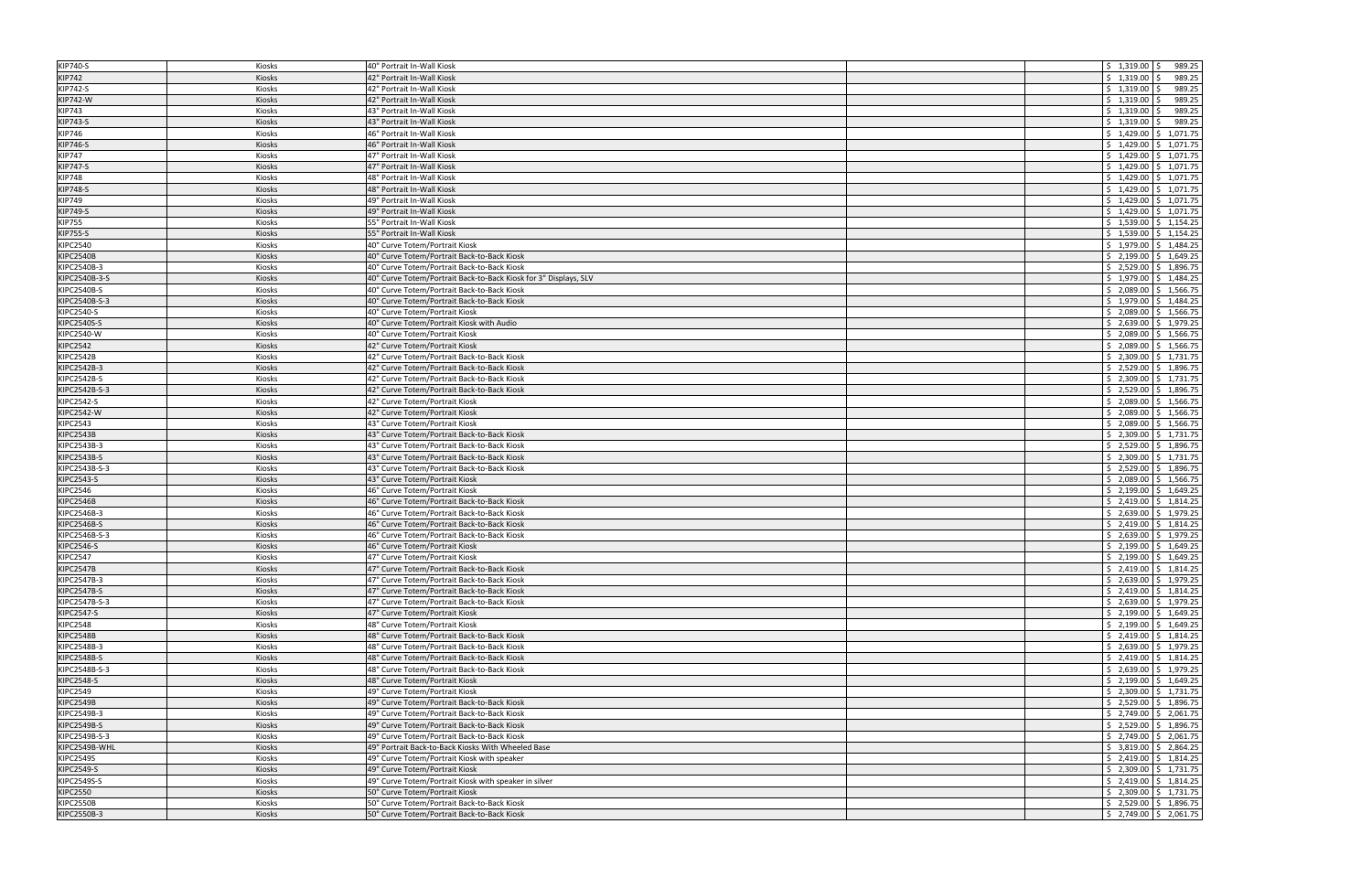| <b>KIPC2550B-S</b> | Kiosks               | 50" Curve Totem/Portrait Back-to-Back Kiosk                                  |                                             | $\frac{1}{2}$ , 2,529.00 $\frac{1}{2}$ , 1,896.75                                                  |
|--------------------|----------------------|------------------------------------------------------------------------------|---------------------------------------------|----------------------------------------------------------------------------------------------------|
| KIPC2550B-S-3      | <b>Kiosks</b>        | 50" Curve Totem/Portrait Back-to-Back Kiosk                                  |                                             | $\frac{1}{2}$ , 2,749.00 $\frac{1}{2}$ , 2,061.75                                                  |
| <b>KIPC2550-S</b>  | Kiosks               | 50" Curve Totem/Portrait Kiosk                                               |                                             | $$2,309.00 \mid $1,731.75$                                                                         |
| <b>KIPC2555</b>    | Kiosks               | 55" Curve Totem/Portrait Kiosk                                               |                                             | $\frac{1}{2}$ , 2,419.00 $\frac{1}{2}$ , 1,814.25                                                  |
| <b>KIPC2555B</b>   | Kiosks               | 55" Curve Totem/Portrait Back-to-Back Kiosk                                  |                                             | $\frac{1}{2}$ , 2,639.00 $\frac{1}{2}$ , 1,979.25                                                  |
| KIPC2555B-3        | Kiosks               | 55" Curve Totem/Portrait Back-to-Back Kiosk                                  |                                             | $\frac{1}{2}$ , 2,859.00 $\frac{1}{2}$ , 2,144.25                                                  |
| <b>KIPC2555B-S</b> | Kiosks               | 55" Curve Totem/Portrait Back-to-Back Kiosk                                  |                                             | $\frac{1}{2}$ , 2,639.00 $\frac{1}{2}$ , 1,979.25                                                  |
| KIPC2555B-S-3      | Kiosks               | 55" Curve Totem/Portrait Back-to-Back Kiosk                                  |                                             | $\frac{1}{2}$ , 2,859.00 $\frac{1}{2}$ , 2,144.25                                                  |
| <b>KIPC2555C</b>   | Kiosks               | 55" Curve Totem/Portrait Kiosk with camera                                   |                                             | $\frac{1}{2}$ , 2,419.00 $\frac{1}{2}$ , 1,814.25                                                  |
| <b>KIPC2555C-S</b> | Kiosks               | 55" Curve Totem/Portrait Kiosk in silver with camera                         |                                             | $\frac{1}{2}$ , 2,419.00 $\frac{1}{2}$ , 1,814.25                                                  |
| <b>KIPC2555-S</b>  | Kiosks               | 55" Curve Totem/Portrait Kiosk                                               |                                             | $\frac{1}{2}$ , 2,419.00 $\frac{1}{2}$ , 1,814.25                                                  |
| <b>KIPC2555-W</b>  | Kiosks               | 55" Curve Totem/Portrait Kiosk                                               |                                             | $$2,419.00 \;   \; $1,814.25$                                                                      |
| <b>KIPC2565</b>    | Kiosks               | 65" Curve Totem/Portrait Kiosk                                               |                                             | $\frac{1}{2}$ , 2,969.00 $\frac{1}{2}$ , 2,226.75                                                  |
| <b>KIPC2565B</b>   | Kiosks               | 65" Curve Totem/Portrait Back-to-Back Kiosk                                  |                                             | $$3,409.00$ $$2,556.75$                                                                            |
| KIPC2565B-3        | Kiosks               | 65" Curve Totem/Portrait Back-to-Back Kiosk                                  |                                             | $\frac{1}{2}$ 3,629.00 $\frac{1}{2}$ 2,721.75                                                      |
| <b>KIPC2565B-S</b> | Kiosks               | 65" Curve Totem/Portrait Back-to-Back Kiosk                                  |                                             | $\frac{1}{2}$ \$ 3,409.00 $\frac{1}{2}$ 2,556.75                                                   |
| KIPC2565B-S-3      | Kiosks               | 65" Curve Totem/Portrait Back-to-Back Kiosk                                  |                                             | $\frac{1}{2}$ 3,629.00 $\frac{1}{2}$ 2,721.75                                                      |
| <b>KIPC2565-S</b>  | Kiosks               | 65" Curve Totem/Portrait Kiosk                                               |                                             | $\frac{1}{2}$ 3,189.00 $\frac{1}{2}$ 2,391.75                                                      |
| KIRP-OHF           | Kiosks               | TSi Touch 6pt SS IR Shroud for KOP2555-OHF                                   |                                             | $\frac{1}{2}$ 3,329.00 $\frac{1}{2}$ 2,496.75                                                      |
| KLR62232           | Kiosks               | Ligature Resistant TV Enclosure for 22" to 32" Flat Panel Screens            |                                             | $$1,319.00$ $$$<br>989.25                                                                          |
| KLR64255           | Kiosks               | Ligature Resistant TV Enclosure for 42" to 55" Flat Panel Screens            |                                             | $\frac{1}{2}$ 1,539.00 $\frac{1}{2}$ 1,154.25                                                      |
| KOF546-1OHF        | Kiosks               | Outdoor Single Display Menu Board for Samsung OH46F                          |                                             | $\frac{1}{2}$ 3,079.00 $\frac{1}{2}$ 2,309.25                                                      |
| KOF546-2OHF        | Kiosks               | Outdoor Dual Display Menu Board for Samsung OH46F                            |                                             | $\frac{1}{2}$ 3,739.00 $\frac{1}{2}$ 2,804.25                                                      |
| <b>KOF546-30HF</b> | Kiosks               | Outdoor Triple Display Menu Board for Samsung OH46F                          |                                             | $\frac{1}{2}$ 3,959.00 $\frac{1}{2}$ 2,969.25                                                      |
| KOF555-1           | Kiosks -- Authorized | Universal 55" Triple-Display Outdoor Digital Menu Board                      |                                             | $\frac{1}{2}$ , 2,199.00 $\frac{1}{2}$ , 1,649.25                                                  |
| <b>KOF555-1OHF</b> | Kiosks               |                                                                              |                                             | $$3,189.00$ $$2,391.75$                                                                            |
|                    |                      | Outdoor Single Display Menu Board for Samsung OH55F                          |                                             |                                                                                                    |
| KOF555-1XHB        | Kiosks               | Outdoor Single Display Menu Board for Peerless-AV XHB552                     |                                             | $\frac{1}{2}$ 3,189.00 $\frac{1}{2}$ 2,391.75<br>$\frac{1}{2}$ , 2,799.00 $\frac{1}{2}$ , 2,099.25 |
| KOF555-2           | Kiosks -- Authorized | Universal 55" Dual-Display Outdoor Digital Menu Board                        |                                             |                                                                                                    |
| <b>KOF555-2OHF</b> | Kiosks               | Outdoor Dual Display Menu Board for Samsung OH55F                            |                                             | $$3,849.00$ $$2,886.75$                                                                            |
| KOF555-2XHB        | Kiosks               | Outdoor Double Display Menu Board for Peerless-AV XHB552                     |                                             | $\frac{1}{2}$ 3,849.00 $\frac{1}{2}$ 2,886.75                                                      |
| KOF555-3           | Kiosks -- Authorized | Universal 55" Single-Display Outdoor Digital Menu Board                      |                                             | $\frac{1}{2}$ 3,499.00 $\frac{1}{2}$ 2,624.25                                                      |
| <b>KOF555-3OHF</b> | Kiosks               | Outdoor Triple Display Menu Board for Samsung OH55F                          |                                             | $\frac{1}{2}$ 4,399.00 $\frac{1}{2}$ 3,299.25                                                      |
| KOF555-3XHB        | Kiosks               | Outdoor Triple Display Menu Board for Peerless-AV XHB552                     |                                             | $\frac{1}{2}$ 4,399.00 $\frac{1}{2}$ 3,299.25                                                      |
| KOF-OPT-553BRKTS   | Kiosks               | Adapter Brackets for XHB553                                                  |                                             | 40.50<br>Ŝ.<br>54.00                                                                               |
| KOF-OPT-ELECTRICAL | Kiosks               | Electrical box for KOF555                                                    |                                             | 374.25<br>499.00 \$<br>I\$                                                                         |
| KOF-OPT-FAN        | Kiosks               | Fan option for KOF                                                           |                                             | 209.00<br>156.75<br>Ŝ.                                                                             |
| KOF-OPT-SHELF      | Kiosks               | Shelf for KOF555                                                             |                                             | 59.00<br>44.25                                                                                     |
| KOF-OPT-SPK        | Kiosks               | Speaker and mic for KOF555                                                   |                                             | 599.00<br>449.25<br>I\$                                                                            |
| <b>KOP2555-OHF</b> | Kiosks               | 55" Outdoor Smart City Kiosk                                                 |                                             | \$3,093.75<br>\$4,125.00                                                                           |
| <b>KOP2555-XHB</b> | Kiosks               | 55" Outdoor Smart City Kiosk                                                 |                                             | \$14.025.00<br>\$10,518.75                                                                         |
| $LC-100$           | Mounts               | LCD ADPR PLATE KIT. VESA 75/100                                              |                                             | 35.00<br>26.25<br><sup>5</sup><br>-S                                                               |
| $LCC-18$           | <b>Mounts</b>        | Ceiling Mount w/18" to 36" Adj. Drop                                         | 8.50 x 3.88 x 20.19" (216 x 99 x 513mm)     | $199.00$ \$<br>149.25<br>$4.6\overline{\smash{\big)}\,}$                                           |
| $LCC-18-C$         | Mounts               | Ceiling Mount w/18" to 36" Adj. Drop                                         | 11.88 x 3.75 x 31.75" (302 x 95 x 806mm)    | $7.3\;$ \$<br>245.00<br>183.75                                                                     |
| LCC-18-CS          | <b>Mounts</b>        | Ceiling Mount w/18" to 36" Adj. Drop                                         | 12.00 x 4.00 x 31.75" (305 x 102 x 806mm)   | 245.00<br>$7.3\,$ \$<br>183.75                                                                     |
| <b>LCC-18S</b>     | Mounts               | Ceiling Mount w/18" to 36" Adj. Drop                                         | 8.50 x 3.88 x 20.19" (216 x 99 x 513mm)     | $4.6\overline{\smash{5}}$<br>$199.00$ \$<br>149.25                                                 |
| $LCC-36$           | Mounts               | Ceiling Mount w/36" to 48" Adj. Drop                                         | 8.75 x 4.00 x 47.00" (222 x 102 x 1,194mm)  | $6.2$ \$ 219.00 \$ 164.25                                                                          |
| $LCC-36-C$         | Mounts               | Ceiling Mount w/36" to 48" Adj. Drop                                         | 12.00 x 4.00 x 46.00" (305 x 102 x 1,168mm) | $10.6$ \$<br>$265.00$ \$<br>198.75                                                                 |
| $LCC-36-CS$        | Mounts               | Ceiling Mount w/36" to 48" Adj. Drop                                         | 12.00 x 4.00 x 46.00" (305 x 102 x 1,168mm) | $10.6$ \$<br>$265.00$ \$<br>198.75                                                                 |
| <b>LCC-36S</b>     | Mounts               | Ceiling Mount w/36" to 48" Adj. Drop                                         | 8.75 x 4.00 x 47.00" (222 x 102 x 1,194mm)  | $6.2 \,$ \$<br>$219.00$ \$<br>164.25                                                               |
| <b>LCT100S</b>     | Mounts               | Desktop Monitor Mount For up to 29" Monitors                                 | 8.25 x 5.38 x 19.75" (210 x 137 x 502mm)    | $6.15$ \$<br>105.00<br>78.75                                                                       |
| LCT620A            | Mounts               | Desktop Mount For up to 29" Monitors w/Clamp base                            | 16.34 x 5.12 x 17.73" (415 x 130 x 450mm)   | $189.00$ \$<br>141.75<br>$11.02 \;$ \$                                                             |
| LCT620A-BASE       | Mounts               | Clamp-on Base Acessry for LCT620A                                            |                                             | 189.00 \$<br>141.75                                                                                |
| LCT620AD           | Mounts               | Dual Desktop Mount For up to 29" Monitors w/Clamp Base                       | 16.30 x 10.60 x 18.10" (414 x 269 x 460mm)  | 365.00<br>273.75<br>$20.9$ \$<br>-S                                                                |
| LCT620AD-G         | Mounts               | Dual Desktop Mount For up to 29" Monitors w/Grommet Base                     | 18.07 x 10.63 x 16.26" (459 x 270 x 413mm)  | $20.9$ \$<br>$365.00$ \$<br>273.75                                                                 |
| LCT620A-G          | Mounts               | Desktop Mount For up to 29" Monitors w/Grommet base                          | 17.76 x 5.12 x 16.34" (451 x 130 x 415mm)   | $11.66$ \$<br>189.00<br>141.75                                                                     |
| LCT650SD           | Mounts               | 1X2 Free Standing Universal Desktop Mt - 24-49" Curved Ultra-Wide Monitors   |                                             | 575.00<br>431.25<br>Ŝ.                                                                             |
| LC-V200            | Mounts               | LCD Adaptor Plate Kit - Convert V100 to V200x100                             | 9.25 x 1.00 x 10.00" (235 x 25 x 254mm)     | 26.25<br>$35.00 \&$<br>$1.2 \,$ \$                                                                 |
| LC-V400            | Mounts               | LCD Screen Adaptor plate For VESA 200 x 200                                  | 9.25 x 1.00 x 10.25" (235 x 25 x 260mm)     | 41.25<br>$1.82 \div$<br>$55.00$ \$                                                                 |
| LCW620A            | Mounts               | Articulating Wall Mount For up to 29" Monitors                               | 16.69 x 5.12 x 17.76" (424 x 130 x 451mm)   | $9.5$ \$<br>189.00<br>141.75                                                                       |
| LG-WMF86BH         | Digital Signage      | Flat Wall Mount for LG 86BH5C                                                |                                             | $119.00$ \$<br>89.25<br>I\$                                                                        |
| LT-320             | Hospitality          | FLAT/TILT WALL MOUNT, 1X1, 2X1                                               | 9.75 x 5.63 x 19.38" (248 x 143 x 492mm)    | 108.75<br>145.00<br>$11\frac{1}{2}$                                                                |
| <b>MDJ700</b>      | Mounts               | Straight 120" Pipe Structure For "MDJ"                                       | 2.00 x 2.00 x 126.75" (51 x 51 x 3,219mm)   | $31\overline{\phantom{0}}$<br>185.00<br>138.75                                                     |
| MDJ701             | Mounts               | Curved 120"Pipe Structure For "MDJ"                                          | 2.00 x 2.00 x 126.75" (51 x 51 x 3,219mm)   | $27\frac{1}{2}$<br>689.00 \$<br>516.75                                                             |
| <b>MDJ710</b>      | Mounts               | Straight 180" Pipe Structure For "MDJ"                                       | 2.00 x 2.00 x 195.00" (51 x 51 x 4,953mm)   | $45\overline{\smash{\big)}\,}$<br>$215.00$ \$<br>161.25                                            |
| <b>MDJ711</b>      | Mounts               | Curved 180" Pipe Structure For "MDJ"                                         | 2.00 x 2.00 x 195.00" (51 x 51 x 4,953mm)   | $35 \frac{1}{5}$<br>705.00<br>528.75                                                               |
| <b>MDJ720</b>      | Mounts               | Straight 240" Pipe Structure For "MDJ"                                       | 2.00 x 2.00 x 243.75" (51 x 51 x 6,191mm)   | $62 \div$<br>375.00 \$<br>281.25                                                                   |
| <b>MDJ721</b>      | Mounts               | Curved 240" Pipe Structure For "MDJ"                                         | 2.00 x 2.00 x 243.75" (51 x 51 x 6,191mm)   | $56\overline{\smash{5}}$<br>$819.00$ \$<br>614.25                                                  |
| MIS213             | Digital Signage      | Cathedral Ceiling Adapter - Used with CMJ455 or CMJ500R1 on a sloped ceiling |                                             | 63.75<br>$85.00$ \$<br>Ŝ.                                                                          |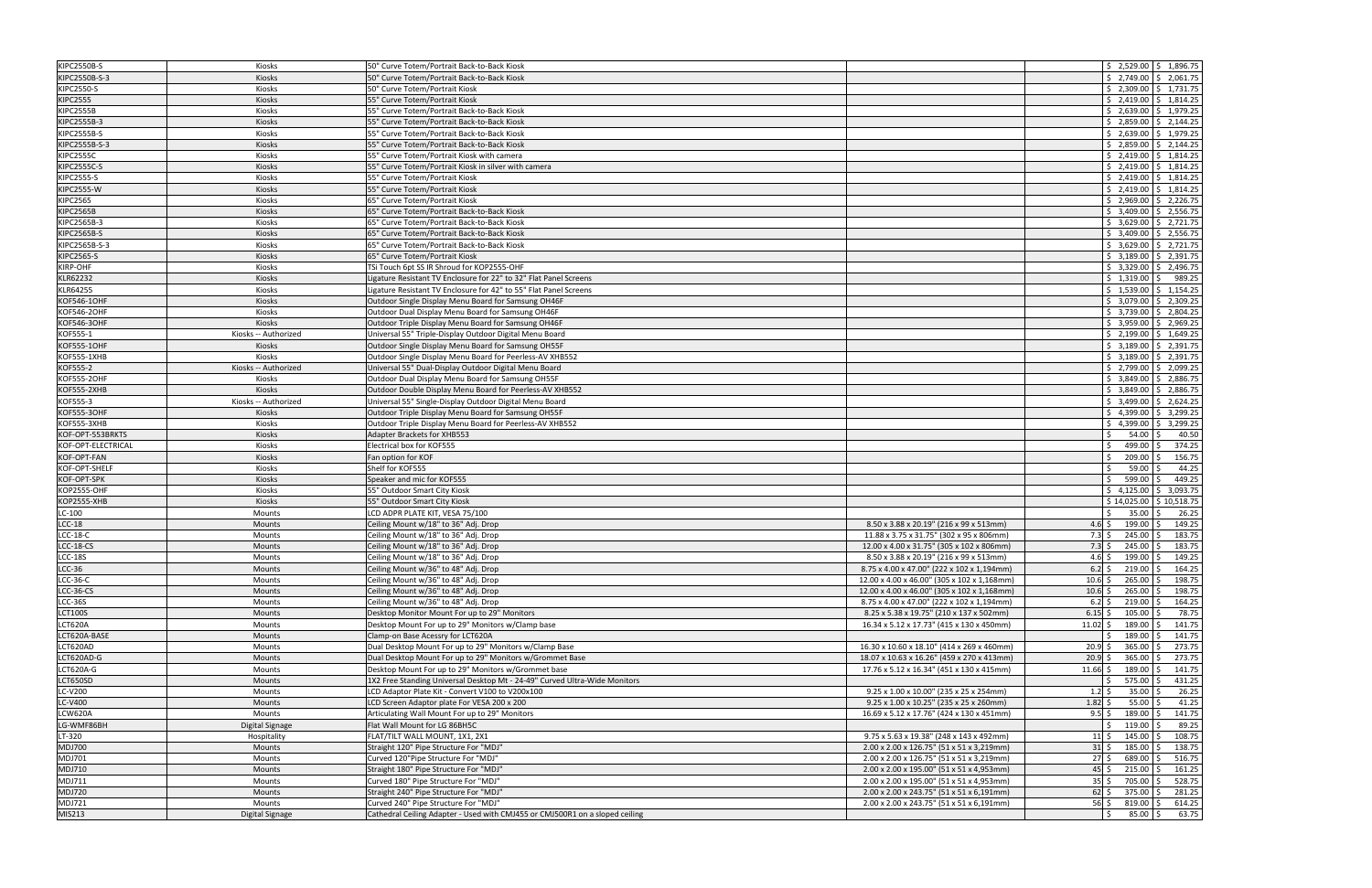| MIS995                     | Mounts           | Horizontal Rails Extended up to 800mm for SR560M/SR575E                                                           | 4.00 x 4.00 x 36.00" (102 x 102 x 914mm)                                                  | 4.3 $\frac{1}{5}$        | $135.00$ \$           | 101.25          |
|----------------------------|------------------|-------------------------------------------------------------------------------------------------------------------|-------------------------------------------------------------------------------------------|--------------------------|-----------------------|-----------------|
| MIS-UNL                    | <b>Mounts</b>    | Original Universal Adapter Plate                                                                                  |                                                                                           |                          | 165.00 \$             | 123.75          |
| MOD-ACAP                   | Mounts           | Modular Accessory Caps For MOD Poles                                                                              | 7.38 x 1.00 x 9.75" (187 x 25 x 248mm)                                                    | 0.08                     | $15.00$ \$            | 11.25           |
| MOD-ACF                    | <b>Mounts</b>    | <b>Accessory Cover For MOD-CPF</b>                                                                                | 6.25 x 6.00 x 9.63" (159 x 152 x 244mm)                                                   | 1.85                     | $65.00$ \$            | 48.75           |
| MOD-ACF2                   | Mounts           | Accessory Cover For MOD-CPF2                                                                                      | 6.00 x 5.19 x 9.63" (152 x 132 x 245mm)                                                   | 1.5                      | 79.00 \$              | 59.25           |
| MOD-ACF-W                  | <b>Mounts</b>    | Accessory Cover For MOD-CPF                                                                                       | 6.25 x 6.00 x 9.63" (159 x 152 x 244mm)                                                   | 1.85                     | $65.00$ \$            | 48.75           |
| MOD-ADF                    | Mounts           | Pole Drill Fixture                                                                                                | 3.25 x 3.25 x 7.63" (83 x 83 x 194mm)                                                     | 1.2                      | $55.00$ \$            | 41.25           |
| MOD-APC                    | Mounts           | Pole Coupler                                                                                                      | 3.25 x 2.50 x 5.60" (83 x 64 x 142mm)                                                     | 0.55                     | $29.00$ \$            | 21.75           |
| MOD-ASC                    | Mounts           | Display Stacking Clamp                                                                                            | 3.25 x 3.25 x 7.63" (83 x 83 x 194mm)                                                     | 0.45                     | 39.00                 | 29.25           |
| MOD-ASC2                   | Mounts           | Dual Pole Display Stacking Clamp                                                                                  | 2.50 x 2.50 x 12.00" (64 x 64 x 305mm)                                                    |                          | $39.00$ \$            | 29.25           |
| MOD-ASC-W                  | Mounts           | <b>SCREEN STACKING CLAMP</b>                                                                                      |                                                                                           |                          | 25.00                 | 18.75           |
| MOD-ATA                    | <b>Mounts</b>    | Projector Adaptor                                                                                                 | 3.00 x 3.00 x 7.00" (76 x 76 x 178mm)                                                     | 0.4                      | 35.00                 | 26.25           |
| MOD-ATA-W                  | Mounts           | Projector Adaptor                                                                                                 | 3.00 x 3.00 x 7.00" (76 x 76 x 178mm)                                                     | 0.77                     | $35.00$ \$            | 26.25           |
| MOD-ATD-W                  | Mounts           | Trim Disc                                                                                                         | 3.25 x 2.50 x 5.60" (83 x 64 x 142mm)                                                     | 0.1                      | $15.00$ \$            | 11.25           |
| MOD-AUB                    | <b>Mounts</b>    | U-Bolt Adaptor Accessory                                                                                          | 6.25 x 6.00 x 9.63" (159 x 152 x 244mm)                                                   | 1.65                     | 39.00                 | 29.25           |
| MOD-AWM2                   | <b>Mounts</b>    | Dual Pole Fixed Display Mount / Wall Mount Interface                                                              | 4.25 x 4.38 x 25.00" (108 x 111 x 635mm)                                                  |                          | 79.00 \$              | 59.25           |
| MOD-CPC                    | Mounts           | <b>Cathedral Ceiling Plate</b>                                                                                    | 6.25 x 6.00 x 9.63" (159 x 152 x 244mm)                                                   | 2.55                     | $49.00$ \$            | 36.75           |
| MOD-CPC-W                  | <b>Mounts</b>    | <b>Cathedral Ceiling Plate</b>                                                                                    | 6.25 x 6.00 x 9.63" (159 x 152 x 244mm)                                                   | 2.55                     | $49.00$ \$            | 36.75           |
| MOD-CPF                    | <b>Mounts</b>    | Ceiling / Floor Plate                                                                                             | 10.00 x 4.25 x 12.63" (254 x 108 x 321mm)                                                 | $3.75$ \$                | $69.00$ \$            | 51.75           |
| MOD-CPF2                   | Mounts           | Dual Pole Ceiling / Floor Plate                                                                                   | 10.00 x 4.25 x 12.63" (254 x 108 x 321mm)                                                 |                          | $109.00$ \$           | 81.75           |
| MOD-CPF-W                  | Mounts           | FLAT CEILING PLATE                                                                                                |                                                                                           |                          | 69.00                 | 51.75           |
| MOD-CPI                    | <b>Mounts</b>    | Ceiling Plate For I-Beam                                                                                          | 10.25 x 8.25 x 10.25" (260 x 210 x 260mm)<br>10.25 x 8.25 x 10.25" (260 x 210 x 260mm)    | 6.7                      | $115.00$ \$<br>219.00 | 86.25<br>164.25 |
| MOD-CPI2<br>MOD-FCS2KIT300 | Mounts           | Dual Pole I-beam Ceiling Plate<br>Dual Pole Floor to Ceiling Mount For 46" to 90" TV's w/Bright Zinc Plated Poles | Multiple boxes (Call Customer Care)                                                       | 57.1                     | 879.00                | 659.25          |
| MOD-FCS2KIT300-B           | Mounts<br>Mounts | Dual Pole Floor to Ceiling Mount For 46" to 90" TV's w/Black Poles                                                | Multiple boxes (Call Customer Care)                                                       | 57.1                     | 659.00 \$             | 494.25          |
| MOD-FCSKIT300              | <b>Mounts</b>    | Floor-to-Ceiling Mount For 39" to 75" TV's w/Bright Zinc Poles                                                    | Multiple boxes (Call Customer Care)                                                       | 31.55                    | $435.00$ \$           | 326.25          |
| MOD-FCSKIT300-B            | Mounts           | Floor-to-Ceiling Mount For 39" to 75" TV's w/Black Poles                                                          | Multiple boxes (Call Customer Care)                                                       | 31.2                     | 339.00                | 254.25          |
| MOD-FPMD                   | <b>Mounts</b>    | Tilt Box For Back-To-Back                                                                                         | 6.25 x 6.00 x 9.75" (159 x 152 x 248mm)                                                   | 5.95                     | 149.00                | l \$<br>111.75  |
| MOD-FPMD2                  | Mounts           | Dual Pole tilt Box For Back-To-Back                                                                               | 13.13 x 10.75 x 13.25" (334 x 273 x 337mm)                                                | 13.5                     | 245.00                | 183.75<br>I \$  |
| MOD-FPMD-W                 | <b>Mounts</b>    | FLAT PNL MNT DUAL BACK TO BACK, WHT                                                                               |                                                                                           |                          | 149.00                | 111.75          |
| MOD-FPMS                   | Mounts           | Tilt Box                                                                                                          | 6.25 x 6.00 x 9.63" (159 x 152 x 244mm)                                                   | 3.55                     | 79.00 \$              | 59.25           |
| MOD-FPMS2                  | <b>Mounts</b>    | Dual Pole Tilt Box                                                                                                | 10.00 x 4.25 x 12.63" (254 x 108 x 321mm)                                                 | 13.5                     | $135.00$ \$<br>Ŝ.     | 101.25          |
| MOD-FPMS-W                 | Mounts           | SINGLE DISPLAY MOUNT                                                                                              |                                                                                           |                          | 79.00                 | 59.25           |
| MOD-FPP2                   | <b>Mounts</b>    | Dual-Pole Free Standing Floor Plate                                                                               | 13.13 x 10.25 x 13.25" (334 x 260 x 337mm)                                                | 12.5                     | 199.00                | 149.25          |
| MOD-FPP2KIT200             | Mounts           | Dual Pole Free Standing Mount For 46" to 90" TV's w/Bright Zinc Poles                                             | Multiple boxes (Call Customer Care)                                                       | 52                       | 769.00<br>$\zeta$     | 576.75          |
| MOD-FPP2KIT200-B           | Mounts           | Dual Pole Free Standing Mount For 46" to 90" TV's w/Black Poles                                                   | Multiple boxes (Call Customer Care)                                                       | 52                       | 605.00                | 453.75<br>۱Ś.   |
| MOD-FPS2KIT150             | Mounts           | Ceiling Mount For 39" to 75" TV's w/1.5M (59") Bright Zinc Poles                                                  | Multiple boxes (Call Customer Care)                                                       | 36.3                     | 549.00                | 411.75          |
| MOD-FPS2KIT150-B           | Mounts           | Modular Dual-Pole Ceiling Mount with 1.5m (4.9') Black Extension Columns                                          | Multiple boxes (Call Customer Care)                                                       | 36.3                     | 439.00                | 329.25          |
| MOD-FPSKIT100              | Mounts           | Ceiling Mount For 39" to 75" TV's w/1M (39") Bright Zinc Poles                                                    | 11.50 x 4.44 x 41.13" (292 x 113 x 1,045mm)                                               | 17.3                     | 285.00                | 213.75<br>I\$   |
| MOD-FPSKIT100-B            | Mounts           | Ceiling Mount For 39" to 75" TV's w/1M (39") Black Poles                                                          | 11.50 x 4.44 x 41.13" (292 x 113 x 1,045mm)                                               | 17                       | 255.00                | 191.25          |
| MOD-FPSKIT100-CPF          | <b>Mounts</b>    | FLAT PANEL SINGLE SCREEN KIT, 1.0M with MOD-CPF                                                                   |                                                                                           |                          | 285.00                | 213.75<br>S.    |
| MOD-FPSKIT150              | <b>Mounts</b>    | Ceiling Mount For 39" to 75" TV's w/1.5M (59") Bright Zinc Poles                                                  | 12.00 x 5.00 x 62.50" (305 x 127 x 1,588mm)                                               | 19.8                     | 309.00                | 231.75<br>-S    |
| MOD-FPSKIT150-B            | <b>Mounts</b>    | Ceiling Mount For 39" to 75" TV's w/1.5M (59") Black Poles                                                        | 12.00 x 5.00 x 62.50" (305 x 127 x 1,588mm)                                               | 19.8                     | 265.00                | 198.75          |
| MOD-FPSKIT150-CPF          | <b>Mounts</b>    | FLAT PANEL SINGLE SCREEN KIT, 1.5M with MOD-CPF                                                                   | 12.00 x 5.00 x 62.50" (305 x 127 x 1,588mm)                                               | 22.95                    | 399.00 \$             | 299.25          |
| MOD-FPSKIT200-CPF          | <b>Mounts</b>    | FLAT PANEL SINGLE SCREEN KIT, 2.0M with MOD-CPF                                                                   |                                                                                           |                          | $465.00$ \$<br>Ŝ.     | 348.75          |
| MOD-FW2KIT300              | Mounts           | Dual Pole Floor-to-Wall Mount For 46" to 90" TV's w/Bright Zinc Poles                                             | Multiple boxes (Call Customer Care)                                                       | $59.1 \text{ }$          | 879.00 \$             | 659.25          |
| MOD-FW2KIT300-B            | Mounts           | Dual Pole Floor-to-Wall Mount For 46" to 90" TV's w/Black Poles                                                   | Multiple boxes (Call Customer Care)                                                       | $59.1 \text{ }$ \$       | $659.00$ \$           | 494.25          |
| MOD-MBL                    | Mounts           | Large Media Storge Accessory                                                                                      |                                                                                           |                          | 299.00 \$             | 224.25          |
| MOD-MBM<br>MOD-P100        | Mounts           | Mac Mini Mount<br>1M (39") Extension Pole - Bright Zinc                                                           |                                                                                           | $5\overline{\smash{5}}$  | 189.00<br>$65.00$ \$  | 141.75<br>48.75 |
| MOD-P100-B                 | Mounts<br>Mounts | 1M (39") Extension Pole                                                                                           | $2.50 \times 0 \times 41.50$ " (64 x 0 x 1,054mm)<br>2.50 x 0 x 41.50" (64 x 0 x 1,054mm) | $5\overline{\smash{5}}$  | $35.00$ \$            | 26.25           |
| MOD-P100-S                 | Mounts           | DEV - 50MM EXTENSION POLE - 1.0M SILVER                                                                           |                                                                                           |                          | $65.00$ \$            | 48.75           |
| MOD-P100-W                 | Mounts           | 50MM EXTENSION POLE - 1.0M WHITE                                                                                  |                                                                                           |                          | $65.00$ \$            | 48.75           |
| MOD-P150                   | Mounts           | 1.5M (59") Extension Pole - Bright Zinc                                                                           | 2.50 x 0 x 61.00" (64 x 0 x 1,549mm)                                                      | $7.4\overline{\text{S}}$ | $95.00$ \$            | 71.25           |
| MOD-P150-B                 | Mounts           | 1.5M (59") Extension Pole                                                                                         | 2.50 x 0 x 61.00" (64 x 0 x 1,549mm)                                                      | 7.4                      | $49.00$ \$            | 36.75           |
| MOD-P150-W                 | Mounts           | 150MM EXTENSION POLE - 1.5M WHITE                                                                                 |                                                                                           |                          | $95.00$ \$            | 71.25           |
| MOD-P200                   | Mounts           | 2M (78") Extension Pole - Bright Zinc                                                                             | 2.50 x 0 x 81.00" (64 x 0 x 2,057mm)                                                      | $10 \,$ \$               | $119.00$ \$           | 89.25           |
| MOD-P200-B                 | Mounts           | 2M (78") Extension Pole                                                                                           | 2.50 x 0 x 81.00" (64 x 0 x 2,057mm)                                                      | $10 \,$ \$               | $59.00$ \$            | 44.25           |
| $MOD-P200-W$               | Mounts           | 200MM EXTENSION POLE - 2.0M WHITE                                                                                 |                                                                                           |                          | 119.00                | 89.25           |
| MOD-P300                   | Mounts           | 3M (118") Extension Pole - Bright Zinc                                                                            | 2.50 x 0 x 120.00" (64 x 0 x 3,048mm)                                                     | $15.5\frac{2}{3}$        | 175.00 \$             | 131.25          |
| MOD-P300-B                 | Mounts           | 3M (118") Extension Pole                                                                                          | 2.50 x 0 x 120.00" (64 x 0 x 3,048mm)                                                     | 14.8                     | 175.00                | 131.25          |
| MOD-P300-W                 | Mounts           | 300MM EXTENSION POLE - 3.0M WHITE                                                                                 |                                                                                           |                          | 175.00                | 131.25          |
| MOD-PJF2KIT100-B           | Mounts           | PJF2-UNV Ceiling Mount w/1M (39") Black Pole                                                                      |                                                                                           |                          | $309.00$ \$<br>Ś.     | 231.75          |
| MOD-PJF2KIT100-CPF-B       | <b>Mounts</b>    | 1M PJF2-UNV CEILING MOUNT KIT with MOD-CPF, BLACK                                                                 |                                                                                           |                          | 355.00<br>Ś.          | 266.25          |
| MOD-PJF2KIT150-B           | Mounts           | PJF2-UNV Ceiling Mount w/1.5M (59") Black Pole                                                                    |                                                                                           |                          | 345.00<br>Ś.          | 258.75          |
| MOD-PJF2KIT150-CPF-B       | Mounts           | 1.5M PJF2-UNV CEILING MOUNT KIT with MOD-CPF, BLACK                                                               |                                                                                           |                          | 385.00 \$<br>$\zeta$  | 288.75          |
| MOD-PRGSKIT100             | Mounts           | PRGS-UNV Ceiling Mount w/1M (39") Bright Zinc Plated Pole                                                         | 11.50 x 4.44 x 41.13" (292 x 113 x 1,045mm)                                               | $12.15$ \$               | 275.00 \$             | 206.25          |
| MOD-PRGSKIT100-B           | Mounts           | PRGS-UNV Ceiling Mount w/1M (39") Black Pole                                                                      | 11.50 x 4.44 x 41.13" (292 x 113 x 1,045mm)                                               | $12.15$ \$               | $255.00$ \$           | 191.25          |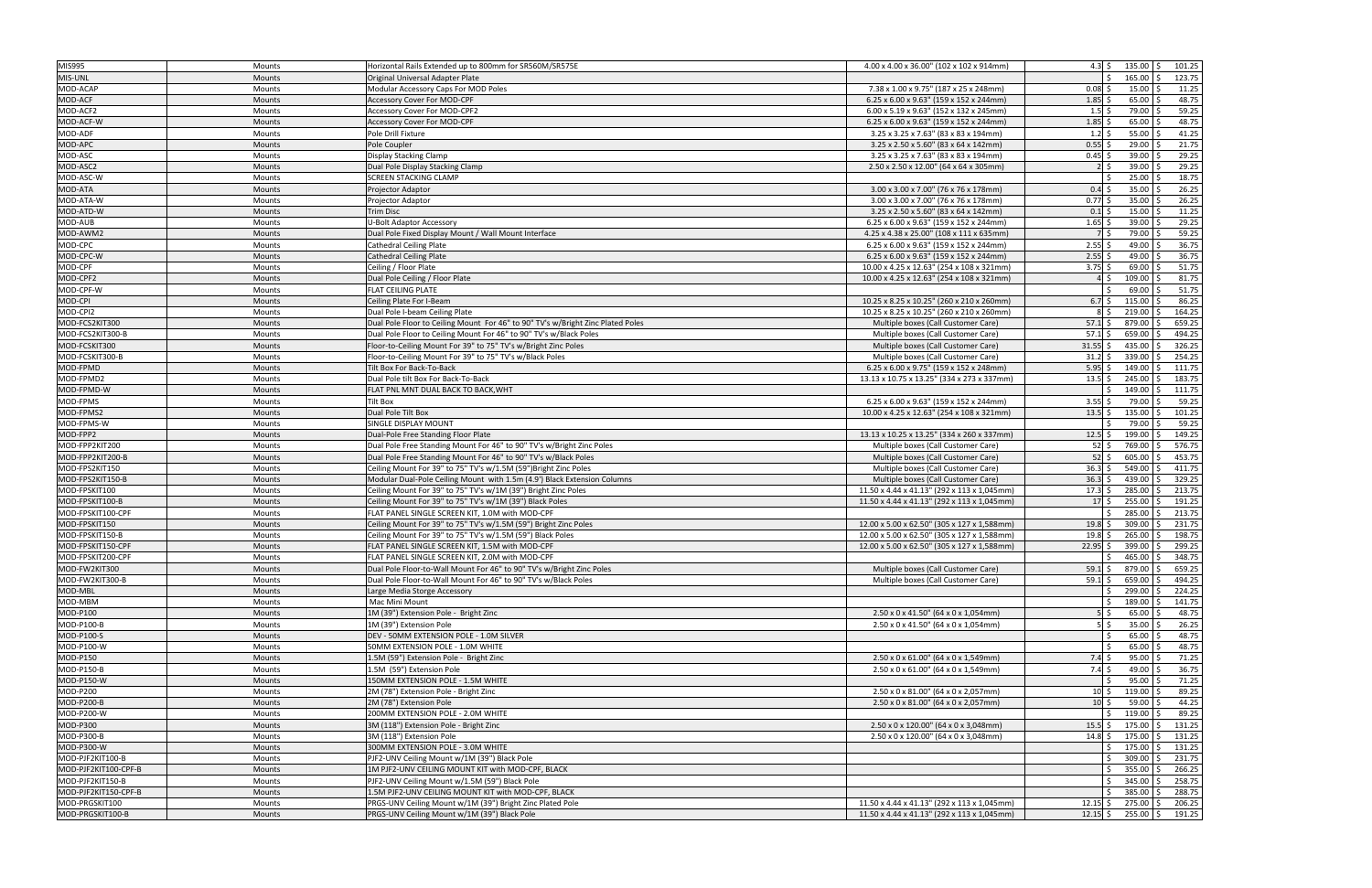| MOD-PRGSKIT150                                                                             | Mounts           | PRGS-UNV Ceiling Mount w/1.5M (59") Bright Zinc Plated Pole                                                                          | 12.00 x 5.00 x 62.50" (305 x 127 x 1,588mm)                                            | $14.75$ \$<br>$335.00$ \$<br>251.25                                            |
|--------------------------------------------------------------------------------------------|------------------|--------------------------------------------------------------------------------------------------------------------------------------|----------------------------------------------------------------------------------------|--------------------------------------------------------------------------------|
| MOD-PRGSKIT150-B                                                                           | Mounts           | PRGS-UNV Ceiling Mount w/1.5M (59") Black Pole                                                                                       | 12.00 x 5.00 x 62.50" (305 x 127 x 1,588mm)                                            | $14.75$ \$<br>289.00 \$<br>216.75                                              |
| MOD-PRGSKIT300                                                                             | Mounts           | PRGS-UNV Ceiling Mount w/3M (118") Bright Zinc Plated Pole                                                                           | Multiple boxes (Call Customer Care)                                                    | $415.00$   \$<br>311.25<br>19 \$                                               |
| MOD-PRGSKIT300-B                                                                           | Mounts           | PRGS-UNV Ceiling Mount w/3M (118") Black Pole                                                                                        | Multiple boxes (Call Customer Care)                                                    | $319.00$ \$<br>239.25<br>$19$ \$                                               |
| MOD-UNL                                                                                    | Mounts           | Large Unv. Adaptor For 39" to 75" TV's                                                                                               | 5.50 x 1.25 x 25.62" (140 x 32 x 651mm)                                                | $165.00$ \$<br>123.75<br>$6.21\frac{1}{2}$                                     |
| MOD-UNL2                                                                                   | <b>Mounts</b>    | Dual-Pole Large Unv. Adaptor For 46" to 90" TV's                                                                                     | 6.00 x 1.38 x 24.50" (152 x 35 x 622mm)                                                | $99.00$ \$<br>74.25<br>$4\overline{\smash{5}}$                                 |
| MOD-UNM                                                                                    | Mounts           | Medium Unv. Adaptor For 32" to 50" TV's                                                                                              | 5.50 x 1.25 x 25.62" (140 x 32 x 651mm)                                                | 59.25<br>$6.21$ \$<br>79.00 \$                                                 |
| MOD-WP2                                                                                    | Mounts           | Dual-Pole Wall Plate                                                                                                                 | 10.00 x 4.25 x 12.63" (254 x 108 x 321mm)                                              | 93.75<br>$125.00$ \$<br>$6\overline{\smash{5}}$                                |
| MSA-101                                                                                    | Mounts           | Multi-Channel Speaker Mount For Flat Panel TV's                                                                                      | 24.12 x 2.25 x 24.12" (613 x 57 x 613mm)                                               | $209.00$ \$<br>156.75<br>12.5                                                  |
| <b>NT552</b>                                                                               | Shade            | 55" NEPTUNE SHADE SERIES 4K HDR OUTDOOR TV W/ TILT MOUNT                                                                             |                                                                                        | $$1,799.00 \mid $1,349.25$                                                     |
| NT652                                                                                      | Shade            | 65" NEPTUNE SHADE SERIES 4K HDR OUTDOOR TV W/ TILT MOUNT                                                                             |                                                                                        | $$2,499.00$ $$1,874.25$                                                        |
| <b>NT752</b>                                                                               | Shade            | 75" NEPTUNE SHADE SERIES 4K HDR OUTDOOR TV W/ TILT MOUNT                                                                             |                                                                                        | $$3,499.00$ $$2,624.25$                                                        |
| <b>PA730</b>                                                                               | Mounts           | Paramount Articulating Wall Mount For 10" to 29" TV's                                                                                | 9.06 x 2.76 x 11.57" (230 x 70 x 294mm)                                                | $135.00$ \$<br>101.25<br>$3.55$ \$                                             |
| <b>PA740</b>                                                                               | Mounts           | Paramount Articulating Wall Mount For 22" to 43" TV's                                                                                | 10.63 x 3.23 x 11.77" (270 x 82 x 299mm)                                               | 183.75<br>$6.05 \leq$<br>$245.00$ \$                                           |
| PA746                                                                                      | Mounts           | Universal Articulating Wall Mount                                                                                                    | 10.63 x 3.23 x 11.77" (270 x 82 x 299mm)                                               | 198.75<br>$265.00$ \$<br>6.85                                                  |
|                                                                                            |                  |                                                                                                                                      |                                                                                        | 19.5<br>289.00 \$<br>216.75                                                    |
| <b>PA750</b><br><b>PA762</b>                                                               | <b>Mounts</b>    | ARTICULATING WALL MOUNT 39" - 75"                                                                                                    | 12.75 x 4.50 x 27.50" (324 x 114 x 699mm)                                              | $299.00$ \$<br>224.25                                                          |
|                                                                                            | Mounts           | LARGE ARTICULATING MNT, PBLK                                                                                                         | 16.00 x 3.50 x 27.50" (406 x 89 x 699mm)                                               | $24.8\;$ \$<br>$299.00$ \$<br>224.25<br>ς.                                     |
| PA762-UNMH                                                                                 | Hospitality      | HOSPITALITY ARTIC WALL MOUNT                                                                                                         |                                                                                        |                                                                                |
| PANA-103MTV                                                                                | Mounts           | Tilting Wall Mount For Panasonic 103                                                                                                 | 26.75 x 6.00 x 57.00" (679 x 152 x 1,448mm)                                            | $112 \div 2,555.00 \div 1,916.25$                                              |
| PANA-85CEIL                                                                                | Mounts           | Ceiling Mount For Panasonic TH-85PF12U/ TH-85PF12E TV's                                                                              | 17.13 x 4.38 x 67.25" (435 x 111 x 1,708mm)                                            | 38 \$ 1,485.00 \$ 1,113.75                                                     |
| PANA-85WM                                                                                  | Mounts           | Wall Mount For Panasonic TH-85PF12U Flat Panel TV                                                                                    | Multiple boxes (Call Customer Care)                                                    | $109 \mid \xi$ 1,189.00 $\mid \xi$<br>891.75                                   |
| PANA-C84103                                                                                | <b>Mounts</b>    | <b>Flat Panel Floor Cart</b>                                                                                                         | 39.00 x 13.00 x 77.00" (991 x 330 x 1,956mm)                                           | 205 \$ 3,455.00 \$ 2,591.25                                                    |
| PAP250-BARCO1                                                                              | Mounts           | PJR250 Dedicated Adaptor Plate for Barco Projectors                                                                                  | 31.00 x 1.63 x 41.25" (787 x 41 x 1,048mm)                                             | $33.4 \pm 5$<br>275.00 \$<br>206.25                                            |
| PAP250-CHRISTIE1                                                                           | Mounts           | PJR250 Dedicated Adaptor Plate for Christie Projectors                                                                               | 29.75 x 1.63 x 30.50" (756 x 41 x 775mm)                                               | $209.00$ \$<br>156.75<br>$24\frac{1}{2}$                                       |
| PAP250-CHRISTIE2                                                                           | Mounts           | PJR250 Dedicated Adaptor Plate for Christie Projectors                                                                               | 30.75 x 1.63 x 41.25" (781 x 41 x 1,048mm)                                             | 289.00 \$<br>$31.2 \,$ \$<br>216.75                                            |
| PAP250-CHRISTIE3                                                                           | Mounts           | PJR250 Dedicated Adaptor Plate for Christie Projectors                                                                               | 29.00 x 1.63 x 38.75" (737 x 41 x 984mm)                                               | $255.00$ \$<br>191.25<br>$26.4\;$ \$                                           |
| PAP250-DP1                                                                                 | Mounts           | PJR250 Dedicated Adaptor Plate for Digital Projections                                                                               |                                                                                        | $255.00$ \$<br>191.25                                                          |
| PAP250-EPSON1                                                                              | <b>Mounts</b>    | PJR250 Dedicated Adaptor Plate for Epson                                                                                             | 32.25 x 4.50 x 33.75" (819 x 114 x 857mm)                                              | $365.00$ \$<br>273.75<br>29S                                                   |
| PAP250-NEC1                                                                                | Mounts           | PJR250 Dedicated Adaptor Plate for NEC                                                                                               | 21.00 x 1.13 x 29.00" (533 x 29 x 737mm)                                               | $179.00$ \$<br>134.25<br>$11.6$ \$                                             |
| PAP250-PANA1                                                                               | Mounts           | PJR250 Dedicated Adaptor Plate for Panasonic Projectors                                                                              | 30.25 x 4.38 x 33.25" (768 x 111 x 845mm)                                              | $275.00$ \$<br>206.25<br>$26\frac{1}{2}$                                       |
| PAP250-PANA2                                                                               | Mounts           | PJR250 Dedicated Adaptor Plate for Panasonic Projectors                                                                              | 24.00 x 4.00 x 36.00" (610 x 102 x 914mm)                                              | 126.75<br>$169.00$ \$<br>$18\overline{\smash{\big)}\,}$                        |
| PAP250-PANA3                                                                               | Mounts           | PJR250 Dedicated Adaptor Plate for Panasonic Projectors                                                                              | 21.00 x 1.13 x 29.00" (533 x 29 x 737mm)                                               | $10\overline{\smash{\big)}\,}$<br>$109.00$ \$<br>81.75                         |
| PAP-JVC-DLA                                                                                | Mounts           | PRJ ADPR, JVC DLA-RS40/50/60                                                                                                         |                                                                                        | 81.75<br>$109.00$ \$<br>ς.                                                     |
| PAP-UNV                                                                                    | <b>Mounts</b>    | Spider Universal Projector Adaptor Plate                                                                                             | 9.50 x 2.50 x 12.25" (241 x 64 x 311mm)                                                | 81.75<br>$109.00$ \$<br>$1.6$ \$                                               |
|                                                                                            |                  |                                                                                                                                      |                                                                                        |                                                                                |
| PAP-UNV-S                                                                                  | Mounts           | Spider Universal Projector Adaptor Plate                                                                                             | 9.50 x 2.50 x 12.25" (241 x 64 x 311mm)                                                | 81.75<br>$109.00$ \$<br>$1.6\frac{1}{2}$                                       |
| PAP-UNV-W                                                                                  | Mounts           | Spider Universal Projector Adaptor Plate                                                                                             | 9.50 x 2.50 x 12.25" (241 x 64 x 311mm)                                                | $109.00$ \$<br>81.75<br>$1.6$ \$                                               |
| $PB-1$                                                                                     | Mounts           | Plenum Box For CMJ450, 453, 455 and 500                                                                                              | 15.50 x 7.50 x 17.50" (394 x 191 x 445mm)                                              | 89.25<br>11.275<br>$119.00$ \$                                                 |
|                                                                                            | Mounts           | Paramount Cable Management Channels                                                                                                  |                                                                                        | 33.75<br>$45.00$ \$                                                            |
| <b>PCC</b><br>PE1120                                                                       | Mounts           | Enclosure For use with Peerless-AV® Projector Mounts                                                                                 | 21.25 x 14.50 x 27.00" (540 x 368 x 686mm)                                             | 363.75<br>485.00 \$<br>43.5 \$                                                 |
| PE1120-W                                                                                   | <b>Mounts</b>    | Enclosure For use with Peerless-AV® Projector Mounts                                                                                 | 23.75 x 16.00 x 26.75" (603 x 406 x 679mm)                                             | 363.75<br>43.5<br>485.00 \$                                                    |
| PF630                                                                                      | Mounts           | PARAMOUNT FLUSH MOUNT W/VESA 75/100                                                                                                  | 5.91 x 2.60 x 7.24" (150 x 66 x 184mm)                                                 | $1.75$ \$<br>$39.00$ \$<br>29.25                                               |
| PF632                                                                                      | Mounts           | PARAMOUNT FLAT MOUNT FOR 22"-43"                                                                                                     | 10.83 x 1.81 x 10.79" (275 x 46 x 274mm)                                               | 56.25<br>2.85<br>75.00 \$                                                      |
| PF640                                                                                      | Mounts           | Paramount™ Universal Flat Wall Mount For 32" to 46" TV's                                                                             | 10.71 x 1.57 x 21.69" (272 x 40 x 551mm)                                               | 66.75<br>5.2<br>$89.00$ \$                                                     |
| PF650                                                                                      | <b>Mounts</b>    | Paramount™ Universal Flat Wall Mount For 39" to 75" TV's                                                                             | 10.71 x 1.57 x 33.19" (272 x 40 x 843mm)                                               | $7.15$ \$<br>$139.00$ \$<br>104.25                                             |
| PF660                                                                                      | Mounts           | Paramount™ Universal Flat Wall Mount For 39" to 80" TV's                                                                             |                                                                                        | $209.00$ \$<br>156.75<br>7.6 \$                                                |
| $PIF2-1$                                                                                   | Mounts           | Projectors Mount up to 50lb (22kg) PAP sold separately                                                                               | 10.71 x 1.57 x 36.42" (272 x 40 x 925mm)<br>6.75 x 3.00 x 14.25" (171 x 76 x 362mm)    | $1.3$ \$ 119.00 \$<br>89.25                                                    |
|                                                                                            | Mounts           | Projectors Mount up to 50lb (22kg) PAP sold separately                                                                               | 6.75 x 3.00 x 14.25" (171 x 76 x 362mm)                                                | $1.7\;$ \$<br>$119.00$ \$<br>89.25                                             |
|                                                                                            | Mounts           | Projectors Mount up to 50 lb (22kg) w/clamp                                                                                          | 9.63 x 4.00 x 12.25" (244 x 102 x 311mm)                                               | 259.00 \$<br>$6.6$ \$<br>194.25                                                |
|                                                                                            | Mounts           | Projectors Mount up to 50 lb (22kg) w/clamp                                                                                          | 9.63 x 4.00 x 12.25" (244 x 102 x 311mm)                                               | 194.25<br>$7.6\;$ \$<br>$259.00$ \$                                            |
| <b>PJF2-1-S</b><br><b>PJF2-35</b><br>PJF2-40<br><b>PJF2-45</b>                             | Mounts           | Projectors Mount up to 50 lb (22kg) w/clamp                                                                                          | 7.63 x 7.75 x 14.88" (194 x 197 x 378mm)                                               | $259.00$ \$<br>194.25<br>$8.6\,$ \$                                            |
|                                                                                            | Mounts           | Projectors Mount up to 50lb (22kg)                                                                                                   | 6.75 x 3.00 x 14.25" (171 x 76 x 362mm)                                                | $209.00$ \$<br>156.75<br>$4.1 \,$ \$                                           |
|                                                                                            | Mounts           | Projectors Mount up to 50lb (22kg)                                                                                                   | 6.75 x 3.00 x 14.25" (171 x 76 x 362mm)                                                | 156.75<br>$3.4\overline{\smash{\big\vert}}\,$ \$<br>$209.00$ \$                |
|                                                                                            | Mounts           | Heavy Duty Projector Mount - up to 125 lbs                                                                                           | 15.25 x 7.75 x 15.25" (387 x 197 x 387mm)                                              | $355.00$ \$<br>266.25<br>$10.6\frac{1}{2}$                                     |
| PJF2-UNV<br>PJF2-UNV-S<br><b>PJR125</b><br>PJR125-POR                                      | Mounts           | Universal Portrait Projector Mount - 125lb Max                                                                                       |                                                                                        | 449.00 \$<br>336.75<br>Ś.                                                      |
|                                                                                            |                  |                                                                                                                                      |                                                                                        |                                                                                |
| <b>PJR250</b>                                                                              | Mounts           | Heavy Duty Projector Mount - 250 lbs                                                                                                 | 10.25 x 3.50 x 20.50" (260 x 89 x 521mm)<br>17.13 x 7.38 x 23.13" (435 x 187 x 587mm)  | $429.00$ \$<br>321.75<br>$17.6\;$ \$                                           |
| <b>PLA50</b><br>PLA50-UNL                                                                  | Mounts<br>Mounts | Dedicated Articulating Wall Arm For 37" to 80" TV's security<br>Universal Articulating Wall Arm For 37" to 80" TV's security         |                                                                                        | $28.512 \mid 5$<br>$369.00$ \$<br>276.75<br>$42.917$ \$<br>495.00 \$<br>371.25 |
| PLA50-UNLP                                                                                 | Mounts           | Universal Articulating Wall Arm For 37" to 80" TV's                                                                                  | 17.13 x 8.63 x 31.50" (435 x 219 x 800mm)<br>17.13 x 8.63 x 31.50" (435 x 219 x 800mm) | $42.917$ \$<br>495.00 \$<br>371.25                                             |
|                                                                                            | Mounts           | Universal Articulating Wall Arm For 37" to 80" TV's                                                                                  | 17.13 x 8.63 x 31.50" (435 x 219 x 800mm)                                              | $495.00$ \$<br>371.25<br>43 \$                                                 |
|                                                                                            |                  |                                                                                                                                      |                                                                                        |                                                                                |
|                                                                                            | Mounts<br>Mounts | Dedicated* Articulating Wall Arm For 37" to 95" TV's security                                                                        | 17.13 x 7.38 x 23.13" (435 x 187 x 587mm)                                              | $34.1 \text{ }$ \$<br>$425.00$ \$<br>318.75<br>$549.00$ \$                     |
|                                                                                            |                  | Universal Articulating Wall Arm For 37" to 95" TV's security                                                                         | 17.13 x 8.63 x 31.50" (435 x 219 x 800mm)                                              | 48.505 \$<br>411.75                                                            |
|                                                                                            | Mounts           | Universal Articulating Wall Arm For 37" to 95" TV's                                                                                  | 17.13 x 8.63 x 31.50" (435 x 219 x 800mm)                                              | $48.505$ \$<br>$549.00$ \$<br>411.75                                           |
|                                                                                            | Mounts<br>Mounts | Universal Articulating Wall Arm For 37" to 95" TV's                                                                                  | 17.13 x 8.63 x 31.50" (435 x 219 x 800mm)                                              | $48.5$ \$<br>$549.00$ \$<br>411.75                                             |
| PLA50-UNLP-GB<br><b>PLA60</b><br>PLA60-UNL<br>PLA60-UNLP<br>PLA60-UNLP-GB<br><b>PLAV60</b> |                  | Dedicated* Articulating Wall Arm For 37" to 95" TV's security                                                                        | 17.13 x 7.38 x 23.13" (435 x 187 x 587mm)                                              | 359.25<br>$36.242$ \$<br>479.00 \$                                             |
| PLAV60-UNL                                                                                 | Mounts           | Universal Articulating Wall Arm For 37" to 95" TV's security                                                                         | 17.13 x 8.63 x 31.50" (435 x 219 x 800mm)                                              | $605.00$ \$<br>453.75<br>$50.647$ \$                                           |
| PLAV60-UNLP                                                                                | Mounts           | Universal Articulating Wall Arm For 37" to 95" TV's                                                                                  | 17.13 x 8.63 x 31.50" (435 x 219 x 800mm)                                              | $50.647$ \$<br>$605.00$ \$<br>453.75                                           |
| PLAV60-UNLP-GB<br>PLAV70                                                                   | Mounts<br>Mounts | Universal Articulating Wall Arm For 37" to 95" TV's gloss black<br>Dedicated* Ariculating Dual Wall Arm For 42" to 95" TV's security | 17.13 x 8.63 x 31.50" (435 x 219 x 800mm)<br>23.63 x 8.00 x 34.69" (600 x 203 x 881mm) | 453.75<br>$50.65$ \$<br>$605.00$ \$<br>58.574 \$<br>699.00 \$ 524.25           |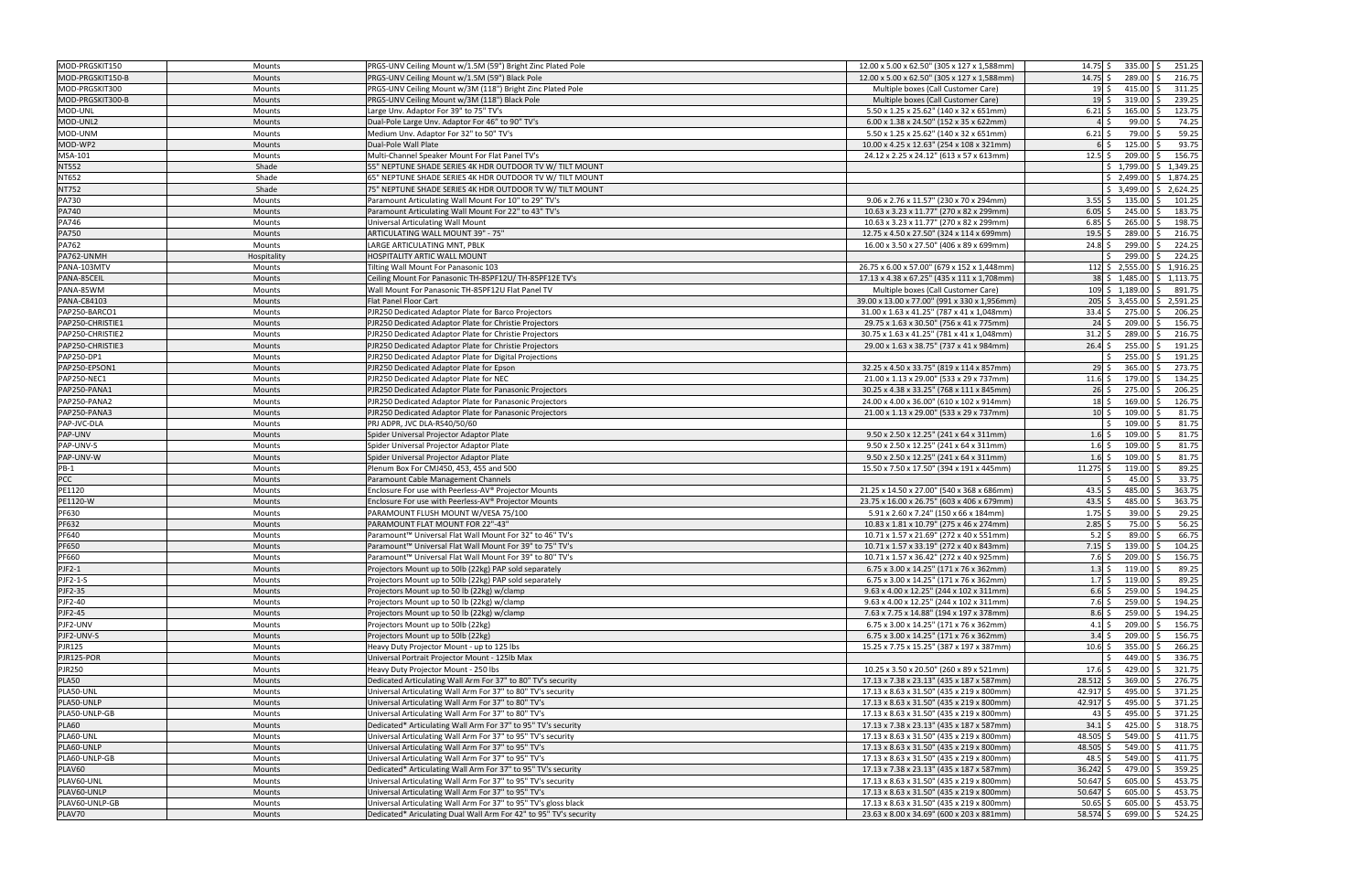| PLAV70-UNL         | Mounts               | Universal Ariculating Dual Wall Arm For 42" to 95" TV's security                | 23.63 x 8.00 x 34.69" (600 x 203 x 881mm)   | 72.029 \$                                     | 825.00 \$                      | 618.75 |
|--------------------|----------------------|---------------------------------------------------------------------------------|---------------------------------------------|-----------------------------------------------|--------------------------------|--------|
| PLAV70-UNLP        | Mounts               | Jniversal Articulating Dual Wall Arm For 42" to 95" TV's                        | 23.63 x 8.00 x 34.69" (600 x 203 x 881mm)   | 72.029 \$                                     | $825.00$ \$                    | 618.75 |
| PLAV70-UNLP-GB     | Mounts               | Universal Ariculating Dual Wall Arm For 42" to 95" TV's                         | 23.63 x 8.00 x 34.69" (600 x 203 x 881mm)   | 72.03 \$                                      | $825.00$ \$                    | 618.75 |
| PLB-1              | <b>Mounts</b>        | SmartMount® Tilt Box For Back-to-Back                                           | 6.25 x 6.00 x 9.75" (159 x 152 x 248mm)     | 7 S                                           | $385.00$ \$                    | 288.75 |
| PLCK-1             | Mounts               | SmartMount® Ceiling Mount For up to 90" TV's w/o Adaptor                        | 6.88 x 4.88 x 30.88" (175 x 124 x 784mm)    | $14.8\bar{s}$                                 | $249.00$ \$                    | 186.75 |
|                    |                      | SmartMount <sup>®</sup> Ceiling Mount For 32' to 90" TV's w/o Adaptor           |                                             |                                               | 375.00 \$                      | 281.25 |
| <b>PLCK-UNL</b>    | <b>Mounts</b>        |                                                                                 | 8.25 x 6.75 x 27.50" (210 x 171 x 699mm)    | 23.7                                          |                                |        |
| PLCM-1             | Mounts               | SmartMount® Ceiling Mount For up to 90" TV's w/o Adaptor & Ceiling Plate        | 8.75 x 4.00 x 47.00" (222 x 102 x 1,194mm)  | $16.6\frac{1}{2}$                             | $229.00$ \$                    | 171.75 |
| PLCM-1CP           | <b>Mounts</b>        | SmartMount® Ceiling Mount For up to 90" TV's w/o Adaptor                        | 8.75 x 4.00 x 47.00" (222 x 102 x 1,194mm)  | 18.8                                          | $255.00$ \$                    | 191.25 |
| PLCM-2             | Mounts               | SmartMount® Tilt Box For up to 90" TV's                                         | 4.00 x 6.00 x 5.75" (102 x 152 x 146mm)     | 6.85                                          | $199.00$ \$                    | 149.25 |
| PLCM-2-UNL         | Mounts               | SmartMount® Universal Tilt Box and Adaptor For 32" to 90" TV's                  | 8.25 x 6.75 x 27.50" (210 x 171 x 699mm)    | $18.4 \;$ \$                                  | $329.00$ \$                    | 246.75 |
| PLCM-4             | <b>Mounts</b>        | SmartMount® Tilt Box - Stackable For up to 90" TV's                             | 4.00 x 6.00 x 5.75" (102 x 152 x 146mm)     | $3.8\overline{\smash{\big)}}$                 | $95.00$ \$                     | 71.25  |
| PLCM-UNL           | Mounts               | SmartMount® Ceiling Mount For 32" to 90" TV's w/o Ceiling Plate                 | 8.75 x 4.00 x 47.00" (222 x 102 x 1,194mm)  | $14.2 \div$                                   | $395.00$ \$                    | 296.25 |
| PLCM-UNL-CP        | Mounts -- Authorized | SmartMount® Ceiling Mount For 32" to 90" TV's                                   | 8.75 x 4.00 x 47.00" (222 x 102 x 1,194mm)  | $16.6\frac{1}{5}$                             | $399.00$ \$                    | 299.25 |
| PLCM-UNL-CP-AB     | Mounts               | SmartMount® Ceiling Mount For 32" to 90" TV's                                   | 8.75 x 4.00 x 47.00" (222 x 102 x 1,194mm)  | $31.7\frac{1}{2}$                             | 479.00 \$                      | 359.25 |
| PLCM-UNL-CP-AW     | Mounts               | SmartMount® Ceiling Mount For 32" to 90" TV's                                   | 8.75 x 4.00 x 47.00" (222 x 102 x 1,194mm)  | $31.7\frac{1}{5}$                             | 479.00 \$                      | 359.25 |
| PLP-PAN42          | <b>Mounts</b>        | ADAPTER PLATE, 42" PANASONIC PLASMA                                             |                                             | $\zeta$                                       | $129.00$ \$                    | 96.75  |
| PLP-UNL            | <b>Mounts</b>        | Universal Adaptor Bracket For 32" to 90" TV's                                   | 5.50 x 1.25 x 25.62" (140 x 32 x 651mm)     | $6.21\frac{1}{2}$                             | $165.00$ \$                    | 123.75 |
|                    |                      |                                                                                 |                                             |                                               | $129.00$ \$                    | 96.75  |
| PLP-UNM            | Mounts               | Universal Adaptor Bracket For 22" to 50" TV's                                   | 5.50 x 1.25 x 25.62" (140 x 32 x 651mm)     | $6.21\;$ \$                                   |                                |        |
| PLP-V100           | Mounts               | PLASMA ADPR PLATE - VESA 100mm                                                  |                                             | \$                                            | $119.00$ \$                    | 89.25  |
| PLP-V2X1           | <b>Mounts</b>        | PLASMA ADPR PLATE - VESA 200x100                                                |                                             | Ŝ.                                            | $119.00$ \$                    | 89.25  |
| PLP-V2X2           | Mounts               | PLASMA ADAPTER PLATE, VESA 200x200                                              |                                             | Ŝ.                                            | $119.00$ \$                    | 89.25  |
| PLP-V3X2           | <b>Mounts</b>        | PLASMA ADPR PLT, VESA 300x200                                                   |                                             | Ŝ.                                            | $119.00$ \$                    | 89.25  |
| PLP-V3X3           | Mounts               | PLASMA ADPR PLT, VESA 300x300                                                   |                                             | Ŝ.                                            | $119.00$ \$                    | 89.25  |
| PLP-V4X2           | <b>Mounts</b>        | PLASMA ADPR PLT, VESA 400x200                                                   |                                             | Ŝ.                                            | $119.00$ \$                    | 89.25  |
| PLP-V4X3           | Mounts               | PLASMA ADPR PLT, VESA 400x300                                                   |                                             | Ś.                                            | $119.00$ \$                    | 89.25  |
| PLP-V4X4           | <b>Mounts</b>        | PLASMA ADPR PLT, VESA 400X400                                                   |                                             | $\zeta$                                       | $119.00$ \$                    | 89.25  |
| PLP-V6X2           | <b>Mounts</b>        | PLASMA ADPR PLT, VESA 600x200                                                   |                                             | $\zeta$                                       | 209.00 \$                      | 156.75 |
| PLP-V6X4           | Mounts               | PLASMA ADPR PLT, VESA 600x400                                                   |                                             | Ŝ.                                            | $119.00$ \$                    | 89.25  |
| PLP-V6X5           | Mounts               | Dedicated Adaptor Plate for VESA 600x500                                        | 21.00 x 1.13 x 29.00" (533 x 29 x 737mm)    | $11.9 \S$                                     | $199.00$ \$                    | 149.25 |
|                    |                      |                                                                                 |                                             |                                               | $199.00$ \$                    | 149.25 |
| PLP-V6X6           | <b>Mounts</b>        | Dedicated Adaptor Plate For VESA 600x600                                        | 25.50 x 5.25 x 27.00" (648 x 133 x 686mm)   | $12.6\frac{1}{2}$                             |                                |        |
| PLP-V8X4           | Mounts               | Dedicated Adaptor Plate For VESA 800x400                                        | 21.00 x 1.50 x 35.00" (533 x 38 x 889mm)    | 11.9                                          | $165.00$ \$                    | 123.75 |
| PLP-V9X6           | <b>Mounts</b>        | Dedicated Adaptor Plate For VESA 900x600                                        | 38.75 x 1.63 x 29.00" (984 x 41 x 737mm)    | $20.2 \div$                                   | $265.00$ \$                    | 198.75 |
| PLT-BLK            | Mounts               | Tabletop Stand For 32" to 50" TV's                                              | 13.50 x 6.50 x 24.50" (343 x 165 x 622mm)   | $31.5$ \$                                     | $399.00$ \$                    | 299.25 |
| PM610              | Mounts               | WALL ENTERTAINMENT CENTER-BLACK                                                 |                                             |                                               | 429.00 \$                      | 321.75 |
| <b>PM732</b>       | Mounts               | UNIVERSAL SPEAKER MOUNT, DOUBLE                                                 |                                             | ς.                                            | 75.00 \$                       | 56.25  |
| PP730              | Mounts               | Paramount Pivot Mount For 10" to 29" TV's                                       | 7.28 x 2.76 x 10.39" (185 x 70 x 264mm)     | $2.65\frac{1}{5}$                             | $109.00$ \$                    | 81.75  |
| PP740              | Mounts               | Paramount Pivot Mount For 22" to 43" TV's                                       | 10.04 x 2.95 x 12.76" (255 x 75 x 324mm)    | 4.1 \$                                        | $209.00$ \$                    | 156.75 |
| <b>PR560M</b>      | <b>Mounts</b>        | Paramount Universal Cart for 55-86" Displays w/Shelf                            |                                             | ς                                             | $595.00$ \$                    | 446.25 |
| PRG-1              | Mounts               | Precision Gear Projector Mount For Projectors up to 50 lb (22 kg)               | 6.50 x 3.00 x 7.00" (165 x 76 x 178mm)      | $1.82 \,$ \$                                  | $149.00$ \$                    | 111.75 |
| PRG-JVC-DLA        | Mounts               | PRG Mount w/ PAP-JVC-DLA adapter                                                |                                             |                                               | $255.00$ \$                    | 191.25 |
| PRGS-1             | Mounts               | Precision Gear Projector Mount. Adaptor plate sold separately                   | 6.75 x 3.00 x 14.25" (171 x 76 x 362mm)     | $1.83\overline{\phantom{0}}$ \$               | $149.00$ \$                    | 111.75 |
| PRGS-1S            | Mounts               | Precision Gear Projector Mount. Adaptor plate sold separately                   | 6.75 x 3.00 x 14.25" (171 x 76 x 362mm)     | $1.83 \,$ \$                                  | $149.00$ \$                    | 111.75 |
|                    |                      |                                                                                 |                                             |                                               | $149.00$ \$                    | 111.75 |
| PRGS-1W            | <b>Mounts</b>        | Precision Gear Projector Mount. Adaptor plate sold separately                   | 6.75 x 3.00 x 14.25" (171 x 76 x 362mm)     | 1.83                                          |                                |        |
| <b>PRGS-455</b>    | <b>Mounts</b>        | PRGS-UNV Precision Gear Projector Mount w/CMJ455 Ceiling Plate                  | 18.50 x 3.63 x 26.25" (470 x 92 x 667mm)    | $19.58$ \$                                    | $229.00$ \$                    | 171.75 |
| PRGS-UNV           | <b>Mounts</b>        | Precision Gear Projector Mount For projectors up to 50lb (22kg)                 | 7.50 x 3.00 x 14.25" (191 x 76 x 362mm)     | $4.95$ \$                                     | 199.00 \$                      | 149.25 |
| PRGS-UNV-S         | Mounts               | Precision Gear Projector Mount For projectors up to 50lb (22kg)                 | 7.50 x 3.00 x 14.25" (191 x 76 x 362mm)     |                                               | $4.95 \div 199.00 \div 149.25$ |        |
| PRGS-UNV-W         | Mounts               | Precision Gear Projector Mount For projectors up to 50lb (22kg)                 | 7.50 x 3.00 x 14.25" (191 x 76 x 362mm)     | 4.95 \$                                       | 199.00 \$                      | 149.25 |
| PRG-UNV            | Mounts -- Authorized | Precision Gear Projector Mount with Spider® Universal Adapter Plate             | 6.63 x 3.00 x 14.25" (168 x 76 x 362mm)     | 3.78 \$                                       | $219.00$ \$                    | 164.25 |
| PRG-UNV-W          | Mounts -- Authorized | Precision Gear Projector Mount with Spider <sup>®</sup> Universal Adapter Plate | 6.63 x 3.00 x 14.25" (168 x 76 x 362mm)     | $3.78\;$ \$                                   | $219.00$ \$                    | 164.25 |
| <b>PS200</b>       | Mounts               | Adjustable Shelf For A/V Components                                             | 9.50 x 4.25 x 22.25" (241 x 108 x 565mm)    | $10.7\frac{1}{5}$                             | $135.00$ \$                    | 101.25 |
| PSP <sub>2</sub>   | Mounts               | Speaker Mount For up to 8lb Speakers (Pair)                                     | 3.00 x 3.00 x 7.00" (76 x 76 x 178mm)       | $0.875$ \$                                    | $45.00$ \$                     | 33.75  |
| PSP5               | <b>Mounts</b>        | Speaker Mount For up to 8lb Speakers (5-Pack)                                   | 4.00 x 4.00 x 8.00" (102 x 102 x 203mm)     | $3 \mid 5$                                    | $89.00$ \$                     | 66.75  |
| <b>PSTA-028</b>    | Mounts               | Short Throw Projector Mount w/PRGS-UNV, 0-28"                                   | 17.13 x 4.75 x 45.75" (435 x 121 x 1,162mm) | $12.24$ \$                                    | $275.00$ \$                    | 206.25 |
| <b>PSTA-028-W</b>  | Mounts               | Short Throw Projector Mount w/PRGS-UNV, 0-28"                                   | 17.13 x 4.75 x 45.75" (435 x 121 x 1,162mm) | $12.24$ \$                                    | $275.00$ \$                    | 206.25 |
| <b>PSTA-2955</b>   | Mounts               | Short Throw Projector Mount w/PRGS-UNV, 29-55"                                  | 17.13 x 4.75 x 45.75" (435 x 121 x 1,162mm) | $21.58$ \$                                    | $329.00$ \$                    | 246.75 |
|                    |                      |                                                                                 |                                             |                                               |                                |        |
| PSTA-2955-W        | Mounts               | Short Throw Projector Mount w/PRGS-UNV, 29-55"                                  | 17.13 x 4.75 x 45.75" (435 x 121 x 1,162mm) | $21.58$ \$                                    | $329.00$ \$                    | 246.75 |
| <b>PSTK-028</b>    | Mounts               | Short Throw Projector Mount w/PRGS-UNV, 0-28"                                   | 17.88 x 5.00 x 47.25" (454 x 127 x 1,200mm) | $16.26$ \$                                    | 319.00 \$                      | 239.25 |
| <b>PSTK-028-W</b>  | <b>Mounts</b>        | Short Throw Projector Mount w/PRGS-UNV, 0-28"                                   | 17.88 x 5.00 x 47.25" (454 x 127 x 1,200mm) | $16.26$ \$                                    | $319.00$ \$                    | 239.25 |
| <b>PSTK-2955</b>   | Mounts               | Short Throw Projector Mount w/PRGS-UNV, 29-55"                                  | 17.88 x 5.00 x 47.25" (454 x 127 x 1,200mm) | $25.1$ \$                                     | $375.00$ \$                    | 281.25 |
| <b>PSTK-2955-W</b> | Mounts               | Short Throw Projector Mount w/PRGS-UNV, 29-55"                                  | 17.88 x 5.00 x 47.25" (454 x 127 x 1,200mm) | $25.1 \text{ }$                               | $375.00$ \$                    | 281.25 |
| PT630              | Mounts               | Paramount Tilting Wall Mount For 10" to 29" TV's                                | 5.51 x 2.60 x 7.24" (140 x 66 x 184mm)      | $1.47\frac{1}{5}$                             | 49.00 \$                       | 36.75  |
| PT632              | Mounts               | PARAMOUNT TILT MOUNT VESA 100/200                                               | 9.65 x 2.95 x 10.79" (245 x 75 x 274mm)     | $3 \mid \zeta$                                | $89.00$ \$                     | 66.75  |
| PT640              | Mounts               | Paramount Universal Tilt Wall Mount For 32" to 46" TV's                         | 10.71 x 2.95 x 21.69" (272 x 75 x 551mm)    | $8.15 \;$ \$                                  | 149.00 \$                      | 111.75 |
| PT650              | Mounts               | Paramount Universal Tilt Wall Mount For 39" to 75" TV's                         | 10.71 x 2.95 x 33.19" (272 x 75 x 843mm)    | $10.35$ \$                                    | 189.00 \$                      | 141.75 |
| PT660              | Mounts               | Paramount Universal Tilt Wall Mount For 39" to 90" TV's                         | 10.71 x 2.95 x 36.42" (272 x 75 x 925mm)    | $10.7$   \$                                   | $265.00$ \$                    | 198.75 |
| <b>PTM200</b>      | Mounts               | Universal Tablet Cradle For Tablets Less Than 0.75? (19mm)                      | 9.50 x 2.50 x 12.25" (241 x 64 x 311mm)     | $2 \mid 5$                                    | $49.00$ \$                     | 36.75  |
| <b>PTM400</b>      | Mounts               | Universal Desktop Tablet Mount For Tablets less than 0.75"                      | 10.25 x 8.25 x 10.25" (260 x 210 x 260mm)   | $5\,$ \$                                      | 79.00 \$                       | 59.25  |
|                    |                      |                                                                                 |                                             | $5\overline{\smash{\big\vert}}\hspace{0.1cm}$ |                                |        |
| <b>PTM400S</b>     | Mounts               | Universal Desktop Tablet Mount For Tablets less than 0.75"                      | 10.25 x 8.25 x 10.25" (260 x 210 x 260mm)   |                                               | $95.00$ \$                     | 71.25  |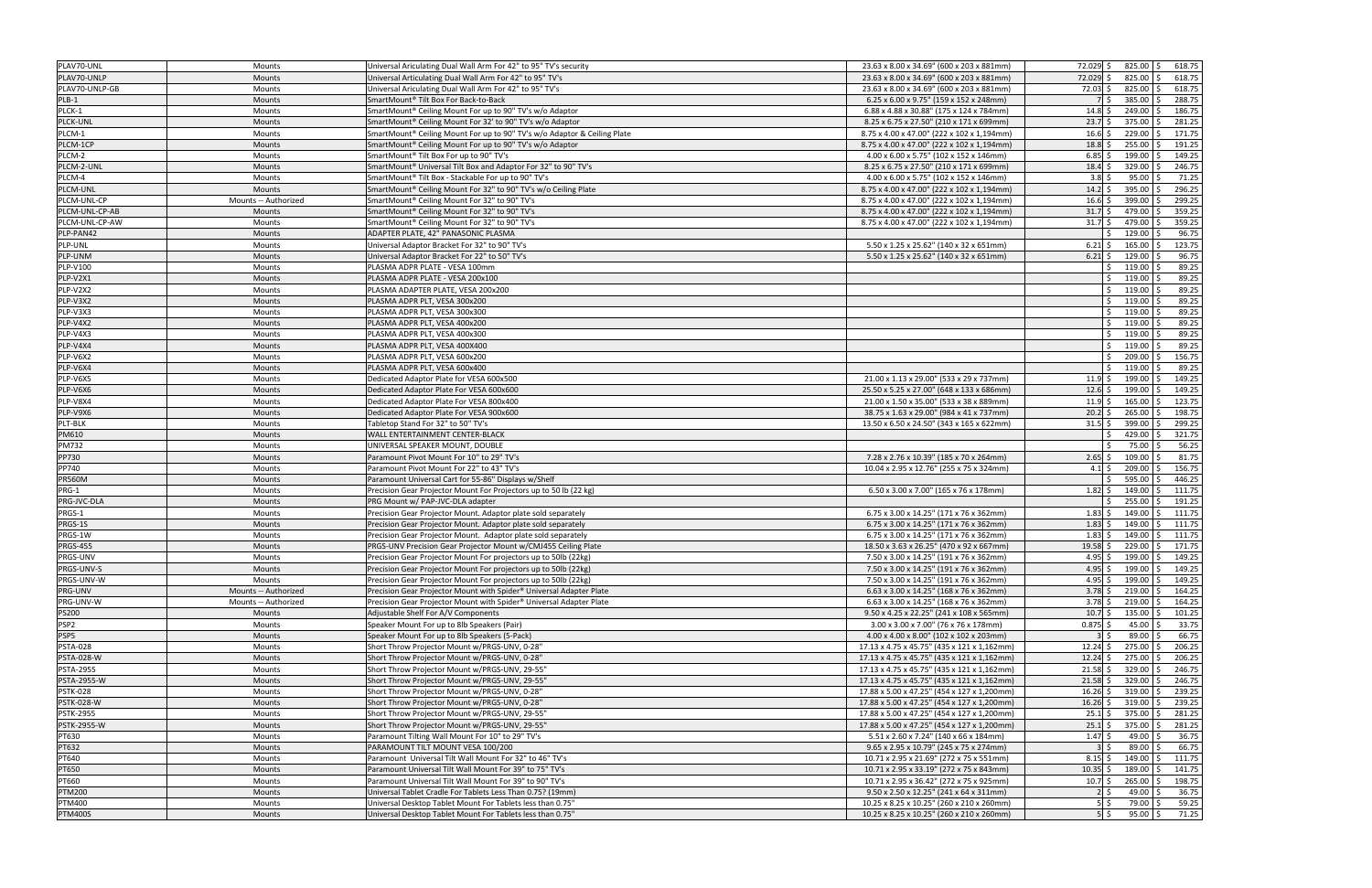| PTS4X4              | Mounts               | Table Top TV Stand - 400 x 400                                                     | 13.50 x 4.00 x 25.25" (343 x 102 x 641mm)    | $15.6$ $\vert \xi \vert$ 135.00 $\vert \xi \vert$<br>101.25 |
|---------------------|----------------------|------------------------------------------------------------------------------------|----------------------------------------------|-------------------------------------------------------------|
| <b>PTS510I</b>      | <b>Kiosks</b>        | Kiosk Floor Stand for iPad Tablets - Black                                         |                                              | 266.25<br>$355.00$ \$                                       |
| PTS510I-S           | Kiosks               | Kiosk Floor Stand for iPad Tablets - Silver                                        |                                              | 355.00 \$<br>266.25<br>Ŝ.                                   |
| PTS510I-W           | Kiosks               | Kiosk Floor Stand for iPad Tablets - White                                         |                                              | $355.00$ \$<br>266.25<br>Ŝ.                                 |
| PTS6X4              | Mounts               | Table Top TV Stand - 600 x 400                                                     |                                              | 239.25<br>$319.00$ \$<br>Ś.                                 |
| <b>PVP1200-CPL6</b> | Mounts               | SURGE PROTECTOR, 6 OUTLET X 15' CORD                                               |                                              | 41.25<br>$55.00$ \$<br>$\zeta$                              |
| <b>PWA-14</b>       | <b>Mounts</b>        | Wall Plate w/14" Arm                                                               | 9.75 x 5.63 x 19.38" (248 x 143 x 492mm)     | 81.75<br>109.00 \$<br>$5\overline{\smash{5}}$               |
| <b>PWA-14S</b>      | Mounts               | Wall Plate w/14" Arm                                                               | 9.75 x 5.63 x 19.38" (248 x 143 x 492mm)     | 81.75<br>109.00 \$<br>$5\overline{\smash{5}}$               |
| <b>PWA-14W</b>      | Mounts               | Wall Plate w/14" Arm                                                               | 9.75 x 5.63 x 19.38" (248 x 143 x 492mm)     | 81.75<br>$109.00$ \$<br>$5\,$ S                             |
| RMI2C               | <b>Mounts</b>        | ROTATIONAL MOUNT INTERFACE FOR CARTS AND STANDS                                    | 10.00 x 1.75 x 20.00" (254 x 44 x 508mm)     | 164.25<br>$219.00$ \$<br>$7.15$ \$                          |
| RMI2W               | Mounts               | ROTATIONAL MOUNT INTERFACE FOR WALL MOUNTS                                         | 10.00 x 1.75 x 20.00" (254 x 44 x 508mm)     | 164.25<br>$9.1 \,$ \$<br>$219.00$ \$                        |
| RMI3-FLIP2          | Mounts               | ROTATIONAL WALL MT FOR SAMSUNG FLIP WM55H/WM55R/WM65R                              |                                              | 306.75<br>409.00 \$                                         |
| <b>SA730P</b>       | Mounts -- Authorized | SmartMount <sup>®</sup> Articulating Wall Mount For 10" to 29" TV's                | 10.38 x 3.75 x 14.13" (264 x 95 x 359mm)     | 104.25<br>$4.75$ \$<br>$139.00$ \$                          |
| <b>SA740P</b>       | Mounts -- Authorized | SmartMount® Articulating Wall Mount For 22" to 43" TV's                            | 11.38 x 4.13 x 15.25" (289 x 105 x 387mm)    | $9.3 \,$ \$<br>$249.00$ \$<br>186.75                        |
| <b>SA746PU</b>      | Mounts -- Authorized | SmartMount® Universal Articulating Mount For 32" to 50" TV's                       | 12.50 x 5.13 x 20.50" (318 x 130 x 521mm)    | $299.00$ \$<br>224.25<br>$13.3$ \$                          |
| SA752PU             | Mounts -- Authorized | SmartMount® Universal Articulating Arm Wall Mount For 37" to 55" TV's              | 19.00 x 4.25 x 29.25" (483 x 108 x 743mm)    | $399.00$ \$<br>299.25<br>$22.6$ \$                          |
| SA761PU             | Mounts -- Authorized | SmartMount® Universal Articulating Arm Wall Mount For 39" to 75" TV's              | 23.75 x 4.75 x 40.75" (603 x 121 x 1,035mm)  | 499.00 \$<br>374.25<br>$33.61$ \$                           |
| SA771PU             | Mounts -- Authorized | SmartMount® Universal Articulating Dual-Arm Wall Mount For 50" to 80" TV's         | 23.75 x 4.75 x 40.75" (603 x 121 x 1,035mm)  | $649.00$ \$<br>486.75<br>$42 \overline{\phantom{0}}$        |
| SAX755PU            | Mounts               | SMTMTXT UNIV ART WALL ARM, 37-55"                                                  |                                              | 385.00 \$<br>288.75<br>Ś.                                   |
| SAX762PU            | Mounts               | SMTMTXT UNIV ART WALL ARM, 40-75"                                                  |                                              | 439.00 \$<br>329.25<br>\$                                   |
| SAX772PU            | Mounts               | SMTMTXT UNIV ART WALL ARM, 50-80"                                                  |                                              | 411.75<br>549.00 \$<br>Ś                                    |
| SF16D               | Mounts               | Display-Specific Flat Wall Mount For up to 71" TV's up to 16" studs                | 12.25 x 4.25 x 20.25" (311 x 108 x 514mm)    | 59.25<br>79.00 \$<br>$7.4\overline{\smash{\big\vert}}\,$ \$ |
| SF630               | Mounts -- Authorized | Security SmartMount® Universal Flat Wall Mount For 10" to 29" TV's                 | 8.86 x 3.00 x 9.38" (225 x 76 x 238mm)       | 29.25<br>$39.00$ \$<br>$2.3\frac{1}{5}$                     |
| <b>SF630P</b>       | Mounts -- Authorized | SmartMount <sup>®</sup> Universal Flat Wall Mount For 10" to 29" TV's              | 8.86 x 3.00 x 9.38" (225 x 76 x 238mm)       | 29.25<br>$2.3$ \$<br>$39.00$ \$                             |
| SF632               | Mounts -- Authorized | Security SmartMount® Universal Flat Wall Mount For 22" to 43" TV's                 | 10.63 x 4.00 x 11.50" (270 x 102 x 292mm)    | 4.45 \$<br>59.25<br>79.00 \$                                |
| <b>SF632P</b>       | Mounts -- Authorized | SmartMount® Universal Flat Wall Mount For 22" to 43" TV's                          | 10.63 x 4.00 x 11.50" (270 x 102 x 292mm)    | 59.25<br>$4.45$ \$<br>79.00 \$                              |
| SF640               | Mounts -- Authorized | Security SmartMount <sup>®</sup> Universal Flat Wall Mount For 32" to 50" TV's     | 10.71 x 1.57 x 21.69" (272 x 40 x 551mm)     | 89.00 \$<br>66.75<br>$5.4\ \text{S}$                        |
| <b>SF640-HUB2</b>   | Mounts -- Authorized | Flat Wall Mount for the 50.5" Microsoft Surface Hub 2S / 2X                        |                                              | $329.00$ \$<br>246.75<br>Ŝ.                                 |
| <b>SF640P</b>       | Mounts -- Authorized | SmartMount <sup>®</sup> Universal Flat Wall Mount For 32" to 50" TV's              | 10.71 x 1.57 x 21.69" (272 x 40 x 551mm)     | 66.75<br>$5.4\overline{\text{S}}$<br>$89.00$ \$             |
| <b>SF650</b>        | Mounts -- Authorized | Security SmartMount <sup>®</sup> Universal Flat Mount For 39" to 75" TV's          | 10.71 x 1.57 x 33.19" (272 x 40 x 843mm)     | 104.25<br>$7.15$ \$<br>$139.00$ \$                          |
| <b>SF650P</b>       | Mounts -- Authorized | SmartMount® Universal Flat Wall Mount For 39" to 75" TV's                          | 10.71 x 1.57 x 33.19" (272 x 40 x 843mm)     | 104.25<br>$7.15$ \$<br>$139.00$ \$                          |
| SF660               | Mounts -- Authorized | Security SmartMount <sup>®</sup> Universal Flat Mount For 39" to 80" TV's          | 10.71 x 1.57 x 36.41" (272 x 40 x 925mm)     | $219.00$ \$<br>164.25<br>$7.6\;$ \$                         |
| <b>SF660P</b>       | Mounts -- Authorized | SmartMount <sup>®</sup> Universal Flat Mount For 39" to 80" TV's                   | 10.71 x 1.57 x 36.41" (272 x 40 x 925mm)     | 164.25<br>$219.00$ \$<br>$7.6\;$ \$                         |
| SF670               | Mounts -- Authorized | Security SmartMount® Universal Flat Mount For 46" to 90" TV's                      | 16.00 x 2.50 x 40.00" (406 x 64 x 1,016mm)   | 249.00 \$<br>186.75<br>$17.35$ \$                           |
| <b>SF670P</b>       | Mounts -- Authorized | SmartMount <sup>®</sup> Universal Flat Mount For 46" to 90" TV's                   | 16.00 x 2.50 x 40.00" (406 x 64 x 1,016mm)   | 249.00 \$<br>186.75<br>$17.35$ \$                           |
| SF680               | Mounts -- Authorized | Security SmartMount® Universal Flat Mount For 60" to 98" TV's                      | 16.00 x 2.50 x 40.00" (406 x 64 x 1,016mm)   | 22.05<br>279.00 \$<br>209.25                                |
| <b>SF680-HUB</b>    | Mounts -- Authorized | Universal Flat Wall Mount for 84" Microsoft Surface Hub                            | 18.00 x 4.38 x 26.88" (457 x 111 x 683mm)    | 389.00 \$<br>291.75<br>22 \$                                |
| <b>SF680P</b>       | Mounts -- Authorized | SmartMount® Universal Flat Mount For 60" to 98" TV's                               | 16.00 x 2.50 x 40.00" (406 x 64 x 1,016mm)   | $279.00$ \$<br>209.25<br>$22.05$ \$                         |
| SFP680              | Mounts               | SmartMount® Universal Flat Wall Mount for Portrait Orientation                     | 18.00 x 4.00 x 32.00" (457 x 102 x 813mm)    | $255.00$ \$<br>191.25<br>$16.55$ \$                         |
| <b>SFX645</b>       | <b>Mounts</b>        | SMRTMNTXT UNIV FLAT BLK 32-60" SEC                                                 |                                              | $119.00$   \$<br>89.25                                      |
| SFX645P             | Mounts               | SMRTMNTXT UNIV FL BLK 32-60" NONSEC                                                |                                              | 89.25<br>$119.00$   \$<br>Ŝ.                                |
| <b>SFX650</b>       | <b>Mounts</b>        | SMRTMNTXT UNIV FLAT BLK 37-75" SEC                                                 |                                              | $145.00$ \$<br>108.75<br>Ŝ.                                 |
| SFX650P             | <b>Mounts</b>        | SMRTMNTXT UNIV FL BLK 37-75" NONSEC                                                |                                              | $145.00$   \$<br>108.75                                     |
| SFX660              | Mounts               | SMRTMNTXT UNIV FLAT BLK 39-90" SEC                                                 |                                              | $219.00$ \$<br>164.25<br>\$                                 |
| <b>SFX660P</b>      | Mounts               | SMRTMNTXT UNIV FL BLK 39-90" NONSEC                                                |                                              | 219.00 \$<br>164.25<br>Ŝ.                                   |
| <b>SP730P</b>       | Mounts -- Authorized | SmartMount <sup>®</sup> Pivot Wall Mount For 10" to 29" TV's                       | 10.38 x 3.75 x 14.13" (264 x 95 x 359mm)     | 89.25<br>$3.75$ \$ 119.00 \$                                |
| <b>SP740P</b>       | Mounts -- Authorized | SmartMount® Pivot Wall Mount For 22" to 43" TV's                                   | 12.00 x 4.19 x 20.50" (305 x 106 x 521mm)    | $7.87\frac{1}{2}$<br>$219.00$ \$<br>164.25                  |
| SP746PU             | Mounts -- Authorized | SP746PU SmartMount <sup>®</sup> Pivot Wall Mount For 32" to 50" TV's               | 12.00 x 4.19 x 20.68" (305 x 106 x 525mm)    | 259.00 \$<br>194.25<br>$11.15$ \$                           |
| SP840               | Mounts -- Authorized | 32"-55" SmartMount Pull-Out Pivot Wall Mount with Tilt                             | 12.50 x 4.00 x 21.25" (318 x 102 x 540mm)    | $15.65$ \$<br>231.75<br>309.00 \$                           |
| SP850               | Mounts               | Security SmartMount® Pull-Out Swivel Mount For 32" to 80" TV's                     | 12.00 x 2.75 x 33.00" (305 x 70 x 838mm)     | $22.7\frac{1}{2}$<br>$309.00$ \$<br>231.75                  |
| <b>SP850P</b>       | Mounts               | SmartMount® Pull-out Pivot Wall Mount For 32" to 80" TV's                          | 12.00 x 2.75 x 33.00" (305 x 70 x 838mm)     | $369.00$ \$<br>$22.7\frac{1}{2}$<br>276.75                  |
| SP850P-S            | Mounts               | SmartMount <sup>®</sup> Pull-out Pivot Wall Mount For 32" to 80" TV's              | 12.00 x 2.75 x 33.00" (305 x 70 x 838mm)     | $22.7\frac{1}{5}$<br>$369.00$ \$<br>276.75                  |
| SP850-S             | Mounts               | Security SmartMount® Pull-Out Swivel Mount For 32" to 80" TV's                     | 12.00 x 2.75 x 33.00" (305 x 70 x 838mm)     | $369.00$ \$<br>276.75<br>$22.7\frac{1}{2}$                  |
| <b>SP850-UNL</b>    | Mounts -- Authorized | Security SmartMount® Universal Pull-Out Swivel Mount For 32" to 80"TV's            | 12.00 x 4.25 x 33.00" (305 x 108 x 838mm)    | 499.00 \$<br>374.25<br>$39 \mid \xi$                        |
| SP850-UNLP          | Mounts -- Authorized | SmartMount® Universal Pull-Out Swivel Mount For 32" to 80" TV's                    | 12.00 x 4.25 x 33.00" (305 x 108 x 838mm)    | 39S<br>374.25<br>$499.00$ \$                                |
| SP850-UNM           | Mounts -- Authorized | Security SmartMount <sup>®</sup> Universal Pull-Out Swivel Mount For 49 to 65" TVs |                                              | $439.00$ \$<br>329.25<br>Ŝ.                                 |
| SP850-V2X2          | Hospitality          | HOSP V2X2 TILT ARTIC 32-80" BLK SEC                                                |                                              | $369.00$ \$<br>276.75<br>Ŝ.                                 |
| SPK26               | Mounts               | Bookshelf Speaker Mounts 26 lbs (2 mounts included)                                | 8.75 x 3.13 x 11.50" (222 x 79 x 292mm)      | 59.25<br>$5.05\frac{1}{5}$<br>79.00 \$                      |
| SPK811              | Mounts               | Universal Wall and Ceiling Speaker Mount For up to 20 lb Speakers                  | 6.75 x 2.50 x 9.13" (171 x 64 x 232mm)       | $39.00$ \$<br>29.25<br>$0.9 \,$ \$                          |
| SPK811W             | Mounts               | Universal Wall and Ceiling Speaker Mount For up to 20 lb Speakers                  | 6.75 x 2.50 x 9.13" (171 x 64 x 232mm)       | 29.25<br>$39.00$ \$<br>$0.9$ \$                             |
| SR542-KAPP          | Mounts               | Cart for SmartKAPP 42" Capture Board                                               | 19.25 x 7.75 x 57.75" (489 x 197 x 1,467mm)  | 411.75<br>$71.5$ \$<br>549.00 \$                            |
| <b>SR555E</b>       | Mounts -- Authorized | VIDEO CONF CART FOR TWO 40-55" DISPLAYS                                            | 37.00 x 23.00 x 45.00" (940 x 584 x 1,143mm) | $170 \div 2,199.00 \div 1,649.25$                           |
| <b>SR555M</b>       | Mounts -- Authorized | VIDEO CONF CART FOR TWO 40-55' DIPLAYS - VERSION B                                 | 38.25 x 7.00 x 47.75" (972 x 178 x 1,213mm)  | 112.1 $\binom{1}{2}$ 1,699.00 $\binom{1}{2}$ 1,274.25       |
| SR560-FLIP2         | Mounts -- Authorized | ROTATIONAL CART FOR SAMSUNG FLIP WM55H/WM55R/WM65R                                 |                                              | $$1,299.00$ $$974.25$                                       |
| <b>SR560-HUB2</b>   | Mounts -- Authorized | Mobile Cart for the 50.5" Microsoft Surface Hub 2S/2X                              |                                              | $$1,999.00 \mid $1,499.25$                                  |
| <b>SR560M</b>       | Mounts -- Authorized | SmartMount <sup>®</sup> Universal Cart For 32" to 75" TV's w/Metal Shelf           | 38.25 x 7.00 x 47.75" (972 x 178 x 1,213mm)  | $81.75$ \$ $849.00$ \$ 636.75                               |
| <b>SR575E</b>       | Mounts -- Authorized | VIDEO CONF CART FOR ONE 32-75" DISPLAY                                             | 37.00 x 23.00 x 45.00" (940 x 584 x 1,143mm) | 160 \$ 1,999.00 \$ 1,499.25                                 |
| <b>SR575M</b>       | Mounts -- Authorized | SmartMount <sup>®</sup> Full Features Universal Cart For 32" to 75" TV's           | 38.25 x 7.00 x 47.75" (972 x 178 x 1,213mm)  | $85.5$ \$ $899.00$ \$ 674.25                                |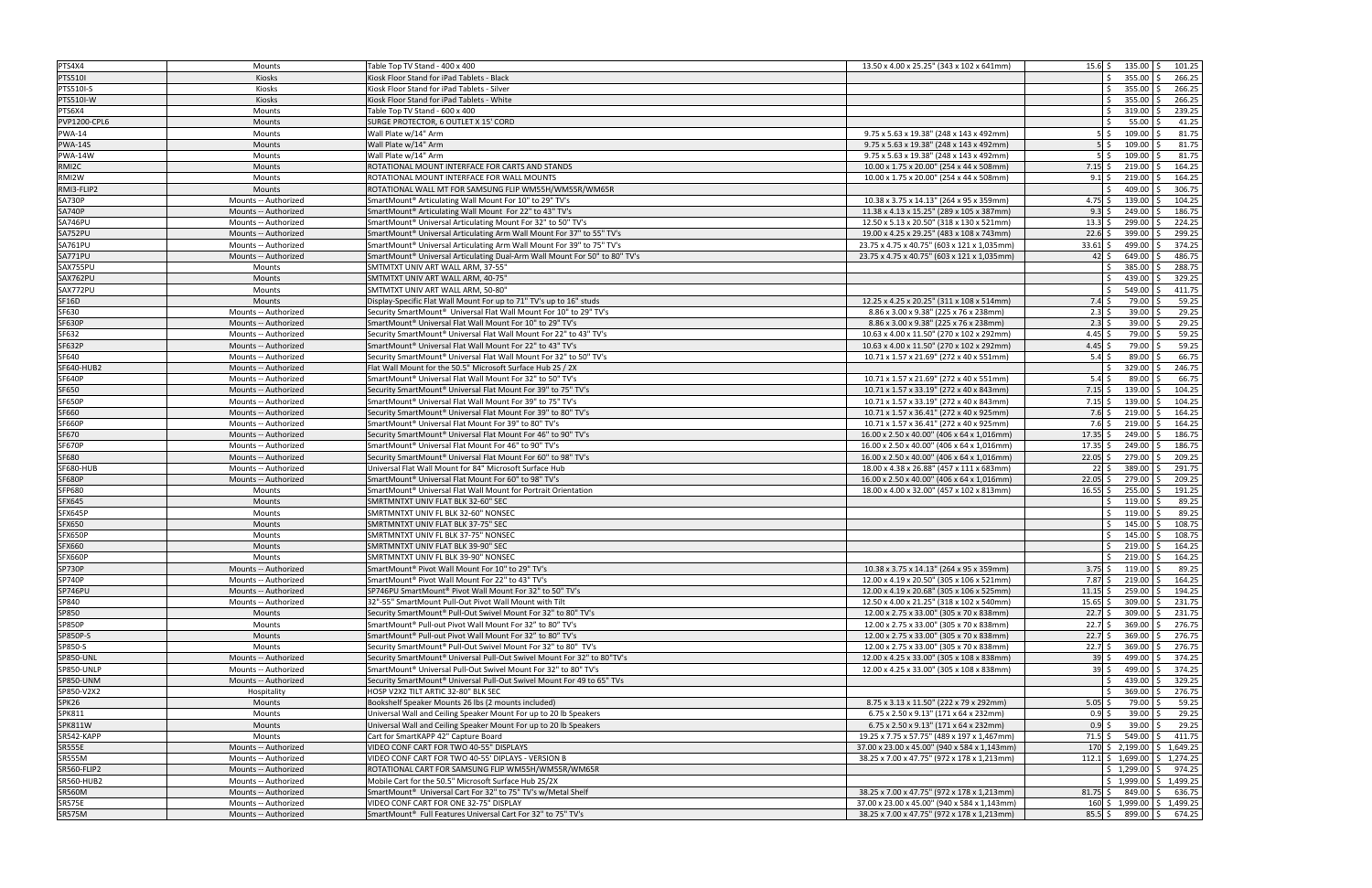| SR598            | Mounts -- Authorized                             | SmartMount <sup>®</sup> Universal Cart For 55" to 98"+ TV's                    | 38.25 x 12.50 x 47.75" (972 x 318 x 1,213mm) | $109 \div 1,199.00 \div 899.25$                         |
|------------------|--------------------------------------------------|--------------------------------------------------------------------------------|----------------------------------------------|---------------------------------------------------------|
| <b>SR598-HUB</b> | Mounts -- Authorized                             | SmartMount Universal Cart for Microsoft Surface Hub - 55" and 84"              | 38.25 x 12.50 x 47.75" (972 x 318 x 1,213mm) | 121.5 \$ 1.699.00 \$ 1.274.25                           |
| <b>SR598ML3</b>  | Mounts -- Authorized                             | Motorized Height Adjustable Cart - 42-86" Displays                             | 39.00 x 10.00 x 48.00" (991 x 254 x 1,219mm) | $130.5$ \$ 2,499.00 \$ 1,874.25                         |
| SR598ML3E        | Mounts -- Authorized                             | Motorized Height Adjustable Cart - 42-86" Displays                             | 36.62 x 8.88 x 47.88" (930 x 226 x 1,216mm)  | 119.5 $\vert$ \$ 1,999.00 $\vert$ \$ 1,499.25           |
| SR598ML3T        | Mounts -- Authorized                             | Motorized Height and Tilt Adjustable Cart - 55-80" Displays                    | 47.25 x 13.50 x 37.75" (1,200 x 343 x 959mm) | $161.5$ \$ 3,299.00 \$ 2,474.25                         |
| <b>SS560F</b>    | Mounts -- Authorized                             | SmartMount <sup>®</sup> Universal Stand For 32" to 75" TV's w/o Shelf          | 38.25 x 7.00 x 47.75" (972 x 178 x 1,213mm)  | 799.00 \$<br>599.25<br>70.5 \$                          |
| SS575K           | Mounts -- Authorized                             | Universal Kiosk Stand for 32" to 75" displays                                  | 38.25 x 7.00 x 47.75" (972 x 178 x 1,213mm)  | 699.00 \$ 524.25<br>$65.4\;$ \$                         |
| <b>SS598ML3</b>  | Mounts -- Authorized                             | Motorized Stand / Wall Mount for 42-86" Displays                               | 38.50 x 9.25 x 45.50" (978 x 235 x 1,156mm)  | $114 \div 1,799.00 \div 1,349.25$                       |
| ST16D            | Mounts                                           | SmartMount® Dedicated Tilt Wall Mount 16" Stud Adaptor plate sold separately   | 12.25 x 4.25 x 20.25" (311 x 108 x 514mm)    | $125.00$ \$<br>93.75<br>$10.1 \;$ \$                    |
| ST630            | Mounts -- Authorized                             | SmartMount® Universal Tilt Mount For 10" to 29" TV's                           | 8.25 x 2.95 x 9.25" (210 x 75 x 235mm)       | 36.75<br>$2.85$ \$<br>49.00 \$                          |
| <b>ST630P</b>    | Mounts -- Authorized                             | SmartMount® Universal Tilt Mount For 10" to 29" TV's                           | 8.86 x 3.00 x 9.38" (225 x 76 x 238mm)       | 36.75<br>$2.85$ \$<br>49.00 \$                          |
| ST632            | Mounts -- Authorized                             | SmartMount <sup>®</sup> Universal Tilt Wall Mount For 22" to 43" TV's          | 10.50 x 3.50 x 11.25" (267 x 89 x 286mm)     | 66.75<br>4.85 \$<br>$89.00$ \$                          |
| ST632P           | Mounts -- Authorized                             | SmartMount® Universal Tilt Wall Mount For 22" to 43" TV's                      | 10.50 x 3.50 x 11.25" (267 x 89 x 286mm)     | 4.85<br>66.75<br>89.00 \$                               |
| ST635            | Mounts -- Authorized                             | SmartMount® Universal Tilt Wall Mount For 13" to 37" TV's                      | 10.13 x 3.50 x 12.63" (257 x 89 x 321mm)     | $6.92 \div$<br>$109.00$ \$<br>81.75                     |
| ST635P           | Mounts -- Authorized                             | SmartMount® Universal Tilt Wall Mount For 13" to 37" TV's                      | 10.06 x 3.50 x 11.50" (256 x 89 x 292mm)     | $109.00$ \$<br>81.75<br>$6.6\frac{1}{5}$                |
| ST640            | Mounts -- Authorized                             | SmartMount® Universal Tilt Wall Mount For 32" to 50" TV's                      | 10.71 x 2.95 x 21.69" (272 x 75 x 551mm)     | 126.75<br>$7.82 \div$<br>$169.00$ \$                    |
| <b>ST640P</b>    | Mounts -- Authorized                             | SmartMount® Universal Tilt Wall Mount For 32" to 50" TV's                      | 10.71 x 2.95 x 21.69" (272 x 75 x 551mm)     | $7.82 \;$ \$<br>169.00 \$<br>126.75                     |
|                  |                                                  |                                                                                |                                              | 189.00 \$<br>141.75                                     |
| ST650            | Mounts -- Authorized                             | SmartMount <sup>®</sup> Universal Tilt Wall Mount For 39" to 75" TV's          | 10.71 x 2.95 x 33.19" (272 x 75 x 843mm)     | $10.35$ \$                                              |
| <b>ST650P</b>    | Mounts -- Authorized                             | SmartMount® Universal Tilt Wall Mount For 39" to 75" TV's                      | 10.71 x 2.95 x 33.19" (272 x 75 x 843mm)     | 189.00 \$<br>141.75<br>10.35                            |
| ST660            | Mounts -- Authorized                             | Security SmartMount® Universal Tilt Mount For 39" to 80" TV's                  | 10.71 x 2.95 x 36.41" (272 x 75 x 925mm)     | $269.00$ \$<br>201.75<br>$11\overline{\smash{\big)}\,}$ |
| <b>ST660P</b>    | Mounts -- Authorized                             | SmartMount® Universal Tilt Mount For 39" to 80" TV's                           | 10.71 x 2.95 x 36.41" (272 x 75 x 925mm)     | 269.00 \$<br>201.75<br>$11\frac{1}{2}$                  |
| ST670            | Mounts -- Authorized                             | Security SmartMount® Universal Tilt Mount For 46" to 90" TV's                  | 16.00 x 4.00 x 40.00" (406 x 102 x 1,016mm)  | 224.25<br>20.4<br>$299.00$ \$                           |
| <b>ST670P</b>    | Mounts -- Authorized                             | SmartMount® Universal Tilt Mount For 46" to 90" TV's                           | 16.00 x 4.00 x 40.00" (406 x 102 x 1,016mm)  | 299.00 \$<br>224.25<br>$20.7\frac{1}{2}$                |
| ST680            | Mounts -- Authorized                             | Security SmartMount® Universal Tilt Mount For 60" to 98" TV's                  | 16.00 x 4.00 x 48.00" (406 x 102 x 1,219mm)  | $329.00$ \$<br>246.75<br>$24.1$ \$                      |
| <b>ST680P</b>    | Mounts -- Authorized                             | SmartMount® Universal Tilt Mount For 60" to 98" TV's                           | 16.00 x 4.00 x 48.00" (406 x 102 x 1,219mm)  | 246.75<br>24.5<br>$329.00$ \$                           |
| STP680           | Mounts                                           | SmartMount <sup>®</sup> Universal Tilt Wall Mount for Portrait Orientation     | 18.00 x 4.00 x 32.00" (457 x 102 x 813mm)    | $309.00$ \$<br>231.75<br>$18.4\overline{\phantom{0}}$   |
| STX645           | Mounts                                           | SMRTMNT X UNIV TILT BLK 32-60" BLK                                             |                                              | 189.00 \$<br>141.75<br>Ŝ.                               |
| <b>STX645L</b>   | Mounts                                           | SMTMNT X UNIV TLT BK 32-60" LOCKING                                            |                                              | 153.75<br>$205.00$ \$<br>Ś.                             |
| STX645P          | Mounts                                           | SMRTMNTXT UNIV TI BLK 32-60" NONSEC                                            |                                              | $189.00$ \$<br>141.75<br>Ś.                             |
| STX650           | Mounts                                           | SMRTMNT X UNIV FLAT BLK 37-75" SEC                                             |                                              | 149.25<br>Ŝ.<br>$199.00$ \$                             |
| <b>STX650L</b>   | Mounts                                           | SMTMNT X UNIV FLT BK 37-75" LOCKING                                            |                                              | $215.00$ \$<br>161.25<br>Ś.                             |
| <b>STX650P</b>   | Mounts                                           | SMRTMNTXT UNIV TI BLK 37-75" NONSEC                                            |                                              | 199.00 \$<br>149.25                                     |
| STX660           | Mounts                                           | SMRTMNT X UNIV FLAT BLK 39-90" SEC                                             |                                              | $275.00$ \$<br>206.25<br>Ŝ.                             |
| <b>STX660L</b>   | Mounts                                           | SMTMNT X UNIV FLT BK 39-80" LOCKING                                            |                                              | $295.00$ \$<br>221.25                                   |
| <b>STX660P</b>   | Mounts                                           | SMRTMNTXT UNIV TI BLK 39-80" NONSEC                                            |                                              | 275.00 \$<br>206.25                                     |
| SUA740P          | Mounts -- Authorized                             | Designer Series Articulating Wall Mount - 32-43"                               | 19.50 x 3.25 x 21.25" (495 x 83 x 540mm)     | $13.25$ \$<br>$269.00$ \$<br>201.75                     |
| SUA747PU         | Mounts -- Authorized                             | Designer Series Articulating Wall Mount - 32-50"                               | 19.50 x 3.25 x 21.25" (495 x 83 x 540mm)     | 216.75<br>$15.33$ \$<br>289.00 \$                       |
| <b>SUA761PU</b>  | Mounts -- Authorized                             | Designer Series Articulating Wall Mount - 37-65"                               | 23.75 x 4.00 x 41.00" (603 x 102 x 1,041mm)  | 284.25<br>379.00 \$<br>$24.69$ \$                       |
| SUA771PU         | Mounts -- Authorized                             | Designer Series Articulating Wall Mount - 42-90"                               | 23.75 x 4.00 x 41.00" (603 x 102 x 1,041mm)  | $30.73$ \$<br>499.00 \$<br>374.25                       |
| <b>SUF640P</b>   | Mounts -- Authorized                             | Universal Ultra Slim Flat Wall Mount For 37" to 50" Ultra-thin TV's            | 5.25 x 2.38 x 22.38" (133 x 60 x 568mm)      | 96.75<br>$129.00$ \$<br>4.7 \$                          |
| <b>SUF641</b>    | Mounts                                           | Universal Ultra Slim Flat Wall Mount For 24" to 50" Ultra-thin TV's            | 6.00 x 1.38 x 24.50" (152 x 35 x 622mm)      | 59.25<br>79.00 \$<br>4 I S                              |
| <b>SUF650P</b>   | Mounts -- Authorized                             | Universal Ultra Slim Flat Wall Mount For 37" to 75" Ultra-thin TV's            | 6.25 x 2.25 x 37.13" (159 x 57 x 943mm)      | 126.75<br>$7.6\frac{1}{2}$<br>$169.00$ \$               |
| SUF651           | Mounts                                           | Universal Ultra Slim Flat Wall Mount For 37" to 75" Ultra-thin TV's            | 6.00 x 1.38 x 39.75" (152 x 35 x 1,010mm)    | $5.8\frac{1}{5}$<br>$99.00$ \$<br>74.25                 |
| <b>SUF660P</b>   | Mounts -- Authorized                             | Universal Ultra Slim Flat Wall Mount For 40" to 80" Ultra-thin TV's            | 6.31 x 2.38 x 37.06" (160 x 60 x 941mm)      | 149.25<br>$7.8$ \$<br>199.00 \$                         |
| <b>SUF661</b>    | Mounts                                           | Universal Ultra Slim Flat Wall Mount For 40" to 80" Ultra-thin TV's            | 6.00 x 1.38 x 39.75" (152 x 35 x 1,010mm)    | $109.00$ \$<br>$6.1$ \$<br>81.75                        |
|                  |                                                  |                                                                                |                                              |                                                         |
| <b>UV862</b>     | Emerging Technologies and Displays -- Authorized | 86" ULTRAVIEW 4K UHD DISPLAY - BLK WITH OUTDOOR MOUNT                          |                                              | $$12,999.00 \mid $9,749.25$                             |
| <b>VCM580</b>    | Mounts                                           | Video Conferencing Solution for 55" to 80" Displays                            | 20.00 x 20.00 x 76.00" (508 x 508 x 1,930mm) | 180 \$ 4,109.00 \$ 3,081.75                             |
| VCM580S-4RU      | Mounts                                           | Single Display Floor to Wall VC Stand inc x2 2RU Racks                         |                                              | $\frac{1}{2}$ 4,109.00 $\frac{1}{2}$ 3,081.75           |
| <b>WBK100</b>    | Mounts                                           | Short Throw Double Stud Wall Plate                                             | 26.25 x 1.88 x 13.50" (667 x 48 x 343mm)     | $69.00$ \$<br>$7.01$ \$<br>51.75                        |
| <b>WBK100-W</b>  | Mounts                                           | WALL PLATE ACC KIT FOR PSTA-%, WHT                                             |                                              | $69.00$ \$<br>51.75                                     |
| <b>WMJ018</b>    | Mounts                                           | 18" Jumbo 2000® TV Mount Wall Arm, Single Arm                                  | 16.25 x 12.60 x 27.50" (413 x 320 x 699mm)   | $109.00$ \$<br>81.75<br>9\$                             |
| <b>WMJ022</b>    | Mounts                                           | 22" Jumbo 2000® TV Mount Wall Arm, Single Arm                                  | 16.25 x 12.60 x 27.50" (413 x 320 x 699mm)   | $13 \, \frac{1}{5}$<br>$109.00$ \$<br>81.75             |
| <b>WSP425</b>    | Mounts                                           | Double Metal stud wall plate with electrical knockouts - 16" centers           | 14.50 x .81 x 17.50" (368 x 21 x 445mm)      | 59.25<br>$11\overline{\phantom{0}}$<br>79.00 \$         |
| <b>WSP445</b>    | Mounts                                           | Double Metal stud wall plate with electrical knockouts - 16", 20", 24" centers | 13.00 x 1.50 x 26.00" (330 x 38 x 660mm)     | $15$ \$<br>$99.00$ \$<br>74.25                          |
| <b>WSP450</b>    | Mounts                                           | Triple Metal stud wall plate with electrical knockouts - 16" Centers           | 19.25 x 3.50 x 37.25" (489 x 89 x 946mm)     | 93.75<br>$24.5$ \$<br>$125.00$ \$                       |
| <b>WSP470</b>    | <b>Mounts</b>                                    | Triple Metal stud wall plate with electrical knockouts - 24" Centers           | 18.00 x 5.50 x 54.00" (457 x 140 x 1,372mm)  | $33.5$ \$<br>$155.00$ \$<br>116.25                      |
| <b>WSP490</b>    | Mounts                                           | Double Metal stud wall plate For SP740 mount                                   | 13.00 x 1.50 x 26.00" (330 x 38 x 660mm)     | $8.2 \div$<br>$59.00$ \$<br>44.25                       |
| <b>WSP700</b>    | Mounts                                           | Double Metal stud wall plate 16" centers                                       | 13.25 x 2.00 x 26.32" (337 x 51 x 669mm)     | 59.25<br>$6.5$ \$<br>79.00 \$                           |
| <b>WSP701</b>    | Mounts                                           | Double Metal stud wall plate 20" and 24" centers                               | 13.25 x 4.00 x 26.32" (337 x 102 x 669mm)    | $99.00$ \$<br>74.25<br>$10.5$ \$                        |
| <b>WSP716</b>    | Mounts                                           | Triple Metal stud wall plate For PLA Series, 16" stud centers                  | 22.25 x 4.50 x 35.50" (565 x 114 x 902mm)    | $20.4 \text{ }$ \$<br>$149.00$ \$<br>111.75             |
| <b>WSP716-GB</b> | Mounts                                           | Triple Metal stud wall plate For PLA Series, 16" stud centers                  | 22.25 x 4.50 x 35.50" (565 x 114 x 902mm)    | $149.00$ \$<br>111.75<br>$20.4 \;$ \$                   |
| <b>WSP716-GS</b> | Mounts                                           | Triple Metal stud wall plate For PLA Series, 16" stud centers                  | 22.25 x 4.50 x 35.50" (565 x 114 x 902mm)    | 149.00 \$<br>$20.4 \;$ \$<br>111.75                     |
| <b>WSP716-S</b>  | Mounts                                           | Triple Metal stud wall plate For PLA Series, 16" stud centers                  | 22.25 x 4.50 x 35.50" (565 x 114 x 902mm)    | 149.00 \$ 111.75<br>$20.4\overline{\phantom{0}}$        |
| <b>WSP716-W</b>  | Mounts                                           | Triple Metal stud wall plate For PLA Series, 16" stud centers                  | 22.25 x 4.50 x 35.50" (565 x 114 x 902mm)    | 149.00 \$ 111.75<br>$20.4\overline{\phantom{0}}$        |
| <b>WSP724</b>    | Mounts                                           | Triple Metal stud wall plate For PLA Series, 16", 20", 24" stud centers        | 17.75 x 5.25 x 49.50" (451 x 133 x 1,257mm)  | 159.00 \$<br>$30.9 \,$ \$<br>119.25                     |
| WSP724-GB        | Mounts                                           | Triple Metal stud wall plate For PLA Series, 16", 20", 24" stud centers        | 17.75 x 5.25 x 49.50" (451 x 133 x 1,257mm)  | 159.00 \$ 119.25<br>$30.9$ \$                           |
| <b>WSP724-W</b>  | Mounts                                           | Triple Metal stud wall plate For PLA Series, 16", 20", 24" stud centers        | 17.75 x 5.25 x 49.50" (451 x 133 x 1,257mm)  | 159.00 \$ 119.25<br>$30.9$ \$                           |
| <b>WSP756</b>    | Mounts                                           | Metal Stud Wall Plate For SA752P(U), SA761P(U), SA763PU & SA771P(U)            | 10.19 x 3.50 x 31.50" (259 x 89 x 800mm)     | $16.5$ \$<br>159.00 \$ 119.25                           |
|                  |                                                  |                                                                                |                                              |                                                         |